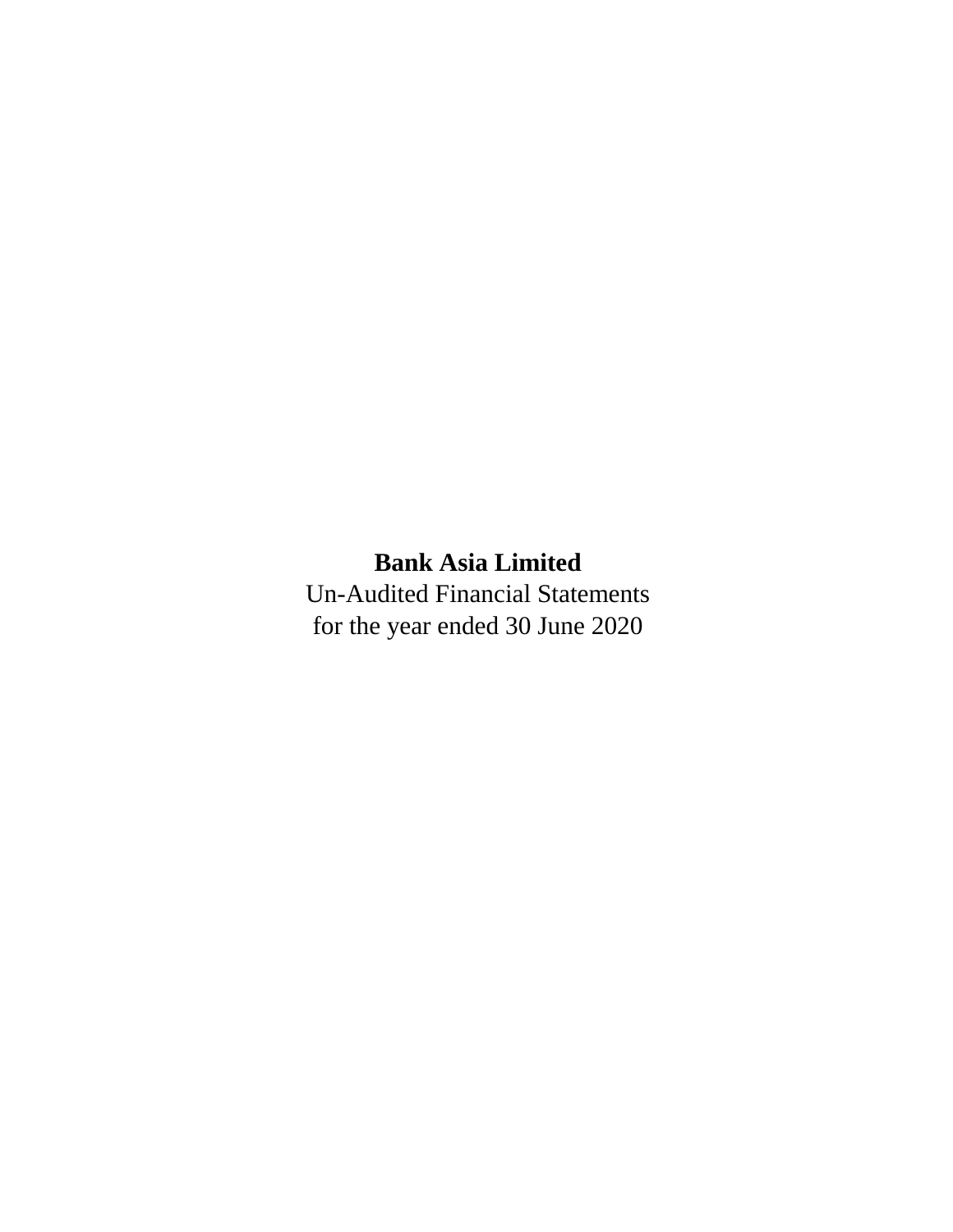|                                                                | <b>Amount in Taka</b> |                 |
|----------------------------------------------------------------|-----------------------|-----------------|
| <b>Particulars</b>                                             | 30 June 2020          | 31 Dec 2019     |
|                                                                |                       |                 |
| <b>PROPERTY AND ASSETS</b>                                     |                       |                 |
| Cash                                                           | 19,806,133,871        | 23,986,604,446  |
| In hand (including foreign currencies)                         | 3,092,152,989         | 3,242,877,542   |
| Balance with Bangladesh Bank and its agent bank                |                       |                 |
| (including foreign currencies)                                 | 16,713,980,882        | 20,743,726,904  |
| <b>Balance with other banks and financial institutions</b>     | 12,665,642,268        | 23,634,997,570  |
| In Bangladesh                                                  | 11,909,772,584        | 19,875,113,514  |
| Outside Bangladesh                                             | 755,869,684           | 3,759,884,056   |
|                                                                |                       |                 |
| Money at call and on short notice                              | 3,800,000,000         | 4,600,000,000   |
| <b>Investments</b>                                             | 80,361,498,535        | 55,526,971,926  |
| Government                                                     | 76,957,680,443        | 52,197,323,349  |
| Others                                                         | 3,403,818,092         | 3,329,648,577   |
| Loans and advances/investments                                 | 236,005,926,390       | 230,095,211,871 |
| Loans, cash credits, overdrafts, etc/investments               | 220,302,876,396       | 210,835,675,997 |
| Bills purchased and discounted                                 | 15,703,049,994        | 19,259,535,874  |
|                                                                |                       |                 |
| Fixed assets including premises, furniture and fixtures        | 6,890,314,173         | 7,065,893,231   |
| <b>Other assets</b>                                            | 12,479,577,563        | 10,810,548,234  |
| Non - banking assets                                           |                       |                 |
| <b>Total assets</b>                                            | 372,009,092,800       | 355,720,227,278 |
| <b>LIABILITIES AND CAPITAL</b>                                 |                       |                 |
| <b>Liabilities</b>                                             |                       |                 |
| Borrowings from other banks, financial institutions and agents | 32,343,265,367        | 34,382,128,495  |
| Subordinated non-convertible bonds                             | 10,200,000,000        | 11,800,000,000  |
|                                                                |                       |                 |
| <b>Deposits and other accounts</b>                             | 271,397,317,222       | 254,077,526,668 |
| Current/Al-wadeeah current accounts and other accounts         | 52,490,549,168        | 47,821,635,983  |
| Bills payable                                                  | 4,435,973,450         | 3,742,697,471   |
| Savings bank/Mudaraba savings bank deposits                    | 53,241,194,932        | 48,293,710,027  |
| Fixed deposits/Mudaraba fixed deposits                         | 161,229,599,672       | 154,219,483,187 |
| Bearer certificates of deposit                                 |                       |                 |
| Other deposits                                                 |                       |                 |
| <b>Other liabilities</b>                                       | 31,748,880,660        | 30,873,993,667  |
| <b>Total liabilities</b>                                       | 345,689,463,249       | 331,133,648,830 |
| Capital/shareholders' equity                                   |                       |                 |
| <b>Total shareholders' equity</b>                              | 26,319,629,551        | 24,586,578,448  |
| Paid-up capital                                                | 11,659,068,600        | 11,659,068,600  |
| Statutory reserve                                              | 9,584,570,988         | 9,052,555,407   |
| Revaluation reserve                                            | 2,191,683,751         | 2,065,683,636   |
| General reserve                                                | 8,166,144             | 8,166,144       |
| Retained earnings                                              | 2,875,303,423         | 1,800,257,979   |
| Foreign currency translation reserve                           | 826,448               | 836,486         |
| Non-controlling interest                                       | 10,197                | 10,196          |
| Total liabilities and shareholders' equity                     | 372,009,092,800       | 355,720,227,278 |
|                                                                |                       |                 |
| <b>Net Assets Value per Share</b>                              | 22.57                 | 21.09           |

#### **Bank Asia Limited and Its Subsidiaries Consolidated Balance Sheet as at 30 June 2020**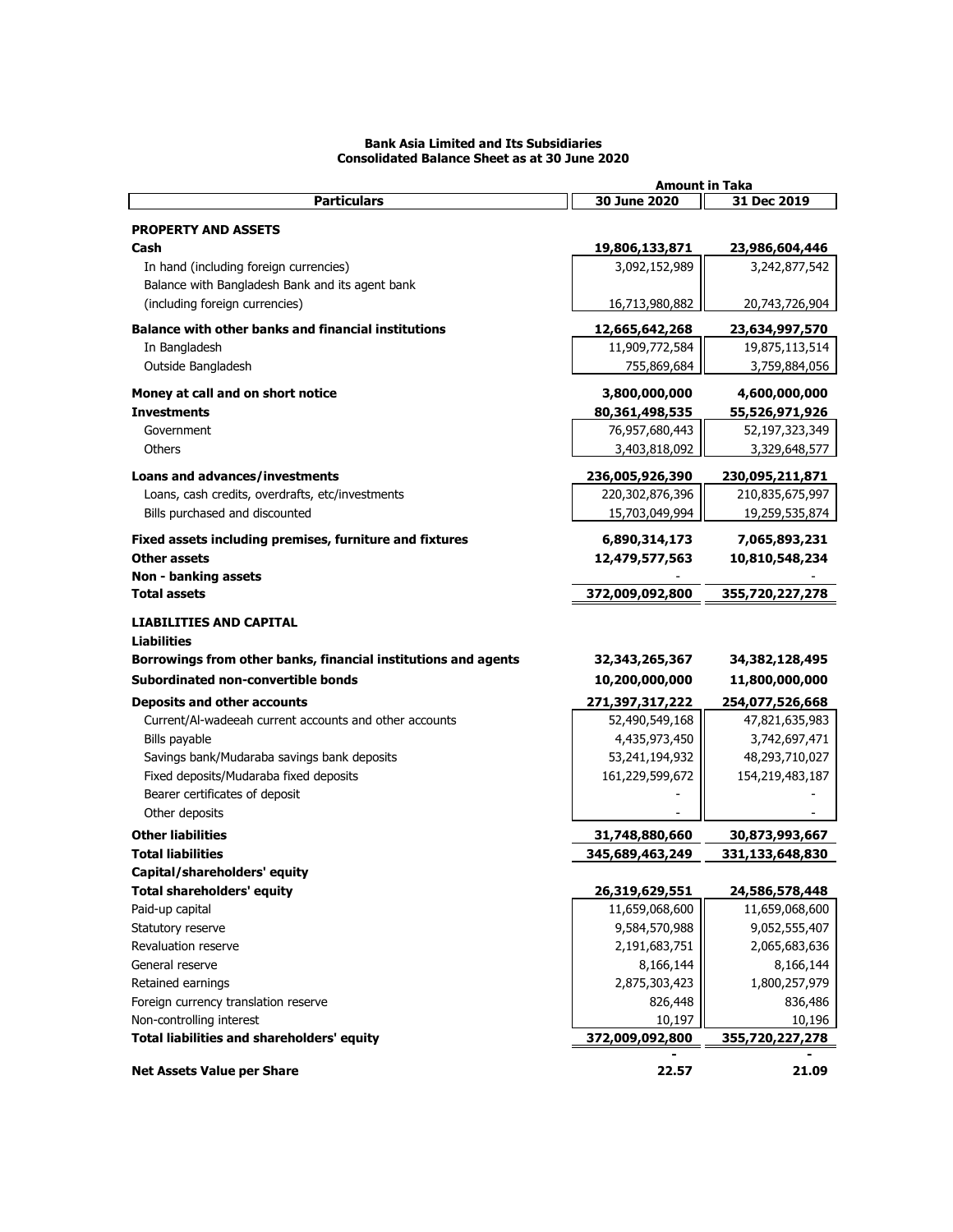# **Consolidated Balance Sheet as at 30 June 2020**

|                                                                       | <b>Amount in Taka</b> |                 |
|-----------------------------------------------------------------------|-----------------------|-----------------|
| <b>Particulars</b>                                                    | 30 June 2020          | 31 Dec 2019     |
| <b>OFF-BALANCE SHEET ITEMS</b>                                        |                       |                 |
| <b>Contingent liabilities</b>                                         | 114,364,265,545       | 118,576,860,518 |
| Acceptances and endorsements                                          | 37,203,676,790        | 39,192,489,873  |
| Letters of quarantee                                                  | 38,201,606,349        | 36,999,351,447  |
| Irrevocable letters of credit                                         | 24,786,722,219        | 26,468,819,479  |
| Bills for collection                                                  | 14,172,260,187        | 15,916,199,719  |
| Other contingent liabilities                                          |                       |                 |
| <b>Other commitments</b>                                              |                       | 2,040,416,443   |
| Documentary credits and short term trade-related transactions         |                       |                 |
| Forward assets purchased and forward deposits placed                  |                       | 2,040,416,443   |
| Undrawn note issuance and revolving underwriting facilities           |                       |                 |
| Undrawn formal standby facilities, credit lines and other commitments |                       |                 |
| Total off-balance sheet items including contingent liabilities        | 114,364,265,545       | 120,617,276,961 |

'-sd- '-sd- '-sd-President and Managing Director **Director** Director **Director** Chairman

'-sd- '-sd-Chief Financial Officer Chief Financial Officer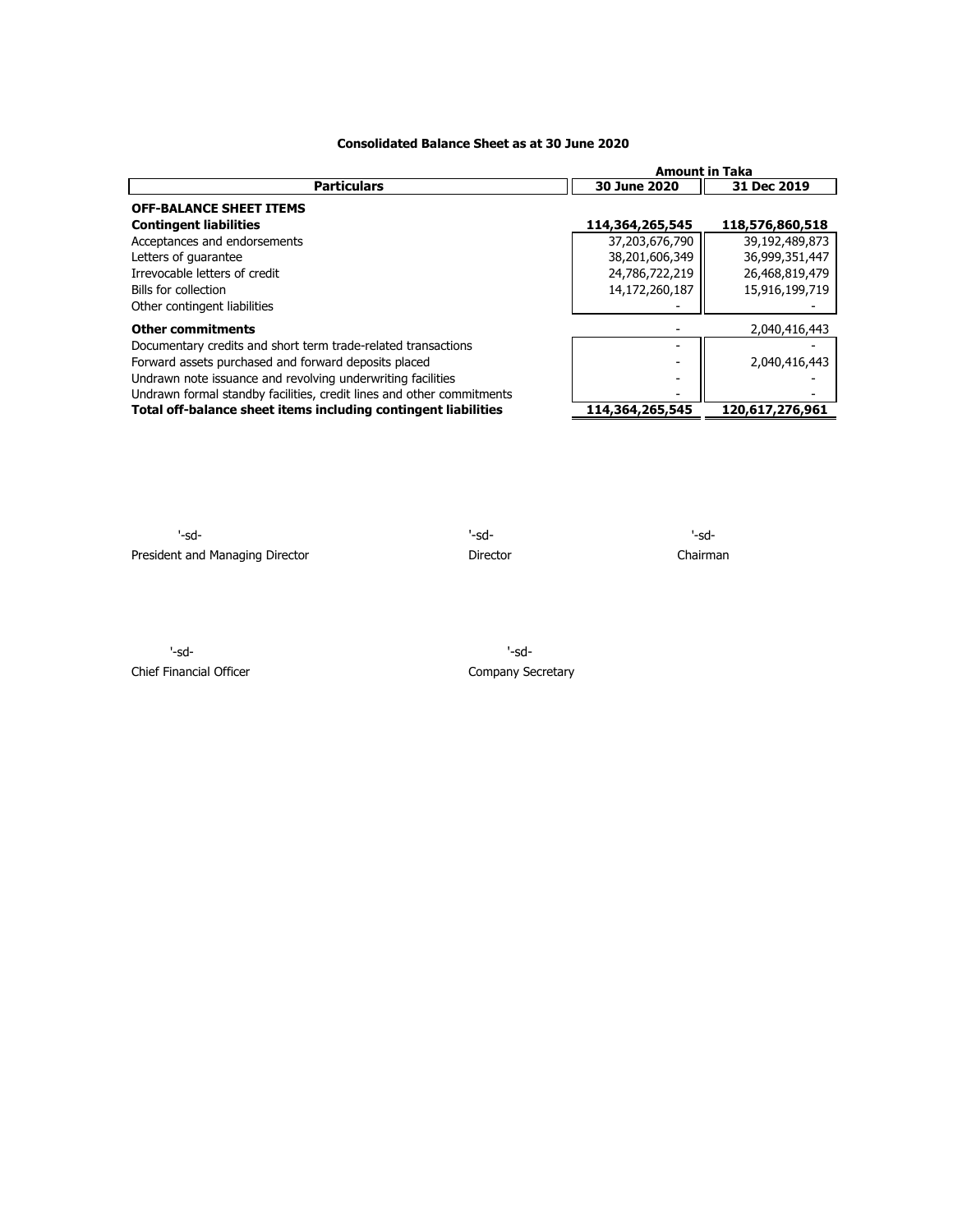#### **Bank Asia Limited and Its Subsidiaries Consolidated Profit and Loss Account for the period ended 30 June 2020**

|                                                  | <b>Amount in Taka</b> |                                   |                |                                     |  |  |  |
|--------------------------------------------------|-----------------------|-----------------------------------|----------------|-------------------------------------|--|--|--|
| <b>Particulars</b>                               |                       | Jan to June 2020 Jan to June 2019 |                | Apr to June 2020   Apr to June 2019 |  |  |  |
| <b>OPERATING INCOME</b>                          |                       |                                   |                |                                     |  |  |  |
| Interest income                                  | 10,366,800,241        | 11,506,129,228                    | 4,765,291,263  | 5,968,930,093                       |  |  |  |
| Interest paid on deposits and borrowings, etc    | 7,609,864,570         | 6,887,763,480                     | 3,789,323,182  | 3,489,872,240                       |  |  |  |
| <b>Net interest income</b>                       | 2,756,935,671         | 4,618,365,748                     | 975,968,081    | 2,479,057,853                       |  |  |  |
| Investment income                                | 2,629,939,817         | 1,016,259,208                     | 1,330,988,526  | 580,883,265                         |  |  |  |
| Commission, exchange and brokerage               | 1,326,936,637         | 1,822,754,575                     | 634,255,461    | 845,390,227                         |  |  |  |
| Other operating income                           | 438,305,727           | 499,750,179                       | 217,546,599    | 282,651,659                         |  |  |  |
|                                                  | 4,395,182,181         | 3,338,763,962                     | 2,182,790,586  | 1,708,925,151                       |  |  |  |
| Total operating income (A)                       | 7,152,117,852         | 7,957,129,710                     | 3,158,758,667  | 4,187,983,004                       |  |  |  |
| <b>OPERATING EXPENSES</b>                        |                       |                                   |                |                                     |  |  |  |
| Salaries and allowances                          |                       | 1,580,063,229                     |                | 836,516,817                         |  |  |  |
|                                                  | 1,861,928,911         |                                   | 1,045,473,656  |                                     |  |  |  |
| Rent, taxes, insurance, electricity, etc         | 217,664,272           | 351,746,098                       | 111,600,276    | 185,079,510                         |  |  |  |
| Legal expenses                                   | 6,028,924             | 9,339,638                         | 2,910,746      | 4,470,570                           |  |  |  |
| Postage, stamp, telecommunication, etc           | 59,892,551            | 66,167,447                        | 26,513,074     | 34,195,971                          |  |  |  |
| Stationery, printing, advertisements, etc        | 73,267,705            | 69,516,500                        | 39,775,183     | 32,905,518                          |  |  |  |
| Managing Director's salary and fees              | 10,260,000            | 6,920,000                         | 4,820,000      | 3,375,000                           |  |  |  |
| Directors' fees                                  | 794,000               | 1,734,800                         | 378,000        | 1,376,800                           |  |  |  |
| Auditors' fees                                   | 1,349,021             | 768,851                           | 571,424        | 83,624                              |  |  |  |
| Depreciation and repairs of Bank's assets        | 421,165,475           | 248,323,839                       | 209,480,497    | 125,933,155                         |  |  |  |
| Other expenses                                   | 996,833,135           | 895,954,536                       | 470,928,056    | 475,404,468                         |  |  |  |
| Total operating expenses (B)                     | 3,649,183,994         | 3,230,534,938                     | 1,912,450,912  | 1,699,341,432                       |  |  |  |
| Profit before provision (C=A-B)                  | 3,502,933,858         | 4,726,594,772                     | 1,246,307,755  | 2,488,641,571                       |  |  |  |
| Provision for loans and advances/investments     |                       |                                   |                |                                     |  |  |  |
|                                                  | 543,895,285           | (1,953,952,781)                   |                | (1,900,009,562)                     |  |  |  |
| General provision                                |                       |                                   | 613,174,108    |                                     |  |  |  |
| Specific provision                               | 230,694,974           | 4,136,436,123                     | 55,787,259     | 3,334,820,159                       |  |  |  |
|                                                  | 774,590,259           | 2,182,483,342                     | 668,961,367    | 1,434,810,597                       |  |  |  |
| Provision for off-balance sheet items            | (24, 466, 624)        | (55, 233, 200)                    | (21, 183, 528) | (71, 949, 328)                      |  |  |  |
| Provision for diminution in value of investments | 35,000,000            |                                   | 5,000,000      |                                     |  |  |  |
| Other provisions                                 | 60,000,000            | 15,000,000                        | 55,000,000     | 15,000,000                          |  |  |  |
| <b>Total provision (D)</b>                       | 845,123,635           | 2,142,250,142                     | 707,777,839    | 1,377,861,269                       |  |  |  |
| Total profit before tax (C-D)                    | 2,657,810,223         | 2,584,344,630                     | 538,529,916    | 1,110,780,302                       |  |  |  |
| Provision for taxation                           |                       |                                   |                |                                     |  |  |  |
| Current tax                                      | 1,055,367,848         | 1,343,901,834                     | 290,291,227    | 559,457,234                         |  |  |  |
| Deferred tax                                     |                       |                                   |                |                                     |  |  |  |
|                                                  | 1,055,367,848         | 1,343,901,834                     | 290,291,227    | 559,457,234                         |  |  |  |
| Net profit after tax                             | 1,602,442,375         | 1,240,442,797                     | 248,238,689    | 551,323,069                         |  |  |  |
| <b>Appropriations</b>                            |                       |                                   |                |                                     |  |  |  |
| Statutory reserve                                | 532,015,581           | 508,653,790                       | 105,918,714    | 218,136,474                         |  |  |  |
| General reserve                                  |                       |                                   |                |                                     |  |  |  |
|                                                  | 532,015,581           | 508,653,790                       | 105,918,714    | 218,136,474                         |  |  |  |
| <b>Retained surplus</b>                          | 1,070,426,794         | 731,789,007                       | 142,319,975    | 333,186,595                         |  |  |  |
| <b>Attributable to:</b>                          |                       |                                   |                |                                     |  |  |  |
| Equity holders of Bank Asia Limited              | 1,070,426,793         | 731,788,959                       | 142,319,974    | 333,186,562                         |  |  |  |
| Non-controlling interest                         | 1.                    | 48                                | 1              | 33                                  |  |  |  |
|                                                  | 1,070,426,794         | 731,789,007                       | 142,319,975    | 333,186,595                         |  |  |  |
| <b>Earnings Per Share (EPS)</b>                  | 1.37                  | 1.06                              | 0.21           | 0.47                                |  |  |  |
|                                                  |                       |                                   |                |                                     |  |  |  |

'-sd- '-sd- '-sd-President and Managing Director **Chairman** Director Director Director Chairman

'-sd- '-sd-

Chief Financial Officer Company Secretary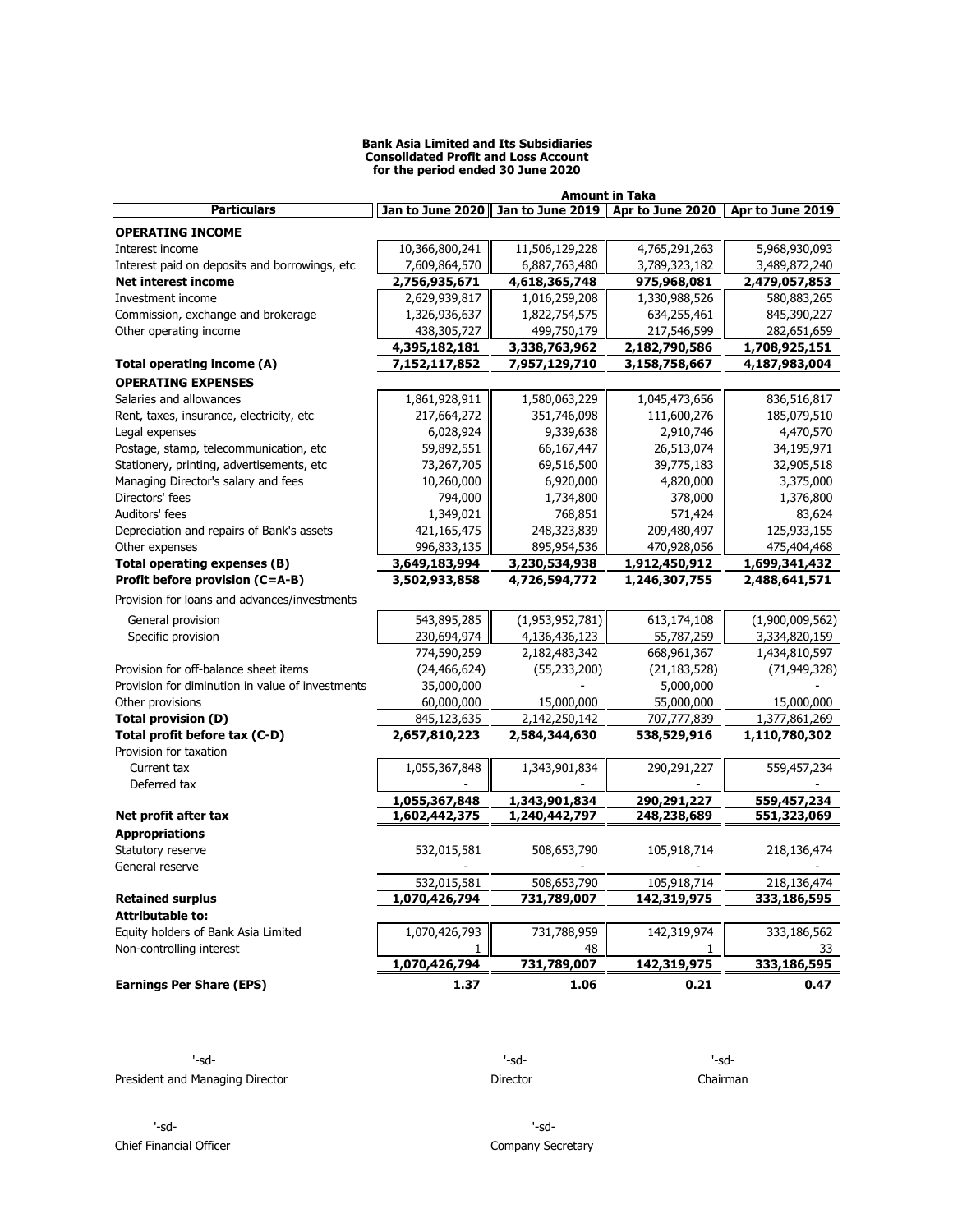#### **Bank Asia Limited and Its Subsidiaries Consolidated Cash Flow Statement for the period ended 30 June 2020**

|                                                                                                |                  | <b>Amount in Taka</b> |                    |  |
|------------------------------------------------------------------------------------------------|------------------|-----------------------|--------------------|--|
| <b>Particulars</b>                                                                             |                  | 30 June 2020          | 30 June 2019       |  |
| Cash flows from operating activities (A)                                                       |                  |                       |                    |  |
| Interest receipts                                                                              |                  | 12,768,313,015        | 11,785,297,154     |  |
| Interest payments                                                                              |                  | (7,520,322,394)       | (7, 352, 224, 403) |  |
| Dividends receipts                                                                             |                  | 6,355,903             | 16,987,145         |  |
| Fees and commission receipts                                                                   |                  | 1,326,936,637         | 1,822,754,575      |  |
| Recoveries on loans previously written off                                                     |                  | 6,814,959             | 14,783,582         |  |
| Cash payment to employees                                                                      |                  | (1,934,128,640)       | (1,584,068,618)    |  |
| Cash payment to suppliers                                                                      |                  | (103, 647, 867)       | (102, 359, 932)    |  |
| Income tax paid                                                                                |                  | (1,332,111,481)       | (1, 125, 995, 069) |  |
| Receipts from other operating activities                                                       |                  | 472,485,668           | 517,475,119        |  |
| Payments for other operating activities                                                        |                  | (1,229,578,051)       | (1,324,699,651)    |  |
| Operating profit before changes in operating assets & liabilities                              |                  | 2,461,117,749         | 2,667,949,902      |  |
| Increase/(decrease) in operating assets and liabilities                                        |                  |                       |                    |  |
| Loans and advances to customers and banks                                                      |                  | (5,910,714,519)       | (6,654,429,911)    |  |
| Other assets                                                                                   |                  | (648, 957, 440)       | (534, 482, 014)    |  |
| Deposits from customers and banks                                                              |                  | 17,319,790,554        | 14,936,739,263     |  |
| <b>Trading liabilities</b>                                                                     |                  | (2,038,863,128)       | 111,609,323        |  |
| Other liabilities                                                                              |                  | (424, 192, 305)       | 1,507,144,357      |  |
| Net Increase/(decrease) in operating assets and liabilities                                    |                  | 8,297,063,162         | 9,366,581,018      |  |
| Net cash flows from operating activities                                                       |                  | 10,758,180,911        | 12,034,530,920     |  |
| Cash flows from investing activities (B)                                                       |                  |                       |                    |  |
| Investments in treasury bills, bonds and others                                                |                  | (24,760,357,094)      | (1,031,620,699)    |  |
| Sale/(Purchase) of trading securities                                                          |                  | (74, 169, 515)        | 140,905,622        |  |
|                                                                                                |                  |                       |                    |  |
| (Purchase)/disposal of fixed assets including lease rental and right-of-use assets             |                  | (273, 475, 911)       | (238, 309, 847)    |  |
| Net cash flows from/(used in) investing activities<br>Cash flows from financing activities (C) |                  | (25, 108, 002, 520)   | (1, 129, 024, 924) |  |
|                                                                                                |                  |                       |                    |  |
| Adjustment of subordinated non-convertible bond                                                |                  | (1,600,000,000)       | (600,000,000)      |  |
| Net cash flows from/(used in) financing activities                                             |                  | (1,600,000,000)       | (600,000,000)      |  |
| Net increase/(decrease) in cash and cash equivalents (A+B+C)                                   |                  | (15,949,821,609)      | 10,305,505,996     |  |
| Effects of exchange rate changes on cash and cash equivalents                                  |                  |                       |                    |  |
| Cash and cash equivalents at the beginning of the period                                       |                  | 52,223,764,816        | 41,900,401,176     |  |
| Cash and cash equivalents at the end of the period                                             |                  | 36,273,943,207        | 52,205,907,172     |  |
| Cash and cash equivalents:                                                                     |                  |                       |                    |  |
| Cash                                                                                           |                  | 3,092,152,989         | 3,395,516,530      |  |
| Balance with Bangladesh Bank and its agent bank(s)                                             |                  | 16,713,980,882        | 16,258,633,203     |  |
| Balance with other banks and financial institutions                                            |                  | 12,665,642,268        | 28,339,955,739     |  |
| Money at call and on short notice                                                              |                  | 3,800,000,000         | 4,210,000,000      |  |
| Prize bonds                                                                                    |                  | 2,315,600             | 1,801,700          |  |
|                                                                                                |                  | 36,274,091,739        | 52,205,907,172     |  |
| <b>Net Operating Cash Flows per Share</b>                                                      |                  | 9.23                  | 10.32              |  |
| '-sd-<br>President and Managing Director                                                       | -sd-<br>Director | '-sd-<br>Chairman     |                    |  |
|                                                                                                |                  |                       |                    |  |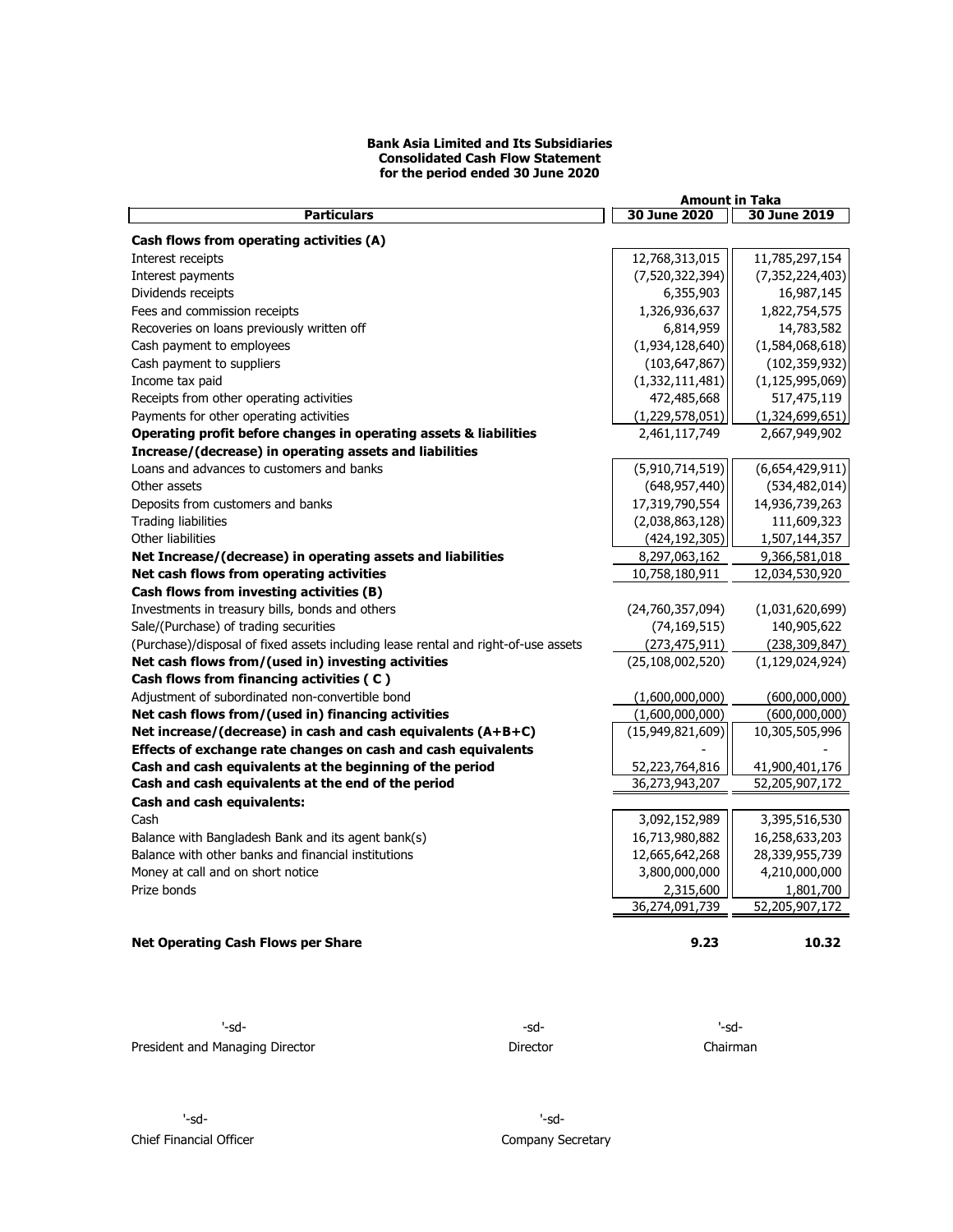| <b>Bank Asia Limited and Its Subsidiaries</b>                                 |  |
|-------------------------------------------------------------------------------|--|
| Consolidated Statement of Changes in Equity for the period ended 30 June 2020 |  |

|                                                                |                    |                             |                               |                          |                                               |                             |                 | Amount in Taka                  |                        |
|----------------------------------------------------------------|--------------------|-----------------------------|-------------------------------|--------------------------|-----------------------------------------------|-----------------------------|-----------------|---------------------------------|------------------------|
| <b>Particulars</b>                                             | Paid-up<br>capital | <b>Statutory</b><br>reserve | <b>Revaluation</b><br>reserve | General<br>reserve       | Foreign<br>currency<br>translation<br>reserve | <b>Retained</b><br>earnings | <b>Total</b>    | Non-<br>controlling<br>interest | <b>Total</b><br>equity |
| Balance as at 01 January 2019                                  | 11,103,874,860     | 8,268,393,179               | 2,120,032,204                 | 8,166,144                | 2,462,381                                     | 1,686,898,121               | 23,189,826,890  | 11,799                          | 23,189,838,689         |
| Transferred during the period                                  |                    | 508,653,790                 |                               |                          |                                               | (508, 653, 790)             |                 |                                 |                        |
| Adjustment on revaluation of fixed assets and other investment |                    |                             | (22, 987, 798)                |                          |                                               |                             | (22, 987, 798)  |                                 | (22, 987, 798)         |
| Foreign currency translation for opening retained earnings     |                    |                             |                               |                          |                                               | (1,380,228)                 | (1,380,228)     | $\overline{\phantom{a}}$        | (1,380,228)            |
| Foreign currency translation for the period                    |                    |                             |                               |                          | 1,888,661                                     |                             | 1,888,661       |                                 | 1,888,661              |
| Issue of bonus shares                                          | 555,193,740        |                             |                               |                          |                                               | (555, 193, 740)             |                 |                                 |                        |
| Cash dividend paid                                             |                    |                             |                               |                          |                                               | (555,193,743)               | (555, 193, 743) |                                 | (555, 193, 743)        |
| Net profit for the period                                      |                    |                             |                               |                          |                                               | 1,240,442,749               | 1,240,442,749   | 48                              | 1,240,442,797          |
| Balance at 30 June 2019                                        | 11,659,068,600     | 8,777,046,969               | 2,097,044,406                 | 8,166,144                | 4.351.042                                     | 1,306,919,369               | 23,852,596,530  | 11,847                          | 23,852,608,378         |
| Transferred during the period                                  |                    | 275,508,438                 |                               |                          | $\sim$                                        | (275,508,438)               |                 |                                 |                        |
| Adjustment on revaluation of fixed assets and other investment |                    |                             | 22,354,494                    |                          |                                               |                             | 22,354,494      |                                 | 22,354,494             |
| Transferred to retained earnings                               |                    |                             | (53,715,264)                  | $\overline{\phantom{a}}$ |                                               | 53,715,264                  | 1,693           | (1,693)                         |                        |
| Foreign currency translation for opening retained earnings     |                    |                             |                               |                          |                                               | (2, 238, 717)               | (2, 238, 717)   |                                 | (2,238,717)            |
| Foreign currency translation for the period                    |                    |                             |                               | $\sim$                   | (3,514,556)                                   |                             | (3,514,556)     |                                 | (3,514,556)            |
| Net profit for the period                                      |                    |                             |                               |                          |                                               | 717,368,808                 | 717,368,808     | 42                              | 717,368,850            |
| Balance as at 31 December 2019                                 | 11,659,068,600     | 9,052,555,407               | 2,065,683,636                 | 8,166,144                | 836,486                                       | 1,800,256,286               | 24,586,568,251  | 10,196                          | 24,586,578,448         |
| Transferred during the period                                  |                    | 532,015,581                 |                               |                          |                                               | (532, 015, 581)             |                 |                                 |                        |
| Adjustment on revaluation of fixed assets and other investment |                    |                             | 126,000,115                   |                          |                                               |                             | 126,000,115     | $\overline{\phantom{a}}$        | 126,000,115            |
| Foreign currency translation for opening retained earnings     |                    |                             |                               |                          |                                               | 4,618,651                   | 4,618,651       |                                 | 4,618,651              |
| Foreign currency translation for the period                    |                    |                             |                               |                          | (10,038)                                      |                             | (10,038)        |                                 | (10,038)               |
| Net profit for the period                                      |                    |                             |                               |                          |                                               | 1,602,442,374               | 1,602,442,374   |                                 | 1,602,442,375          |
| Balance at 30 June 2020                                        | 11.659.068.600     | 9.584.570.988               | 2.191.683.751                 | 8.166.144                | 826,448                                       | 2,875,301,730               | 26.319.619.352  | 10.197                          | 26.319.629.551         |

-sd- '-sd- '-sd-President and Managing Director Chairman

'-sd- '-sd-Chief Financial Officer Chief Financial Officer Company Secretary Company Secretary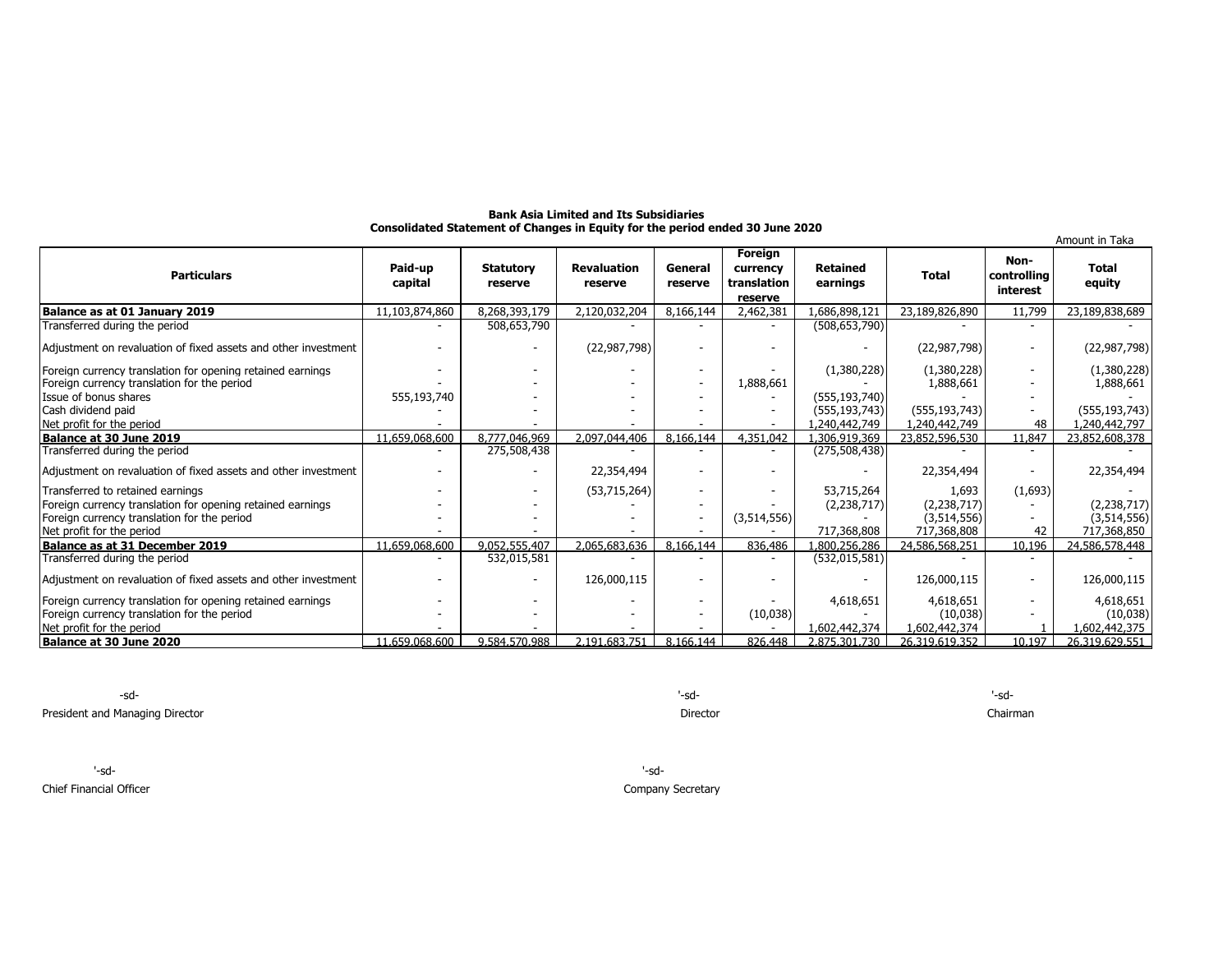#### **Bank Asia Limited Balance Sheet as at 30 June 2020**

|                                                                | <b>Amount in Taka</b> |                 |  |
|----------------------------------------------------------------|-----------------------|-----------------|--|
| <b>Particulars</b>                                             | 30 June 2020          | 31 Dec 2019     |  |
| <b>PROPERTY AND ASSETS</b>                                     |                       |                 |  |
| Cash                                                           | 19,803,002,008        | 23,985,692,079  |  |
| In hand (including foreign currencies)                         | 3,089,021,126         | 3,241,965,175   |  |
| Balance with Bangladesh Bank and its agent bank                |                       |                 |  |
| (including foreign currencies)                                 | 16,713,980,882        | 20,743,726,904  |  |
| <b>Balance with other banks and financial institutions</b>     | 12,232,216,394        | 23,113,553,804  |  |
| In Bangladesh                                                  | 11,575,684,252        | 19,491,968,105  |  |
| Outside Bangladesh                                             | 656,532,142           | 3,621,585,699   |  |
| Money at call and on short notice                              | 3,800,000,000         | 4,600,000,000   |  |
| <b>Investments</b>                                             | 79,732,931,709        | 54,932,579,936  |  |
| Government                                                     | 76,957,680,443        | 52,197,323,349  |  |
| Others                                                         | 2,775,251,266         | 2,735,256,587   |  |
| Loans and advances/investments                                 | 233,234,459,611       | 227,298,956,048 |  |
| Loans, cash credits, overdrafts, etc/investments               | 217,531,409,617       | 208,039,420,174 |  |
| Bills purchased and discounted                                 | 15,703,049,994        | 19,259,535,874  |  |
| Fixed assets including premises, furniture and fixtures        | 6,852,979,539         | 7,025,602,707   |  |
| <b>Other assets</b>                                            | 14,536,387,106        | 12,843,989,123  |  |
| Non - banking assets                                           |                       |                 |  |
| <b>Total assets</b>                                            | 370,191,976,367       | 353,800,373,697 |  |
|                                                                |                       |                 |  |
| <b>LIABILITIES AND CAPITAL</b>                                 |                       |                 |  |
| <b>Liabilities</b>                                             |                       |                 |  |
| Borrowings from other banks, financial institutions and agents | 32,343,265,367        | 34,382,128,495  |  |
| Subordinated non-convertible bonds                             | 10,200,000,000        | 11,800,000,000  |  |
| <b>Deposits and other accounts</b>                             | 271,105,861,250       | 253,709,574,615 |  |
| Current/Al-wadeeah current accounts and other accounts         | 52,199,093,196        | 47,453,683,930  |  |
| Bills payable                                                  | 4,435,973,450         | 3,742,697,471   |  |
| Savings bank/Mudaraba savings bank deposits                    | 53,241,194,932        | 48,293,710,027  |  |
| Fixed deposits/Mudaraba fixed deposits                         | 161,229,599,672       | 154,219,483,187 |  |
| Bearer certificates of deposit                                 |                       |                 |  |
| Other deposits                                                 |                       |                 |  |
| <b>Other liabilities</b>                                       | 30,061,653,810        | 29,163,552,669  |  |
| <b>Total liabilities</b>                                       | 343,710,780,427       | 329,055,255,779 |  |
| Capital/shareholders' equity                                   |                       |                 |  |
| <b>Total shareholders' equity</b>                              | 26,481,195,940        | 24,745,117,918  |  |
| Paid-up capital                                                | 11,659,068,600        | 11,659,068,600  |  |
| Statutory reserve                                              | 9,584,570,988         | 9,052,555,407   |  |
| Revaluation reserve                                            | 2,191,683,751         | 2,065,683,636   |  |
| General reserve                                                | 8,166,144             | 8,166,144       |  |
| Retained earnings                                              | 3,037,706,457         | 1,959,644,131   |  |
| <b>Total liabilities and shareholders' equity</b>              | 370,191,976,367       | 353,800,373,697 |  |
|                                                                |                       |                 |  |
| <b>Net Assets Value per Share</b>                              | 22.71                 | 21.22           |  |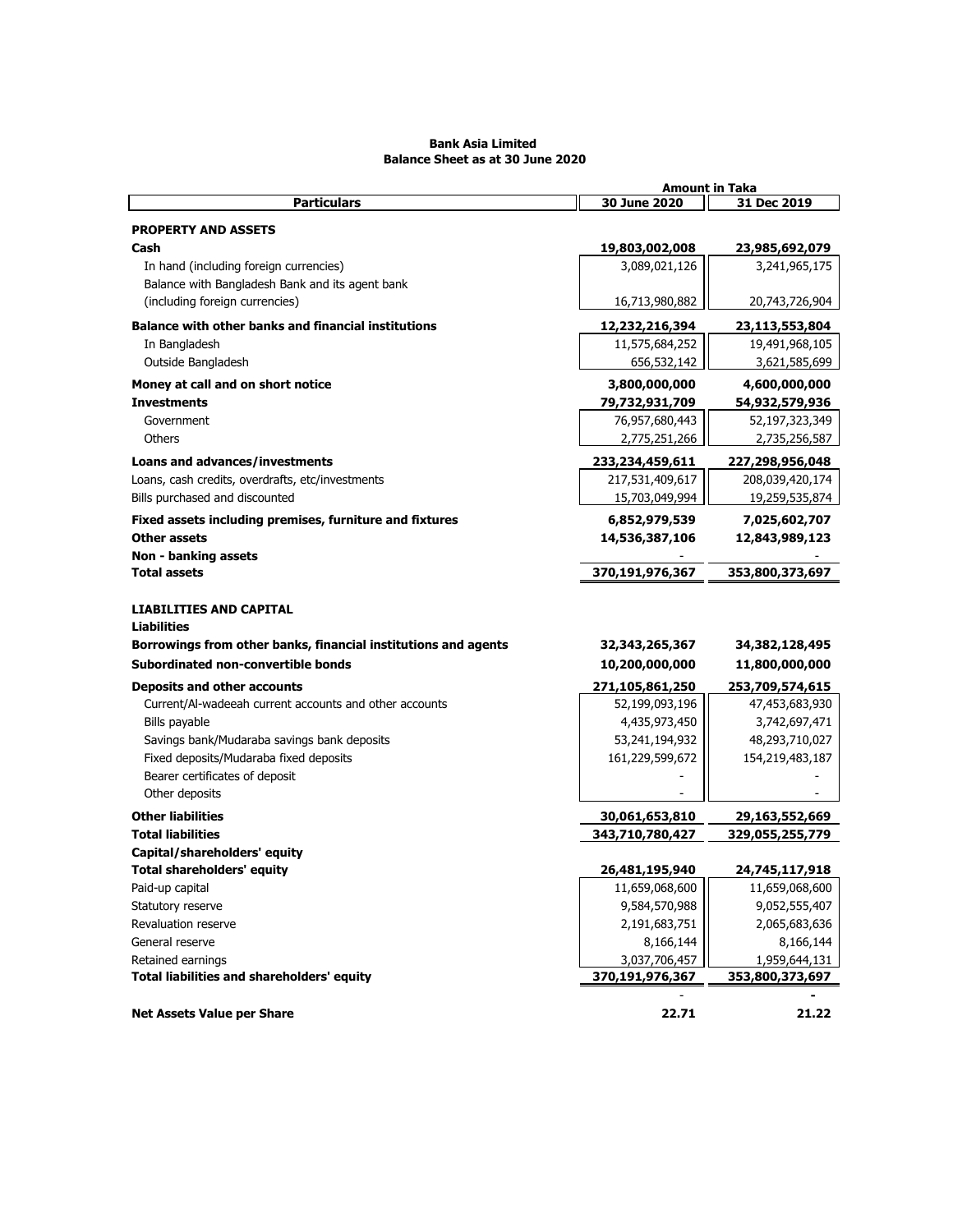# **Balance Sheet as at 30 June 2020**

|                                                                       | <b>Amount in Taka</b>       |                 |  |  |
|-----------------------------------------------------------------------|-----------------------------|-----------------|--|--|
| <b>Particulars</b>                                                    | 30 June 2020<br>31 Dec 2019 |                 |  |  |
| <b>OFF-BALANCE SHEET ITEMS</b>                                        |                             |                 |  |  |
| <b>Contingent liabilities</b>                                         | 114,364,265,545             | 118,576,860,518 |  |  |
| Acceptances and endorsements                                          | 37,203,676,790              | 39,192,489,873  |  |  |
| Letters of guarantee                                                  | 38,201,606,349              | 36,999,351,447  |  |  |
| Irrevocable letters of credit                                         | 24,786,722,219              | 26,468,819,479  |  |  |
| Bills for collection                                                  | 14,172,260,187              | 15,916,199,719  |  |  |
| Other contingent liabilities                                          |                             |                 |  |  |
| <b>Other commitments</b>                                              |                             | 2,040,416,443   |  |  |
| Documentary credits and short term trade-related transactions         | $\overline{\phantom{0}}$    |                 |  |  |
| Forward assets purchased and forward deposits placed                  |                             | 2,040,416,443   |  |  |
| Undrawn note issuance and revolving underwriting facilities           |                             |                 |  |  |
| Undrawn formal standby facilities, credit lines and other commitments |                             |                 |  |  |
| Total off-balance sheet items including contingent liabilities        | 114,364,265,545             | 120,617,276,961 |  |  |

-sd- -sd- '-sd-President and Managing Director **Director** Director **Director** Chairman

'-sd- '-sd-Chief Financial Officer Chief Financial Officer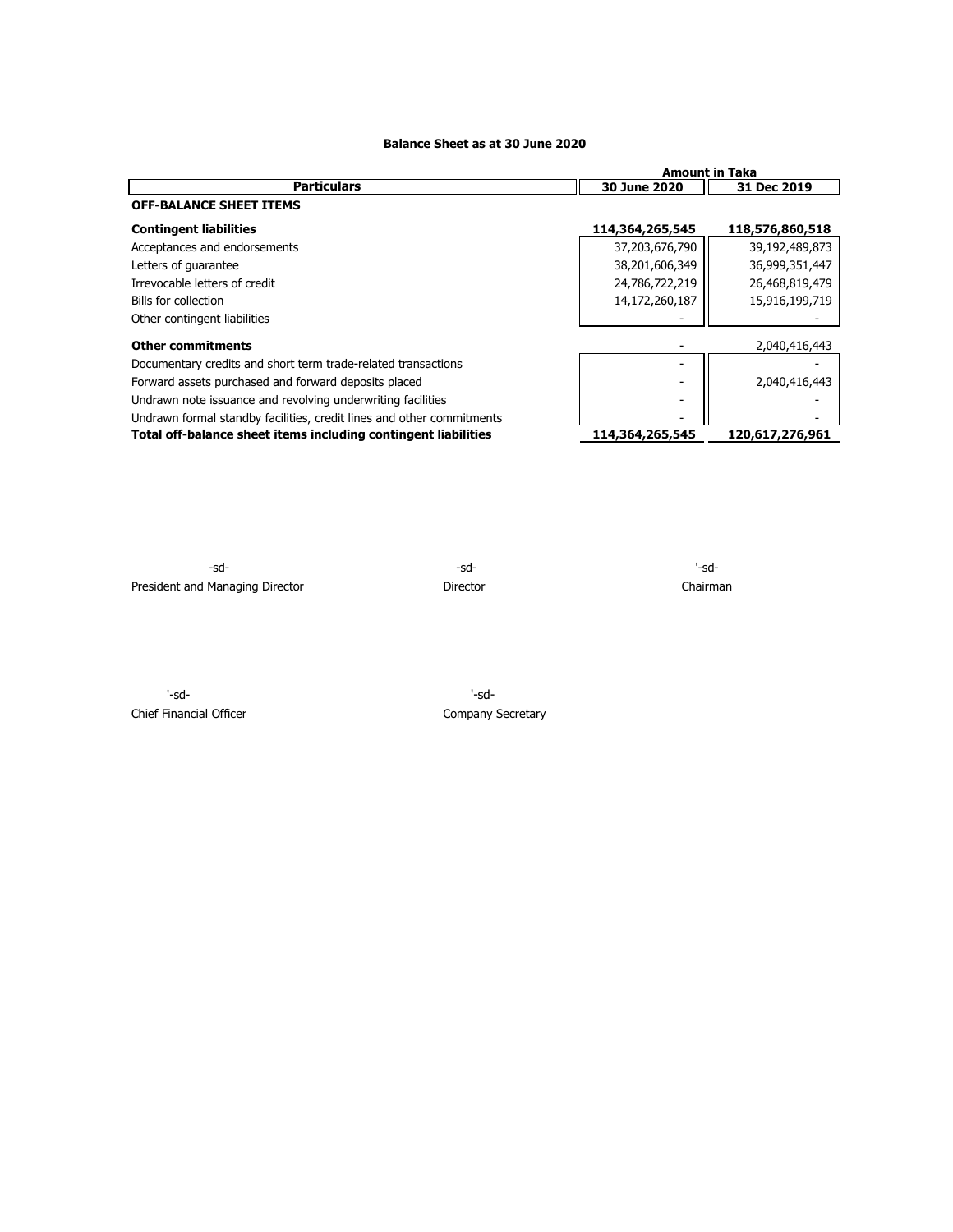#### **Bank Asia Limited Profit and Loss Account for the period ended 30 June 2020**

|                                                  |                |                                                                              | <b>Amount in Taka</b> |                 |
|--------------------------------------------------|----------------|------------------------------------------------------------------------------|-----------------------|-----------------|
| <b>Particulars</b>                               |                | Jan to June 2020    Jan to June 2019    Apr to June 2020    Apr to June 2019 |                       |                 |
| <b>OPERATING INCOME</b>                          |                |                                                                              |                       |                 |
| Interest income                                  | 10,344,406,033 | 11,422,904,147                                                               | 4,744,415,300         | 5,943,260,309   |
| Interest paid on deposits and borrowings, etc.   | 7,609,864,570  | 6,886,381,744                                                                | 3,789,323,182         | 3,489,256,036   |
| Net interest income                              | 2,734,541,463  | 4,536,522,403                                                                | 955,092,118           | 2,454,004,273   |
| Investment income                                | 2,629,939,817  | 1,016,259,208                                                                | 1,330,988,526         | 580,883,265     |
| Commission, exchange and brokerage               | 1,280,071,097  | 1,747,072,844                                                                | 611,249,926           | 815, 168, 729   |
| Other operating income                           | 426,863,242    | 484,891,309                                                                  | 212,520,192           | 275,307,988     |
|                                                  | 4,336,874,156  | 3,248,223,361                                                                | 2,154,758,644         | 1,671,359,982   |
| Total operating income (A)                       | 7,071,415,619  | 7,784,745,764                                                                | 3,109,850,762         | 4,125,364,255   |
| <b>OPERATING EXPENSES</b>                        |                |                                                                              |                       |                 |
| Salaries and allowances                          | 1,814,855,360  | 1,536,026,500                                                                | 1,022,025,007         | 816,159,709     |
| Rent, taxes, insurance, electricity, etc.        | 201,616,903    | 336,920,695                                                                  | 103,240,295           | 177,611,680     |
| Legal expenses                                   | 5,903,104      | 9,131,277                                                                    | 3,116,606             | 4,598,385       |
| Postage, stamp, telecommunication, etc           | 58,769,876     | 65,174,150                                                                   | 26,023,766            | 33,737,519      |
| Stationery, printing, advertisements, etc        | 72,552,981     | 67,674,875                                                                   | 39,481,493            | 31,615,470      |
| Managing Director's salary and fees              | 10,260,000     | 6,920,000                                                                    | 4,820,000             | 3,375,000       |
| Directors' fees                                  | 728,000        | 1,560,000                                                                    | 312,000               | 1,248,000       |
| Auditors' fees                                   | 542,000        | 450,000                                                                      | 225,000               | 225,000         |
| Depreciation and repairs of Bank's assets        | 415,399,994    | 246,191,725                                                                  | 206,241,640           | 124,725,066     |
| Other expenses                                   | 985,585,859    | 879,177,452                                                                  | 466,993,542           | 466,524,787     |
| Total operating expenses (B)                     | 3,566,214,077  | 3,149,226,674                                                                | 1,872,479,349         | 1,659,820,616   |
| Profit before provision (C=A-B)                  | 3,505,201,542  | 4,635,519,090                                                                | 1,237,371,413         | 2,465,543,639   |
| Provision for loans and advances/investments     |                |                                                                              |                       |                 |
| General provision                                | 543,895,285    | (1,953,952,781)                                                              | 613,174,108           | (1,900,009,562) |
| Specific provision                               | 230,694,974    | 4,086,436,123                                                                | 55,787,259            | 3,331,820,159   |
|                                                  | 774,590,259    | 2,132,483,342                                                                | 668,961,367           | 1,431,810,597   |
| Provision for off-balance sheet items            | (24, 466, 624) | (55, 233, 200)                                                               | (21, 183, 528)        | (71, 949, 328)  |
| Provision for diminution in value of investments | 35,000,000     |                                                                              | 5,000,000             |                 |
| Other provisions                                 | 60,000,000     | 15,000,000                                                                   | 55,000,000            | 15,000,000      |
| <b>Total provision (D)</b>                       | 845,123,635    | 2,092,250,142                                                                | 707,777,839           | 1,374,861,269   |
| Total profit before tax (C-D)                    | 2,660,077,907  | 2,543,268,948                                                                | 529,593,574           | 1,090,682,370   |
| Provision for taxation                           |                |                                                                              |                       |                 |
| Current tax                                      | 1,050,000,000  | 1,300,000,000                                                                | 290,000,000           | 540,508,592     |
| Deferred tax                                     |                |                                                                              |                       |                 |
| Provision for taxation                           | 1,050,000,000  | 1,300,000,000                                                                | 290,000,000           | 540,508,592     |
| Net profit after tax                             | 1,610,077,907  | 1,243,268,948                                                                | 239,593,574           | 550,173,778     |
| <b>Appropriations</b>                            |                |                                                                              |                       |                 |
| Statutory reserve                                | 532,015,581    | 508,653,790                                                                  | 105,918,714           | 218,136,474     |
| General reserve                                  |                |                                                                              |                       |                 |
|                                                  | 532,015,581    | 508,653,790                                                                  | 105,918,714           | 218,136,474     |
| <b>Retained surplus</b>                          | 1,078,062,326  | 734,615,158                                                                  | 133,674,860           | 332,037,303     |
| <b>Earnings Per Share (EPS)</b>                  | 1.38           | 1.07                                                                         | 0.20                  | 0.47            |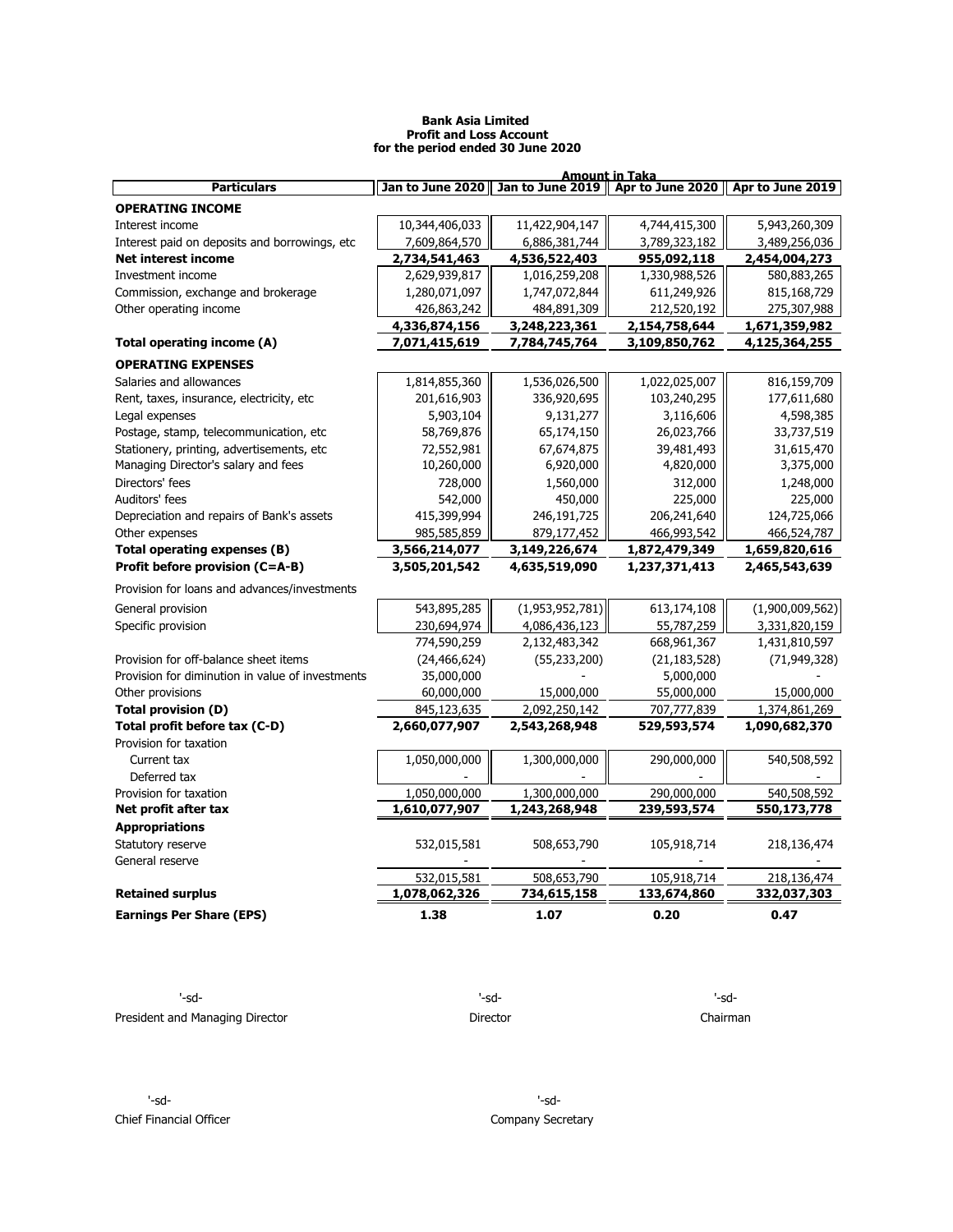#### **Bank Asia Limited Cash Flow Statement for the period ended 30 June 2020**

| <b>Particulars</b><br>Cash flows from operating activities (A)<br>Interest receipts<br>Interest payments<br>Dividends receipts<br>Fees and commission receipts | 30 June 2020<br>12,665,483,541<br>(7, 439, 887, 128)<br>6,355,903<br>1,280,071,097 | 30 June 2019<br>11,599,273,397 |
|----------------------------------------------------------------------------------------------------------------------------------------------------------------|------------------------------------------------------------------------------------|--------------------------------|
|                                                                                                                                                                |                                                                                    |                                |
|                                                                                                                                                                |                                                                                    |                                |
|                                                                                                                                                                |                                                                                    |                                |
|                                                                                                                                                                |                                                                                    | (7, 248, 043, 991)             |
|                                                                                                                                                                |                                                                                    | 16,987,145                     |
|                                                                                                                                                                |                                                                                    | 1,747,072,844                  |
| Recoveries on loans previously written off                                                                                                                     | 6,814,959                                                                          | 14,783,582                     |
| Cash payment to employees                                                                                                                                      | (1,887,055,089)                                                                    | (1,540,031,889)                |
| Cash payment to suppliers                                                                                                                                      | (102, 933, 143)                                                                    | (100, 518, 307)                |
| Income tax paid                                                                                                                                                | (1, 296, 949, 199)                                                                 | (1,099,041,580)                |
| Receipts from other operating activities                                                                                                                       | 461,043,183                                                                        | 502,616,249                    |
| Payments for other operating activities                                                                                                                        | (1,200,161,890)                                                                    | (1, 299, 333, 574)             |
| Operating profit before changes in operating assets & liabilities                                                                                              | 2,492,782,234                                                                      | 2,593,763,876                  |
| Increase/(decrease) in operating assets and liabilities                                                                                                        |                                                                                    |                                |
| Loans and advances to customers and banks                                                                                                                      | (5,935,503,563)                                                                    | (6,692,499,572)                |
| Other assets                                                                                                                                                   | (626, 332, 924)                                                                    | (478, 318, 611)                |
| Deposits from customers and banks                                                                                                                              | 17,396,286,635                                                                     | 14,773,013,005                 |
| Trading liabilities                                                                                                                                            | (2,038,863,128)                                                                    | 135,650,827                    |
| Other liabilities                                                                                                                                              | (478, 564, 783)                                                                    | 1,579,312,024                  |
| Net Increase/(decrease) in operating assets and liabilities                                                                                                    | 8,317,022,237                                                                      | 9,317,157,673                  |
| Net cash flows from operating activities                                                                                                                       | 10,809,804,471                                                                     | 11,910,921,549                 |
| Cash flows from investing activities (B)                                                                                                                       |                                                                                    |                                |
| Investments in treasury bills, bonds and others                                                                                                                | (24,760,357,094)                                                                   | (1,031,620,699)                |
| Sale/(Purchase) of trading securities                                                                                                                          | (39,994,679)                                                                       | 175,355,003                    |
| (Purchase)/disposal of fixed assets including lease rental and right-of-use assets                                                                             | (273, 475, 911)                                                                    | (236, 114, 192)                |
| Net cash flows from/(used in) investing activities                                                                                                             | (25,073,827,684)                                                                   | (1,092,379,888)                |
| Cash flows from financing activities (C)                                                                                                                       |                                                                                    |                                |
| Adjustment of subordinated non-convertible bond                                                                                                                | (1,600,000,000)                                                                    | (600,000,000)                  |
| Net cash flows from/(used in) financing activities                                                                                                             | (1,600,000,000)                                                                    | (600,000,000)                  |
| Net increase/(decrease) in cash and cash equivalents (A+B+C)                                                                                                   | (15,864,023,213)                                                                   | 10,218,541,661                 |
| Effects of exchange rate changes on cash and cash equivalents                                                                                                  |                                                                                    |                                |
| Cash and cash equivalents at the beginning of the period                                                                                                       | 51,701,408,683                                                                     | 41,519,279,894                 |
| Cash and cash equivalents at the end of the period                                                                                                             | 35,837,385,470                                                                     | 51,737,821,555                 |
| <b>Cash and cash equivalents:</b>                                                                                                                              |                                                                                    |                                |
| Cash                                                                                                                                                           | 3,089,021,126                                                                      | 3,394,907,490                  |
| Balance with Bangladesh Bank and its agent bank(s)                                                                                                             | 16,713,980,882                                                                     | 16,258,633,203                 |
| Balance with other banks and financial institutions                                                                                                            | 12,232,216,394                                                                     | 27,872,479,162                 |
| Money at call and on short notice                                                                                                                              | 3,800,000,000                                                                      | 4,210,000,000                  |
| Prize bonds                                                                                                                                                    | 2,315,600                                                                          | 1,801,700                      |
|                                                                                                                                                                | 35,837,534,002                                                                     | 51,737,821,555                 |
| <b>Net Operating Cash Flows per Share</b>                                                                                                                      | 9.27                                                                               | 10.22                          |

| '-sd-                           | -sd-     | '-sd-    |
|---------------------------------|----------|----------|
| President and Managing Director | Director | Chairman |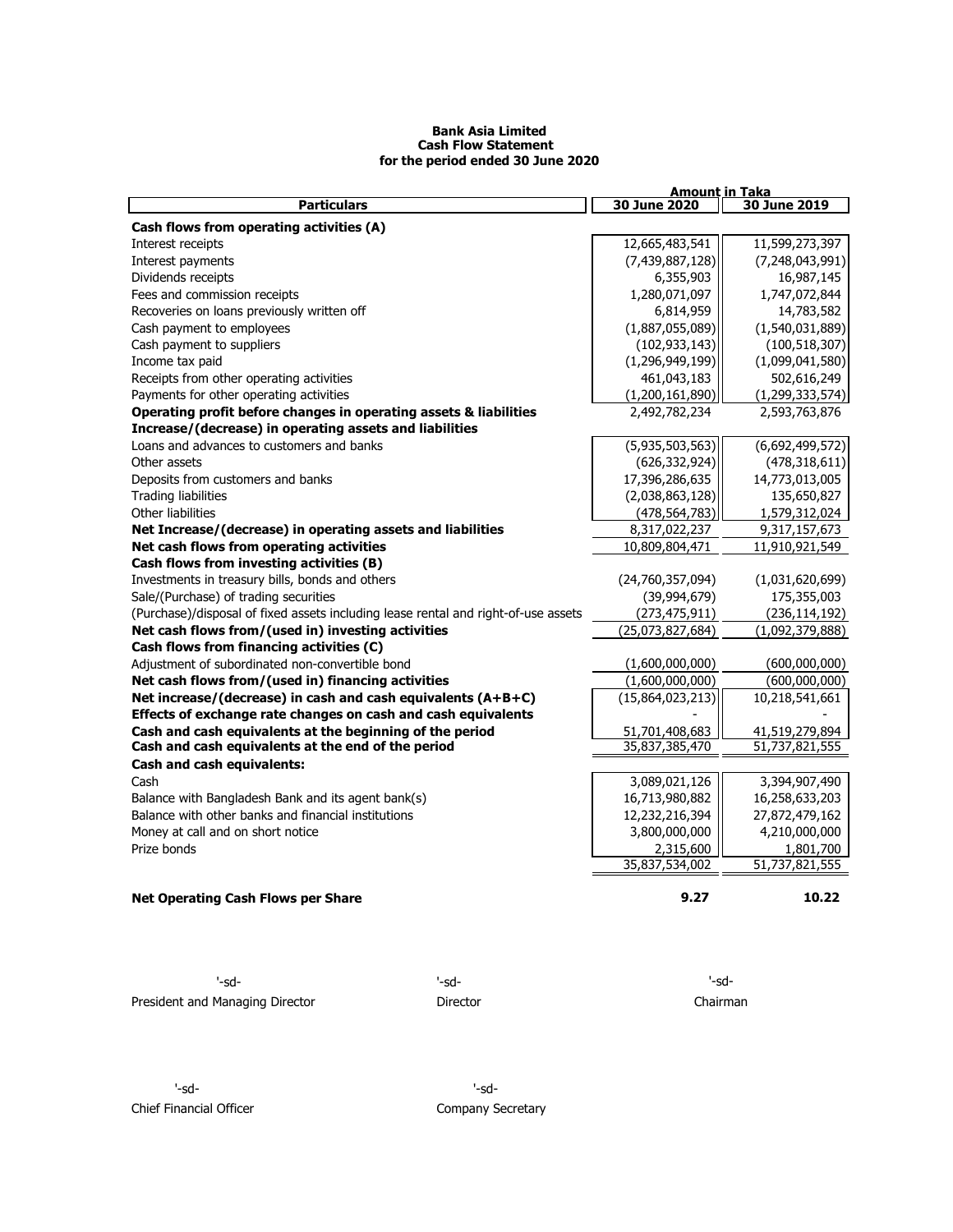# **Bank Asia Limited Statement of Changes in Equity for the period ended 30 June 2020**

| Amount in Taka                                                 |                    |                             |                               |                    |                             |                 |  |  |
|----------------------------------------------------------------|--------------------|-----------------------------|-------------------------------|--------------------|-----------------------------|-----------------|--|--|
| <b>Particulars</b>                                             | Paid-up<br>capital | <b>Statutory</b><br>reserve | <b>Revaluation</b><br>reserve | General<br>reserve | <b>Retained</b><br>earnings | <b>Total</b>    |  |  |
| Balance at 01 January 2019                                     | 11,103,874,860     | 8,268,393,179               | 2,120,032,204                 | 8,166,144          | 1,839,667,438               | 23,340,133,826  |  |  |
| Transferred during the period                                  |                    | 508,653,790                 |                               |                    | (508, 653, 790)             |                 |  |  |
| Adjustment on revaluation of fixed assets and other investment |                    |                             | (22, 987, 798)                |                    |                             | (22, 987, 798)  |  |  |
| Issue of bonus shares                                          | 555,193,740        |                             |                               |                    | (555, 193, 740)             |                 |  |  |
| Cash dividend paid                                             |                    |                             |                               |                    | (555, 193, 743)             | (555, 193, 743) |  |  |
| Net profit for the period                                      |                    |                             |                               |                    | 1,243,268,949               | 1,243,268,949   |  |  |
| Balance at 30 June 2019                                        | 11,659,068,600     | 8,777,046,969               | 2,097,044,406                 | 8,166,144          | 1,463,895,114               | 24,005,221,233  |  |  |
| Transferred during the period                                  |                    | 275,508,438                 |                               |                    | (275,508,438)               |                 |  |  |
| Adjustment on revaluation of fixed assets and other investment |                    |                             | 22,354,494                    |                    |                             | 22,354,494      |  |  |
| Transferred to retained earnings                               |                    |                             | (53, 715, 264)                |                    | 53,715,264                  |                 |  |  |
| Net profit for the period                                      |                    |                             |                               |                    | 717,542,191                 | 717,542,191     |  |  |
| Balance at 31 December 2019                                    | 11,659,068,600     | 9,052,555,407               | 2,065,683,636                 | 8,166,144          | 1,959,644,131               | 24,745,117,918  |  |  |
| Transferred during the period                                  |                    | 532,015,581                 |                               |                    | (532, 015, 581)             |                 |  |  |
| Adjustment on revaluation of fixed assets and other investment |                    |                             | 126,000,115                   |                    |                             | 126,000,115     |  |  |
| Net profit for the period                                      |                    |                             |                               |                    | 1,610,077,907               | 1,610,077,907   |  |  |
| Balance at 30 June 2020                                        | 11,659,068,600     | 9,584,570,988               | 2,191,683,751                 | 8,166,144          | 3,037,706,457               | 26,481,195,940  |  |  |

'-sd- '-sd- '-sd-President and Managing Director **Director** Director **Director** Director **Director** Chairman

'-sd- '-sd-

Chief Financial Officer Company Secretary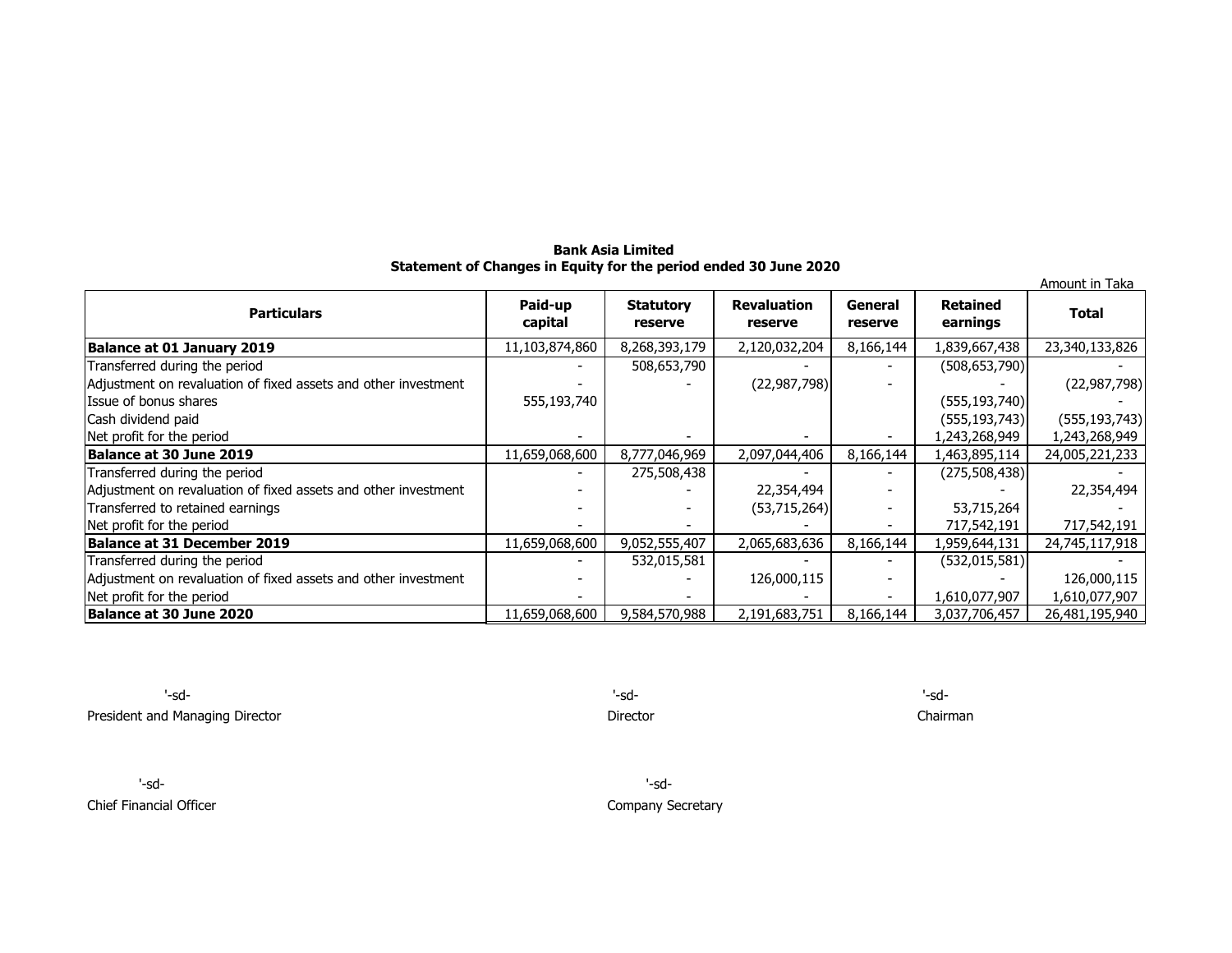# **Bank Asia Limited Selected explanatory notes to the financial statements for the period ended 30 June 2020**

- 1.1 Accounting policies in this Financial Statements are same as that applied in its last Annual Financial Statements of December 31, 2019. Consolidated financial Statements include position of Bank Asia Limited, Bank Asia Securities Limited, BA Exchange Company (UK) Limited and BA Express USA Inc.
- 1.2 Provision for income tax has been shown @ 37.50 % as prescribed in Finance Act, 2020 of the accounting profit made by the Bank after considering some of the taxable add backs of income and expenditures including provision for loans.

Cash Flow Statement

Cash Flow Statement is prepared in accordance with International Accounting Standard (IAS) 7 'Cash Flow Statement' and under the guideline of Bangladesh Bank BRPD Circular no. 14 dated 25 June 2003. The Statement shows the components of changes in cash and cash equivalents during the period.

# 2.0 Significant Notes

| 2.1 | Composition of Shareholders' Equity                              | Solo           | <b>Consolidated</b> |
|-----|------------------------------------------------------------------|----------------|---------------------|
|     | Paid-up capital (1,165,906,860 nos. Share Tk. 10 each)           | 11,659,068,600 | 11,659,068,600      |
|     | Statutory reserve                                                | 9,584,570,988  | 9,584,570,988       |
|     | Revaluation reserve                                              | 2,191,683,751  | 2,191,683,751       |
|     | General reserve                                                  | 8,166,144      | 8,166,144           |
|     | Retained earnings                                                | 3,037,706,457  | 2,875,303,423       |
|     | Foreign currency translation reserve<br>Non-controlling interest |                | 826,448<br>10,197   |
|     |                                                                  | 26,481,195,940 | 26,319,629,551      |
|     |                                                                  |                |                     |
| 2.2 | Net Assets Value per Share (NAV)                                 |                |                     |
|     | Total shareholders' equity                                       | 26,481,195,940 | 26,319,629,551      |
|     | Number of ordinary shares outstanding                            | 1,165,906,860  | 1,165,906,860       |
|     | NAV per Share as at 30 June 2020                                 | 22.71          | 22.57               |
|     | NAV per Share as at 30 June 2019                                 | 20.59          | 20.46               |
| 2.3 | Earnings per share (EPS)                                         |                |                     |
|     | Net profit after tax (Numerator)                                 | 1,610,077,907  | 1,602,442,375       |
|     | Number of ordinary shares outstanding                            | 1,165,906,860  | 1,165,906,860       |
|     | EPS for the period ended 30 June 2020                            | 1.38           | 1.37                |
|     | EPS for the period ended 30 June 2019                            | 1.07           | 1.06                |
| 2.4 | Net Operating Cash Flows per Share (NOCFPS)                      |                |                     |
|     | Net cash flows from operating activities                         | 10,809,804,471 | 10,758,180,911      |
|     | Number of ordinary shares outstanding                            | 1,165,906,860  | 1,165,906,860       |
|     | NOCFPS for the period ended 30 June 2020                         | 9.27           | 9.23                |
|     | NOCFPS for the period ended 30 June 2019                         | 10.22          | 10.32               |

2.5 Provision for loans and advances has been maintained as per BRPD Circular no. 04 dated March 19, 2020 and BRPD Circular no. 13 dated June 15, 2020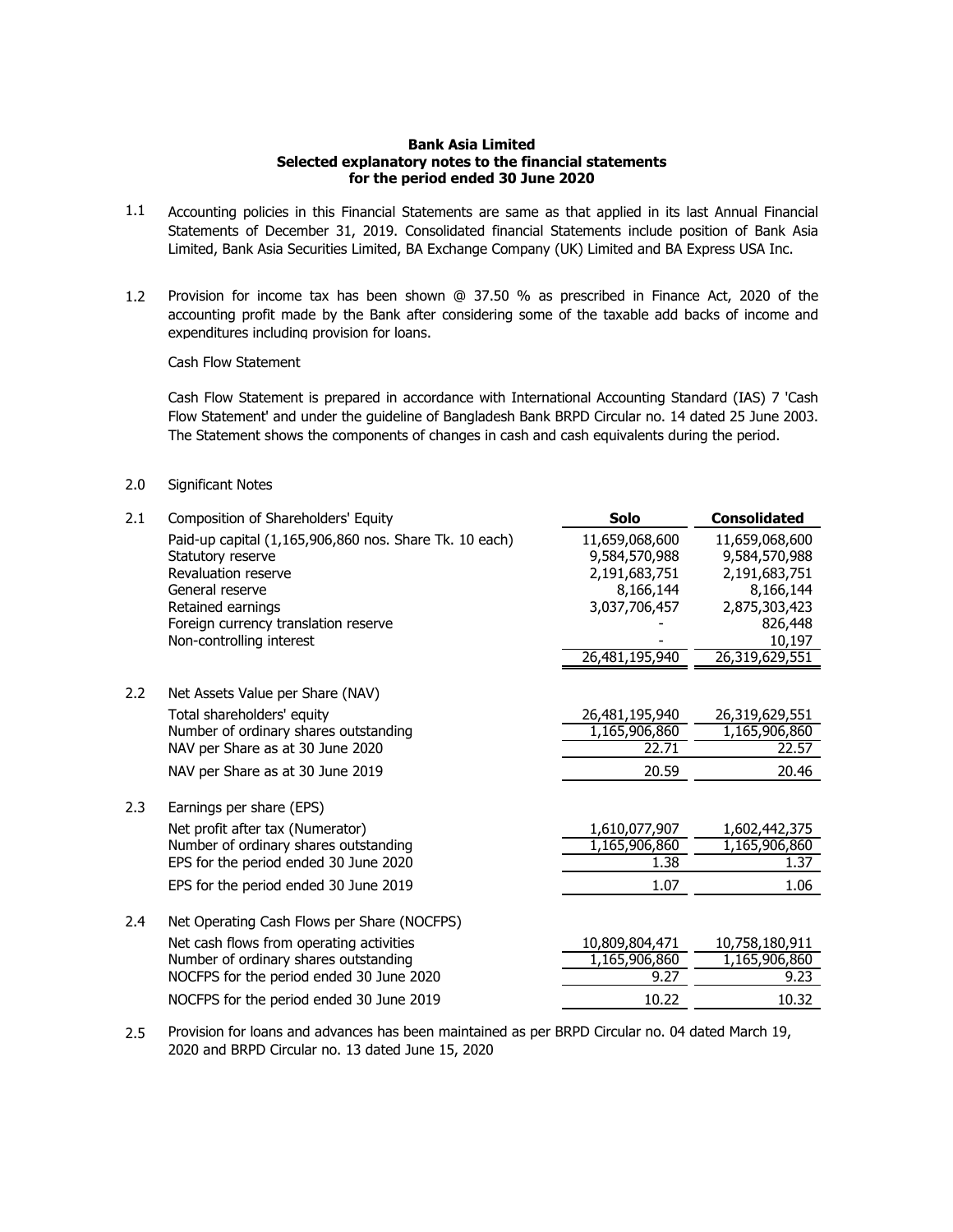# 2.6 Credit Ratings of the bank

As per BRPD Circular no. 06 dated 5 July 2006, the bank has done its credit rating by Credit Rating Agency of Bangladesh (CRAB) based on the financial statements as at and for the year ended December 31, 2019. The following ratings have been awarded:

|                          |                | Ratings   |            |         |
|--------------------------|----------------|-----------|------------|---------|
| Periods                  | Date of Rating | Lona Term | Short Term | Outlook |
| January to December 2019 | June 30,2020   | AA2       | $ST-2$     | Stable  |
| January to December 2018 | June 27,2019   | AA2       | $ST-2$     | Stable  |

#### 2.7 General:

a) Figures appearing in these financial statements have been rounded off to the nearest Taka.

b) Figures of previous period have been rearranged wherever necessary to conform to current period's presentation.

3.0 The Board of Directors in its 428th meeting held on March 22, 2020 has recommended 10 % cash dividend and subsequently approved by the shareholders at 21st Annual General Meeting held on July 12, 2020.

For Bank Asia Limited

'-sd- '-sd- '-sd-President & Managing Director **Director** Director Chairman

'-sd- '-sd-Chief Financial Officer Chief Financial Officer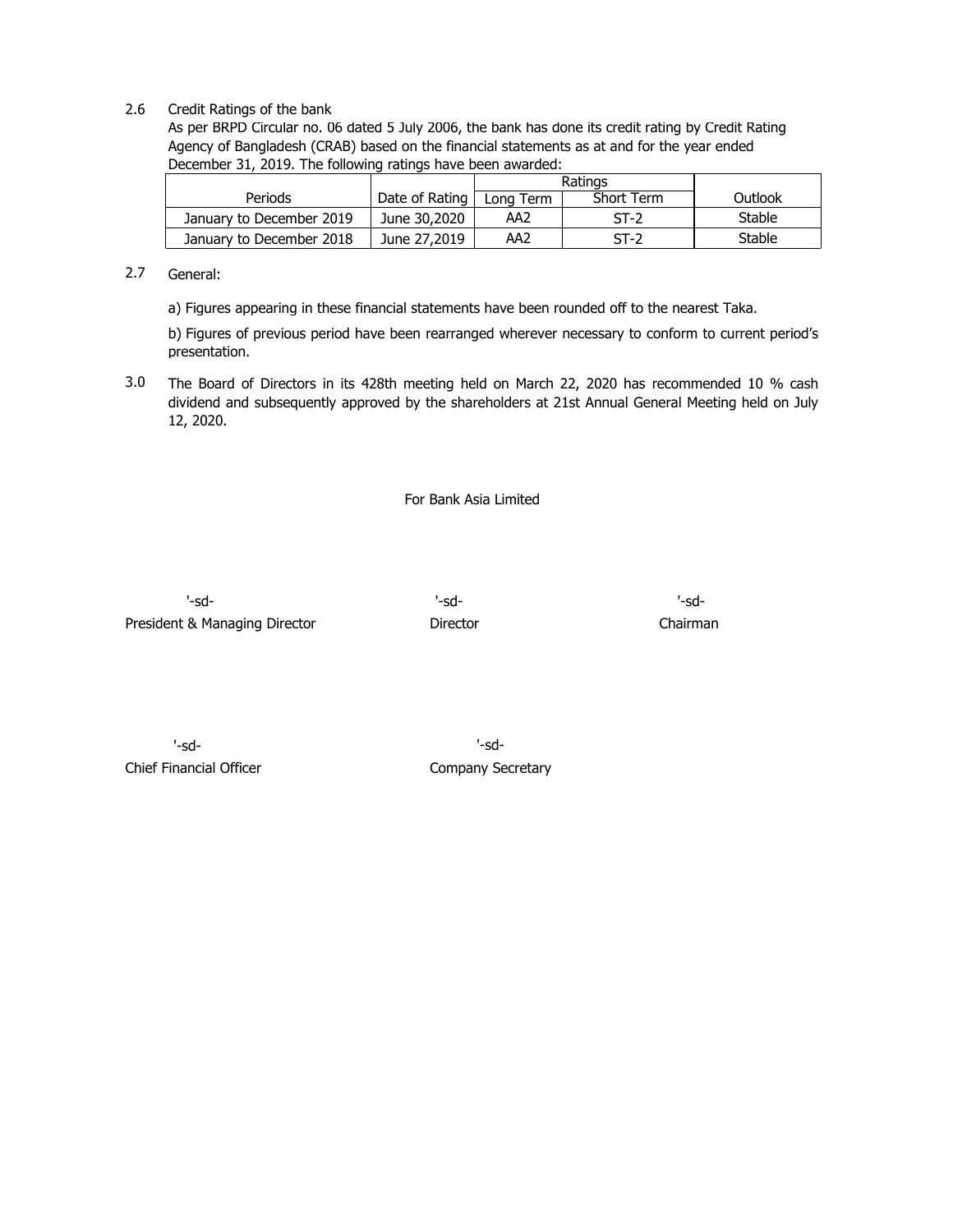**Bank Asia Limited**

**Notes to financial statements for the year ended 30 June 2020**

|        |                                                                                                | <b>Amount in Taka</b>           |                                 |  |
|--------|------------------------------------------------------------------------------------------------|---------------------------------|---------------------------------|--|
|        | <b>Particulars</b>                                                                             | 30 June 2020                    | 31 Dec 2019                     |  |
| 4      | Cash                                                                                           |                                 |                                 |  |
|        |                                                                                                |                                 |                                 |  |
| 4.1    | In hand                                                                                        |                                 |                                 |  |
|        | <b>Conventional and Islamic banking</b>                                                        |                                 |                                 |  |
|        | Local currency                                                                                 | 3,002,425,662                   | 3,215,685,185                   |  |
|        | Foreign currencies                                                                             | 86,595,464                      | 26,279,990                      |  |
|        |                                                                                                | 3,089,021,126                   | 3,241,965,175                   |  |
|        | Off-shore banking unit                                                                         | 3,089,021,126                   | 3,241,965,175                   |  |
| 4.1(a) | <b>Consolidated cash in hand</b>                                                               |                                 |                                 |  |
|        | Bank Asia Limited                                                                              | 3,089,021,126                   | 3,241,965,175                   |  |
|        | Bank Asia Securities Limited                                                                   | 23,173                          | 6,689                           |  |
|        | BA Exchange Company (UK) Limited                                                               | 2,950,593                       | 905,678                         |  |
|        | BA Express USA, Inc                                                                            | 158,097                         |                                 |  |
|        |                                                                                                | 3,092,152,989                   | 3,242,877,542                   |  |
| 4.2    | <b>Balance with Bangladesh Bank and its agent bank</b>                                         |                                 |                                 |  |
|        | (including foreign currencies)                                                                 |                                 |                                 |  |
|        | <b>Conventional and Islamic banking</b>                                                        |                                 |                                 |  |
|        | Balance with Bangladesh Bank                                                                   |                                 |                                 |  |
|        | Local currency (statutory deposit)<br>Foreign currencies                                       | 12,435,405,117<br>3,077,931,674 | 14,281,134,218<br>5,483,798,564 |  |
|        |                                                                                                | 15,513,336,791                  | 19,764,932,782                  |  |
|        | Balance with agent bank (Sonali Bank Limited)                                                  |                                 |                                 |  |
|        | Local currency                                                                                 | 1,200,644,091                   | 978,794,122                     |  |
|        | Foreign currencies                                                                             |                                 |                                 |  |
|        |                                                                                                | 1,200,644,091<br>16,713,980,882 | 978,794,122<br>20,743,726,904   |  |
|        | Off-shore banking unit                                                                         |                                 |                                 |  |
|        |                                                                                                | 16,713,980,882                  | 20,743,726,904                  |  |
| 4.2(a) | Consolidated Balance with Bangladesh Bank and its agent bank<br>(including foreign currencies) |                                 |                                 |  |
|        | <b>Bank Asia Limited</b>                                                                       | 16,713,980,882                  | 20,743,726,904                  |  |
|        | <b>Bank Asia Securities Limited</b>                                                            |                                 |                                 |  |
|        | BA Exchange Company (UK) Limited                                                               |                                 |                                 |  |
|        | BA Express USA, Inc                                                                            | 16,713,980,882                  | 20,743,726,904                  |  |
|        |                                                                                                |                                 |                                 |  |
| 5      | <b>Balance with other banks and financial institutions</b>                                     |                                 |                                 |  |
|        | In Bangladesh                                                                                  |                                 |                                 |  |
|        | Conventional and Islamic banking (Note 5.1)                                                    | 11,575,684,252                  | 19,491,968,105                  |  |
|        | Off-shore banking unit                                                                         |                                 |                                 |  |
|        | <b>Outside Bangladesh</b>                                                                      | 11,575,684,252                  | 19,491,968,105                  |  |
|        | Conventional and Islamic banking (Note 5.2)                                                    | 551,751,535                     | 3,163,855,218                   |  |
|        | Off-shore banking unit                                                                         | 104,780,607                     | 457,730,481                     |  |
|        |                                                                                                | 656,532,142                     | 3,621,585,699                   |  |
|        |                                                                                                | 12,232,216,394                  | 23,113,553,804                  |  |
| 5.1    | Conventional and Islamic banking - In Bangladesh                                               |                                 |                                 |  |
|        | <b>Current accounts</b>                                                                        |                                 |                                 |  |
|        | AB Bank Limited                                                                                | 41,480                          | 41,480                          |  |
|        | Agrani Bank Limited<br>Janata Bank Limited                                                     | 277,860,521<br>24,897,360       | 242,743,542<br>74,235,985       |  |
|        | Rupali Bank Limited                                                                            | 55,370,084                      | 106,657,418                     |  |
|        | Pubali Bank Limited                                                                            | 177,371,800                     | 181,718,255                     |  |
|        | <b>Standard Chartered Bank</b>                                                                 | 23,930,649                      | 258,270                         |  |
|        | Sonali Bank Limited                                                                            | 296,304,164                     | 276,432,774                     |  |
|        | Trust Bank Limited                                                                             | 13,817,186<br>869,593,244       | (5,022,218)<br>877,065,506      |  |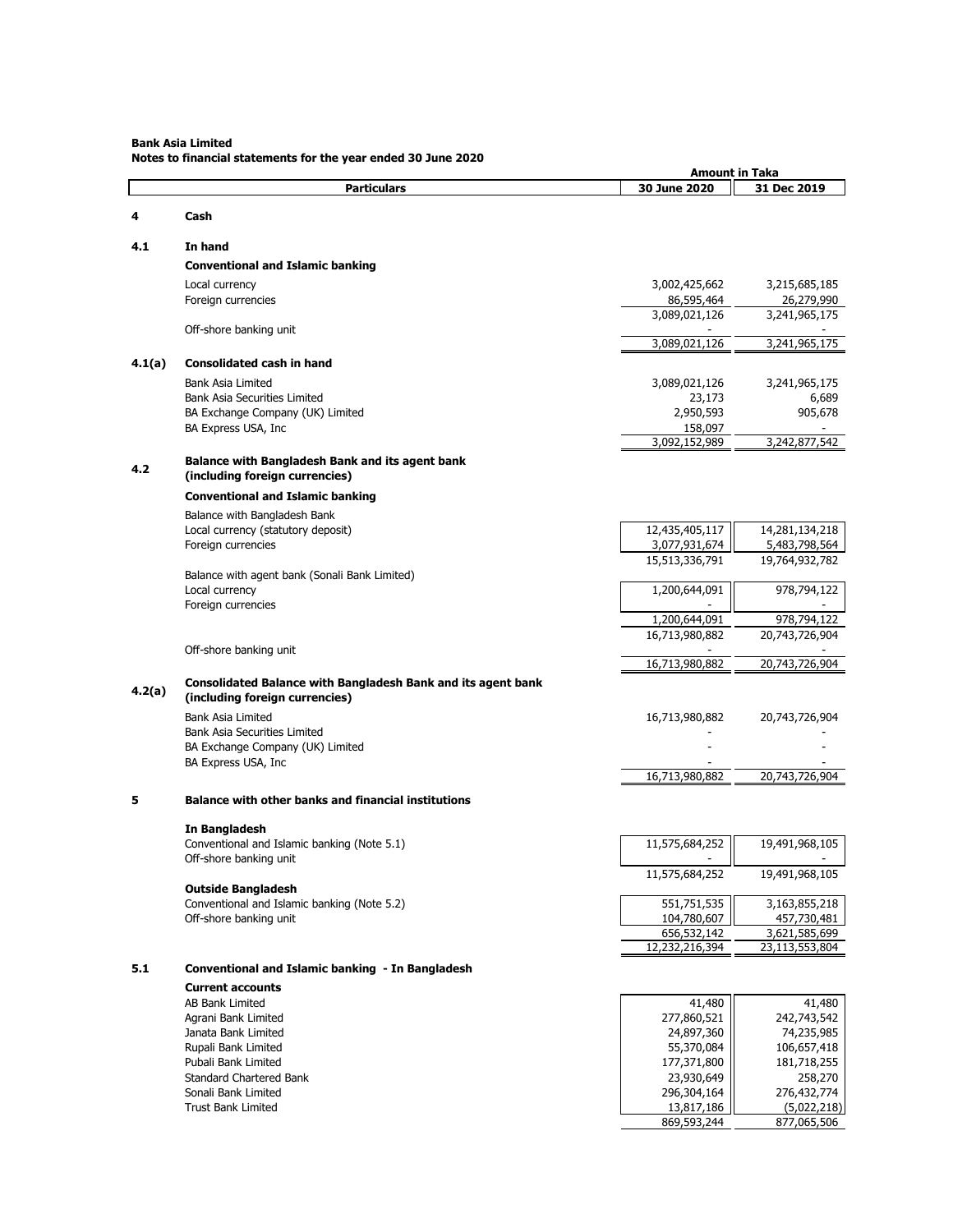|     |                                                              | <b>Amount in Taka</b> |                              |
|-----|--------------------------------------------------------------|-----------------------|------------------------------|
|     | <b>Particulars</b>                                           | 30 June 2020          | 31 Dec 2019                  |
|     | <b>Short- notice deposit accounts</b>                        |                       |                              |
|     | <b>AB Bank Limited</b>                                       | 572,299               | 558,562                      |
|     | <b>Bank Alfalah Limited</b>                                  | 12,324                | 15,035                       |
|     | Islami Bank Bangladesh Limited                               | 182,867               | 180,283                      |
|     | Uttara Bank Limited                                          | 98,518                | 48,719                       |
|     |                                                              | 866,008               | 802,599                      |
|     | <b>Fixed deposit accounts/ MTDR</b>                          |                       |                              |
|     | Islamic Finance and Investment Limited                       | 240,000,000           | 150,000,000                  |
|     | Hajj Finance Company Limited                                 | 150,000,000           | 150,000,000                  |
|     |                                                              | 390,000,000           | 300,000,000<br>1,177,868,105 |
|     | <b>Placements</b>                                            | 1,260,459,252         |                              |
|     | With Banking companies                                       | 7,215,225,000         | 12,764,100,000               |
|     | With Non-banking financial institutions                      | 3,100,000,000         | 5,550,000,000                |
|     |                                                              | 10,315,225,000        | 18,314,100,000               |
|     |                                                              | 11,575,684,252        | 19,491,968,105               |
|     | Details of Placement with Banking companies                  |                       |                              |
|     | In Local Currency:                                           |                       |                              |
|     | Jamuna Bank Limited                                          | ٠                     | 3,500,000,000                |
|     | Mercantile Bank Limited                                      |                       | 1,000,000,000                |
|     | Mutual Trust Bank Limited                                    |                       | 500,000,000                  |
|     | National Bank Limited                                        |                       | 1,000,000,000                |
|     | One Bank Limited                                             | 600,000,000           | 3,000,000,000                |
|     | Standard Bank Limited                                        | 2,500,000,000         | 3,000,000,000                |
|     |                                                              | 3,100,000,000         | 12,000,000,000               |
|     | In Foreign Currency:                                         |                       |                              |
|     | Mutual Trust Bank Limited                                    | 1,187,900,000         |                              |
|     | Islami Bank Bangladesh Limited                               | 2,121,250,000         |                              |
|     | Southeast Bank Limited                                       | 424,250,000           |                              |
|     | Modhumoti Bank Limited                                       | 381,825,000           | 764,100,000                  |
|     |                                                              | 4,115,225,000         | 764,100,000                  |
|     |                                                              | 7,215,225,000         | 12,764,100,000               |
|     | Details of Placement with Non-banking financial institutions |                       |                              |
|     | Delta Brac Housing Finance Corporation Limited               |                       | 400,000,000                  |
|     | <b>Investment Corporation of Bangladesh</b>                  | 2,950,000,000         | 3,000,000,000                |
|     | <b>IPDC Finance Limited</b>                                  |                       | 500,000,000                  |
|     | <b>IDCL Finance Limited</b>                                  |                       | 1,500,000,000                |
|     | <b>Union Capital Limited</b>                                 | 150,000,000           | 150,000,000                  |
|     |                                                              | 3,100,000,000         | 5,550,000,000                |
| 5.2 | Conventional and Islamic banking -Outside Bangladesh         |                       |                              |
|     | <b>Current accounts</b>                                      |                       |                              |
|     | <b>Interest bearing:</b>                                     |                       |                              |
|     | Citibank N.A., London (EURO)                                 | 273,890               | 467,484                      |
|     | Citibank N.A., London (GBP)                                  | 5,919,489             | 12,159,468                   |
|     | Citibank NA, New York (USD)                                  | 13,110,340            | 521,514,002                  |
|     | Habib American Bank, New York                                | 69,271,537            | 1,811,044,754                |
|     | Mashregbank PSC, New York (USD)                              | 84,291,263            | 25,612,854                   |
|     | Standard Chartered Bank, Mumbai                              | 2,066,160             | 44,364,590                   |
|     | Standard Chartered Bank, New York                            | 32,421,843            | 415,466,240                  |
|     |                                                              | 207,354,522           | 2,830,629,392                |
|     | <b>Non-interest bearing:</b>                                 |                       |                              |
|     | AB Bank Limited, Mumbai                                      | 34,965,699            | 8,937,928                    |
|     | Al Rajhi Bank K.S.A                                          | 14,896,808            | 28,689,207                   |
|     | Bank of Sydney                                               | 3,955,386             | 2,484,730                    |
|     | Bhutan National Bank Limited, Thimphu                        | 16,000,159            | 13,141,369                   |
|     | Axis Bank Ltd, Mumbai (Acu)                                  | 25,460,786            | 26,614,443                   |
|     | Commerzbank AG, Frankfurt (EURO)                             | 31,318,011            | 19,112,994                   |
|     | Commerzbank AG, Frankfurt (USD)                              | 1,106,600             | 6,400,719                    |
|     | Habib Metropolitan Bank Limited, Karachi                     | 36,526,972            | 15,504,093                   |
|     | Aktif Bank, Istanbul -Jpy                                    | 2,337,456             | 2,537,702                    |
|     | ICICI Bank Limited, Kowloon                                  | 6,528,342             | 10,577,408                   |
|     | ICICI Bank Limited, Mumbai                                   | 42,791,296            | 66,812,787                   |
|     | JP Morgan Chase Bank N.A New York, U.S.A                     | 1,007,848             | 46,115,614                   |
|     | Mashregbank PSC, Mumbai (EURO)                               | 766,731               | 764,315                      |
|     |                                                              |                       |                              |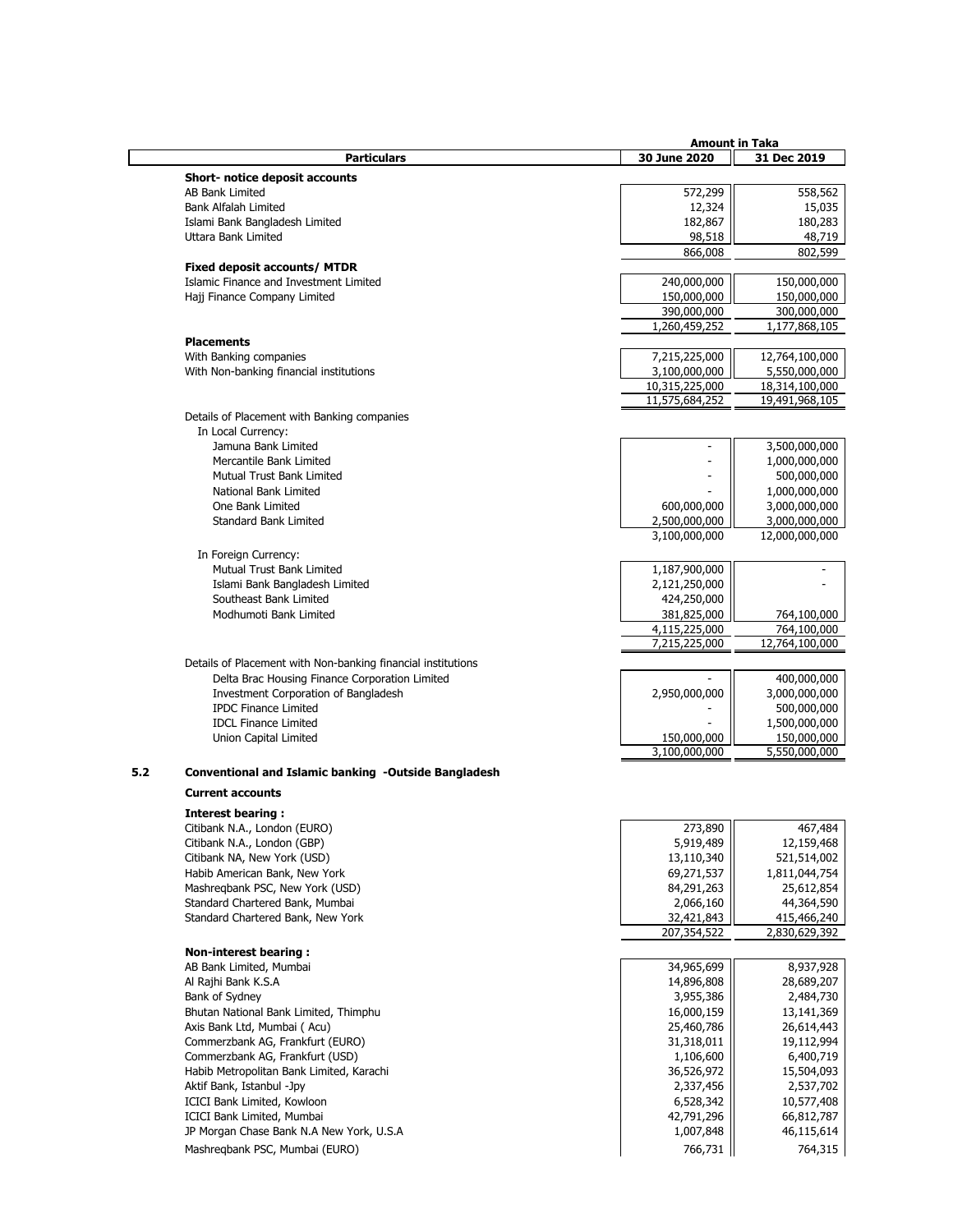|      |                                                                         | <b>Amount in Taka</b> |                    |
|------|-------------------------------------------------------------------------|-----------------------|--------------------|
|      | <b>Particulars</b>                                                      | 30 June 2020          | 31 Dec 2019        |
|      |                                                                         |                       |                    |
|      | Mashregbank PSC, Dubai                                                  | 23,549,107            | 44,358,240         |
|      | Muslim Commercial Bank Limited, Colombo                                 | 11,498,990            | 15,102,974         |
|      | Nepal Bangladesh Bank Limited, Kathmandu                                | 23,408,324            | 7,489,419          |
|      | HDFC Bank, Mumbai                                                       | 32,186,054            | 181,135            |
|      | Unicredit Bank AG, Munich (EURO)/Hypovereins Bank, Munich (EURO)        | 153,982               | 1,025,425          |
|      | Wells Fargo Bank NA, New York, (USD)                                    | 27,310,684            | 11,926,959         |
|      | Wells Fargo Bank NA, London, (Euro)                                     | 4,511,739             | 3,616,182          |
|      | Zurcher Kantonal Bank, Switzerland                                      | 4,116,039             | 1,832,183          |
|      |                                                                         | 344,397,013           | 333,225,826        |
|      |                                                                         | 551,751,535           | 3,163,855,218      |
|      | Placement with Off-shore Banking Unit                                   | 4,200,075,000         | 1,139,358,801      |
|      | Less: Inter-company transactions                                        | (4,200,075,000)       | (1, 139, 358, 801) |
|      |                                                                         | 551,751,535           | 3,163,855,218      |
|      |                                                                         |                       |                    |
| 5(a) | <b>Consolidated Balance with other banks and financial institutions</b> |                       |                    |
|      | In Bangladesh                                                           |                       |                    |
|      | <b>Bank Asia Limited</b>                                                | 11,575,684,252        | 19,491,968,105     |
|      |                                                                         |                       |                    |
|      | <b>Bank Asia Securities Limited</b>                                     | 358,809,736           | 390,202,061        |
|      | BA Exchange Company (UK) Limited                                        |                       |                    |
|      | BA Express USA, Inc                                                     |                       |                    |
|      |                                                                         | 11,934,493,988        | 19,882,170,166     |
|      | Less: Inter-company transactions                                        | 24,721,404            | 7,056,652          |
|      |                                                                         | 11,909,772,584        | 19,875,113,514     |
|      | <b>Outside Bangladesh</b>                                               |                       |                    |
|      | <b>Bank Asia Limited</b>                                                | 656,532,142           | 3,621,585,699      |
|      | <b>Bank Asia Securities Limited</b>                                     |                       |                    |
|      | BA Exchange Company (UK) Limited                                        | 8,703,711             | 44,673,605         |
|      | BA Express USA, Inc.                                                    | 90,633,831            | 93,624,752         |
|      |                                                                         | 755,869,684           | 3,759,884,056      |
|      |                                                                         | 12,665,642,268        |                    |
|      |                                                                         |                       | 23,634,997,570     |
| 6    | Money at call and on short notice                                       |                       |                    |
|      |                                                                         |                       |                    |
|      | Call money Lending (Note 6.1)                                           | 2,300,000,000         | 2,500,000,000      |
|      | Short Notice Lending (Note 6.2)                                         | 1,500,000,000         | 2,100,000,000      |
|      |                                                                         | 3,800,000,000         | 4,600,000,000      |
| 6.1  | <b>Call Money Lending</b>                                               |                       |                    |
|      | With Banking companies:                                                 |                       |                    |
|      | Janata Bank Limited                                                     | 200,000,000           |                    |
|      | <b>NCC Bank Limited</b>                                                 | 1,000,000,000         |                    |
|      |                                                                         |                       |                    |
|      | One Bank Limited                                                        | 500,000,000           |                    |
|      | NRB Commercial Bank Limited                                             | 600,000,000           |                    |
|      | <b>Standard Bank Limited</b>                                            |                       | 300,000,000        |
|      | National Bank Limited                                                   |                       | 900,000,000        |
|      | NRB Bank Limited                                                        |                       | 300,000,000        |
|      | Midland Bank Limited                                                    |                       | 600,000,000        |
|      |                                                                         | 2,300,000,000         | 2,100,000,000      |
|      | With non Banking financial institutions:                                |                       |                    |
|      | Delta Brac Housing                                                      |                       | 400,000,000        |
|      |                                                                         | 2,300,000,000         | 2,500,000,000      |
|      |                                                                         |                       |                    |
| 6.2  | <b>Short Notice Lending</b>                                             |                       |                    |
|      | <b>AB Bank Limited</b>                                                  |                       | 1,500,000,000      |
|      | NRB Commercial Bank Limited                                             |                       | 600,000,000        |
|      | The City Bank Limited                                                   | 1,500,000,000         |                    |
|      |                                                                         | 1,500,000,000         | 2,100,000,000      |
|      |                                                                         |                       |                    |
| 6(a) | <b>Consolidated Money at call and on short notice</b>                   |                       |                    |
|      | Bank Asia Limited                                                       | 3,800,000,000         | 4,600,000,000      |
|      | <b>Bank Asia Securities Limited</b>                                     |                       |                    |
|      | BA Exchange Company (UK) Limited                                        |                       |                    |
|      | BA Express USA, Inc.                                                    |                       |                    |
|      |                                                                         | 3,800,000,000         | 4,600,000,000      |
|      |                                                                         |                       |                    |
| 7    | <b>Investments</b>                                                      |                       |                    |
|      | Government (Note 7.1)                                                   | 76,957,680,443        | 52,197,323,349     |
|      | Others (Note 7.2)                                                       | 2,775,251,266         | 2,735,256,587      |
|      |                                                                         | 79,732,931,709        | 54,932,579,936     |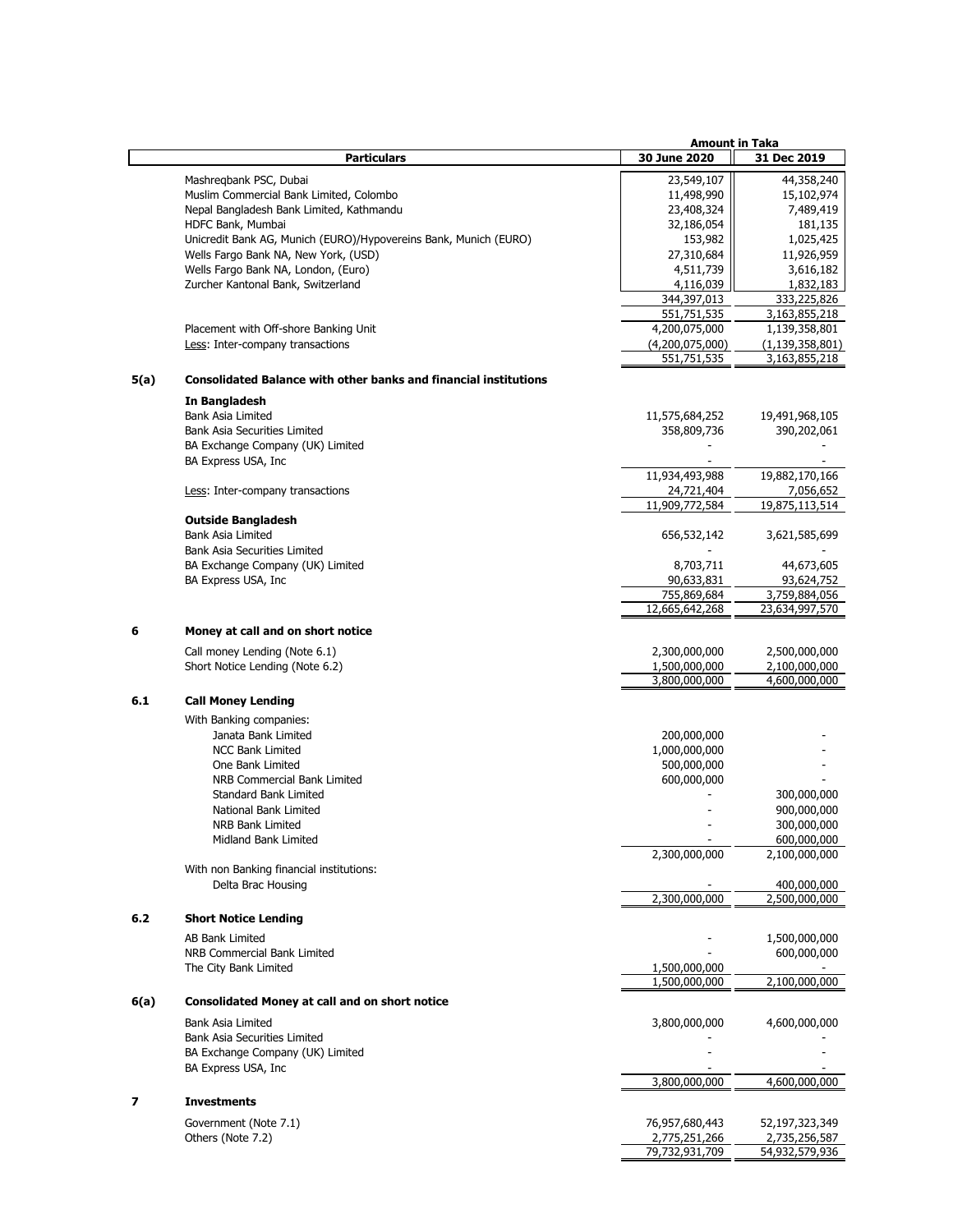|         |                                                                                     | <b>Amount in Taka</b>           |                                  |
|---------|-------------------------------------------------------------------------------------|---------------------------------|----------------------------------|
|         | <b>Particulars</b>                                                                  | 30 June 2020                    | 31 Dec 2019                      |
| 7.1     | Government                                                                          |                                 |                                  |
|         | Conventional and Islamic banking (Note 7.1.1)                                       | 76,957,680,443                  | 52,197,323,349                   |
|         | Off-shore banking unit                                                              |                                 |                                  |
|         |                                                                                     | 76,957,680,443                  | 52,197,323,349                   |
| 7.1.1   | <b>Conventional and Islamic banking</b>                                             |                                 |                                  |
|         | Treasury bills (Note 7.1.1.1)                                                       | 22,744,606,210                  | 17,957,242,335                   |
|         | Treasury bonds (Note 7.1.1.2)                                                       | 54,210,758,633                  | 34,237,918,214                   |
|         | Prize bonds                                                                         | 2,315,600                       | 2,162,800                        |
|         |                                                                                     | 76,957,680,443                  | 52,197,323,349                   |
| 7.1.1.1 | <b>Treasury bills</b>                                                               |                                 |                                  |
|         | 91 days treasury bills                                                              |                                 | 983,819,500                      |
|         | 182 days treasury bills                                                             |                                 | 5,802,790,192                    |
|         | 364 days treasury bills                                                             | 22,744,606,210                  | 11,170,632,643                   |
|         |                                                                                     | 22,744,606,210                  | 17,957,242,335                   |
| 7.1.1.2 | <b>Treasury bonds</b>                                                               |                                 |                                  |
|         | Bangladesh Bank Islamic bond                                                        | 1,060,300,000                   | 969,300,000                      |
|         | 2 years Bangladesh Government treasury bonds                                        | 15,687,296,979                  | 11,860,346,380                   |
|         | 5 years Bangladesh Government treasury bonds                                        | 5,464,887,301                   | 1,232,569,103                    |
|         | 10 years Bangladesh Government treasury bonds                                       | 18,772,384,660                  | 6,949,813,038                    |
|         | 15 years Bangladesh Government treasury bonds                                       | 8,844,580,607                   | 8,844,580,607                    |
|         | 20 years Bangladesh Government treasury bonds                                       | 4,381,309,086<br>54,210,758,633 | 4,381,309,086<br>34,237,918,214  |
|         |                                                                                     |                                 |                                  |
| 7.2     | <b>Others</b>                                                                       |                                 |                                  |
|         | Conventional and Islamic banking (Note 7.2.1)                                       | 2,775,251,266                   | 2,735,256,587                    |
|         | Off-shore banking unit                                                              | 5,727,375                       | 137,586,963                      |
|         | Less: Adjustment with OBU                                                           | (5,727,375)<br>2,775,251,266    | (137, 586, 963)<br>2,735,256,587 |
|         |                                                                                     |                                 |                                  |
| 7.2.1   | <b>Conventional and Islamic banking</b>                                             |                                 |                                  |
|         | <b>Ordinary shares</b><br>a)                                                        |                                 |                                  |
|         | Quoted shares<br>Unquoted share                                                     | 451,939,366<br>226,738,269      | 451,939,366<br>226,743,590       |
|         |                                                                                     | 678,677,635                     | 678,682,956                      |
|         | <b>Mutual Fund</b>                                                                  |                                 |                                  |
|         | b)<br>1st Janata Bank Mutual fund                                                   | 50,000,000                      | 50,000,000                       |
|         | <b>EBL NRB Ist Mutual Fund</b>                                                      | 149,665,000                     | 149,665,000                      |
|         | 1st Bangladesh Fixed Income Fund                                                    | 250,000,000                     | 250,000,000                      |
|         | MBL 1st Mutual Fund                                                                 | 50,000,000                      | 50,000,000                       |
|         | <b>EXIM Bank 1st Mutual Fund</b>                                                    | 235,793,533                     | 235,793,533                      |
|         |                                                                                     | 735,458,533                     | 735,458,533                      |
|         | c)<br><b>Debentures</b><br>Beximco Denims Limited                                   | 9,537,605                       | 9,537,605                        |
|         | <b>Beximco Textiles Limited</b>                                                     | 6,445,370                       | 6,445,370                        |
|         |                                                                                     | 15,982,975                      | 15,982,975                       |
|         | d)<br><b>Bonds</b>                                                                  |                                 |                                  |
|         | MTB Second subordinated bond                                                        | 240,000,000                     | 240,000,000                      |
|         | UCB Second subordinated bond                                                        | 180,000,000                     | 180,000,000                      |
|         | BSRM Steels Limited zero coupon bond                                                | 21,132,123                      | 21,132,123                       |
|         | Premier Bank Non-convert subordinated bond<br>7 Year Preference Share of Summit BPL | 500,000,000<br>54,000,000       | 500,000,000<br>54,000,000        |
|         | 5 Year Pre.of Sh.Summit Gazipur II Power                                            | 50,000,000                      | 50,000,000                       |
|         | 5 Year Pref.Sh.of Summit Lng Ter Co (Pvt)                                           | 100,000,000                     | 100,000,000                      |
|         | 5 Year Pref.Sh.of Kushiara Power Co. Ltd                                            | 100,000,000                     |                                  |
|         | SIBL subordinated Mudaraba bond                                                     | 40,000,000                      | 80,000,000                       |
|         | SIBL 2nd Mudaraba Subordinated Bond                                                 | 60,000,000                      | 80,000,000                       |
|         |                                                                                     | 1,345,132,123                   | 1,305,132,123                    |
|         |                                                                                     | 2,775,251,266                   | 2,735,256,587                    |
| 7.3     | <b>Investments classified as per Bangladesh Bank circular</b>                       |                                 |                                  |
|         | Held for trading (HFT)                                                              | 22,744,606,210                  | 17,957,242,335                   |
|         | Held to maturity (HTM)                                                              | 53,150,458,633                  | 33,268,618,214                   |
|         | Other securities                                                                    | 3,837,866,866                   | 3,706,719,387                    |

79,732,931,709 54,932,579,936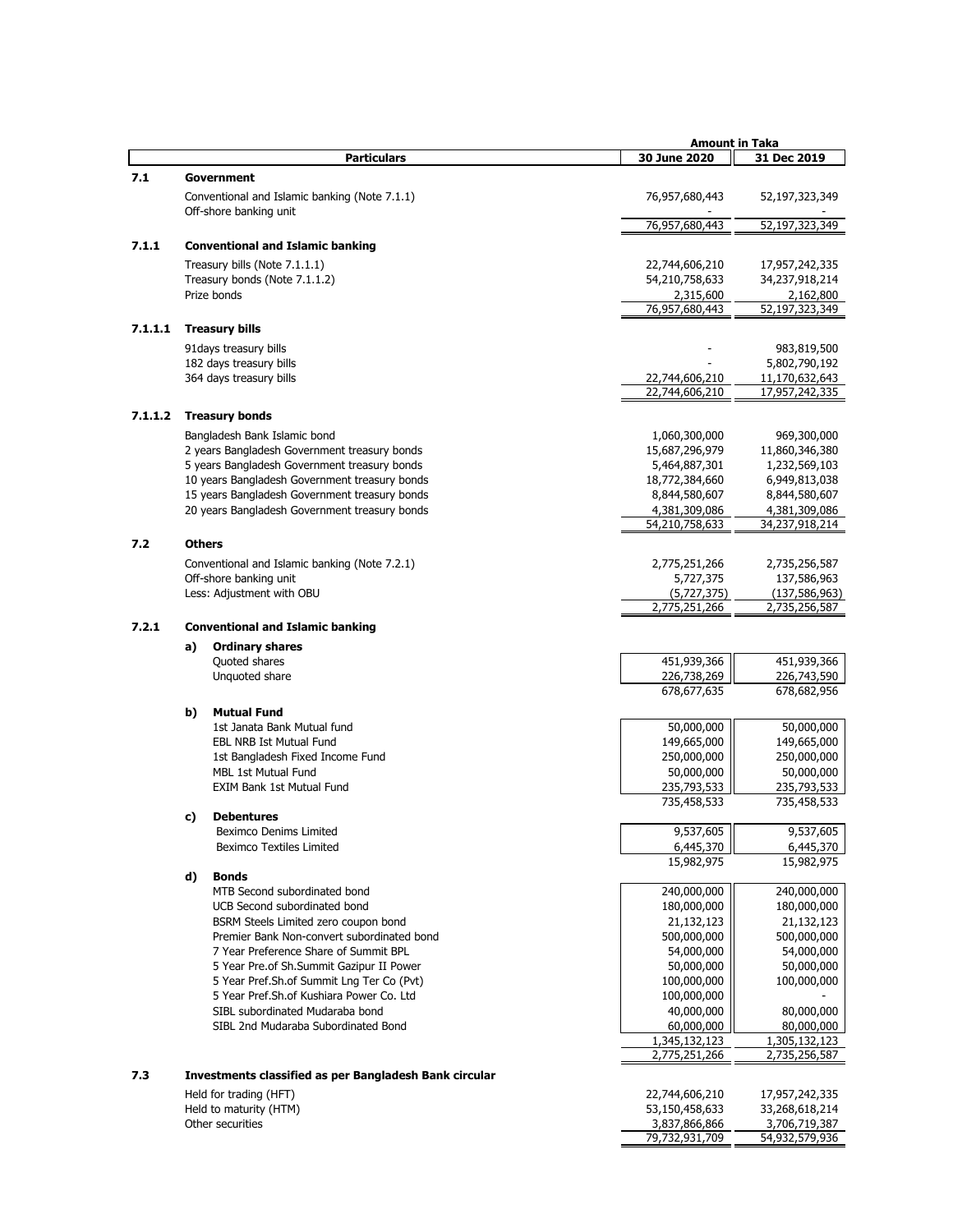|      |                                                                                | <b>Amount in Taka</b>           |                 |
|------|--------------------------------------------------------------------------------|---------------------------------|-----------------|
|      | <b>Particulars</b>                                                             | 30 June 2020                    | 31 Dec 2019     |
| 7(a) | <b>Consolidated Investments</b>                                                |                                 |                 |
|      | <b>Government</b>                                                              |                                 |                 |
|      | <b>Bank Asia Limited</b>                                                       | 76,957,680,443                  | 52,197,323,349  |
|      | <b>Bank Asia Securities Limited</b>                                            |                                 |                 |
|      | BA Exchange Company (UK) Limited                                               |                                 |                 |
|      | BA Express USA, Inc                                                            |                                 |                 |
|      |                                                                                | 76,957,680,443                  | 52,197,323,349  |
|      | <b>Others</b>                                                                  |                                 |                 |
|      | <b>Bank Asia Limited</b>                                                       | 2,775,251,266                   | 2,735,256,587   |
|      | <b>Bank Asia Securities Limited</b>                                            | 628,566,826                     | 594,391,990     |
|      | BA Exchange Company (UK) Limited                                               |                                 |                 |
|      | BA Express USA, Inc.                                                           |                                 |                 |
|      |                                                                                | 3,403,818,092                   | 3,329,648,577   |
|      |                                                                                | 80,361,498,535                  | 55,526,971,926  |
| 8    | Loans and advances/investments                                                 |                                 |                 |
|      |                                                                                |                                 |                 |
|      | Loans, cash credits, overdrafts, etc/investments (Note 8.1)                    | 217,531,409,617                 | 208,039,420,174 |
|      | Bills purchased and discounted (Note 8.2)                                      | 15,703,049,994                  | 19,259,535,874  |
|      |                                                                                | 233,234,459,611                 | 227,298,956,048 |
|      |                                                                                |                                 |                 |
| 8.1  | Loans, cash credits, overdrafts, etc/investments                               |                                 |                 |
|      |                                                                                |                                 |                 |
|      | <b>Conventional and Islamic banking</b>                                        |                                 |                 |
|      | <b>Inside Bangladesh</b>                                                       |                                 |                 |
|      | Agricultural loan                                                              | 3,804,447,548                   | 4,159,541,046   |
|      | Cash credit/Bai Murabaha (Muajjal)                                             | 6,114,967,552                   | 5,200,792,123   |
|      | Credit card                                                                    | 2,585,709,186                   | 2,516,315,246   |
|      | Credit for poverty alleviation scheme-micro credit                             | 7,466,627                       | 7,123,089       |
|      | Consumer credit scheme                                                         | 12,438,407,218                  | 12,187,585,434  |
|      | Demand loan                                                                    | 36,576,414,162                  | 35,233,505,899  |
|      | Export Development Fund (EDF)                                                  | 16,410,172,035                  | 13,877,741,438  |
|      | House building loans                                                           | 1,280,709,910                   | 1,132,154,665   |
|      | Loans (General)/ Musharaka                                                     | 18,336,252,835                  | 22,237,867,700  |
|      | Loan against trust receipts/ Bai Murabaha post import                          | 13,129,233,250                  | 11,706,288,469  |
|      | Overdrafts/ Quard against scheme                                               | 37,440,671,287                  | 36,888,315,235  |
|      | Packing credit                                                                 | 460,430,921                     | 501,557,309     |
|      | Payment against documents                                                      | 124,524,379                     | 122,281,961     |
|      | Staff Loan                                                                     | 1,495,633,866                   | 1,534,466,105   |
|      | Transport loan                                                                 | 1,916,671,104                   | 1,876,229,886   |
|      | Term Ioan- industrial/ Hire purchase under Shirkatul Melk<br>Term loan- others | 24,945,401,413                  | 21,034,437,536  |
|      | Loan under Covit-19 stimulus package                                           | 34,862,749,345<br>1,332,719,600 | 35,140,657,300  |
|      |                                                                                | 213,262,582,238                 | 205,356,860,441 |
|      | <b>Outside Bangladesh</b>                                                      |                                 |                 |
|      |                                                                                | 213,262,582,238                 | 205,356,860,441 |
|      | Off-shore banking unit                                                         | 4,268,827,379                   | 2,682,559,733   |
|      |                                                                                | 217,531,409,617                 | 208,039,420,174 |
|      |                                                                                |                                 |                 |
| 8.2  | <b>Bills purchased and discounted</b>                                          |                                 |                 |
|      | Conventional and Islamic banking                                               | 1,210,748,779                   | 2,370,138,131   |
|      | Off-shore banking unit                                                         | 14,492,301,215                  | 16,889,397,743  |
|      |                                                                                | 15,703,049,994                  | 19,259,535,874  |
| 9    | Fixed assets including premises, furniture and fixtures                        |                                 |                 |
|      |                                                                                |                                 |                 |
|      | Conventional and Islamic banking                                               | 6,852,979,539                   | 7,025,602,707   |
|      | Off-shore banking unit                                                         | 6,852,979,539                   | 7,025,602,707   |
|      |                                                                                |                                 |                 |
| 9(a) | Consolidated Fixed assets including premises, furniture and fixtures           |                                 |                 |
|      | <b>Bank Asia Limited</b>                                                       | 6,852,979,539                   | 7,025,602,707   |
|      | <b>Bank Asia Securities Limited</b>                                            | 31,502,298                      | 35,734,740      |
|      | BA Exchange Company (UK) Limited                                               | 1,090,561                       | 1,797,251       |
|      | BA Express USA, Inc                                                            | 4,741,775                       | 2,758,533       |
|      |                                                                                | 6,890,314,173                   | 7,065,893,231   |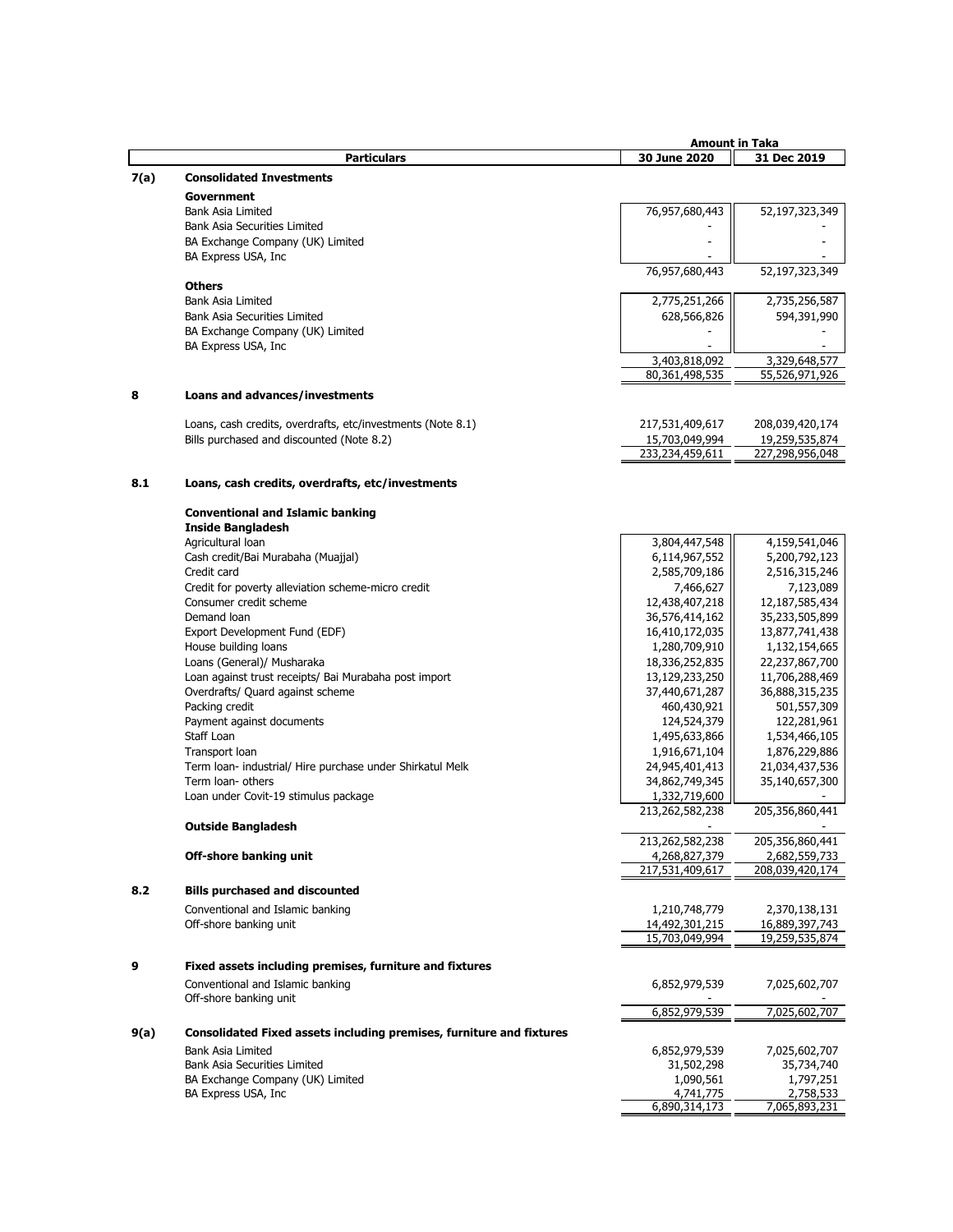|      |                                                                     | <b>Amount in Taka</b> |                |
|------|---------------------------------------------------------------------|-----------------------|----------------|
|      | <b>Particulars</b>                                                  | 30 June 2020          | 31 Dec 2019    |
| 10   | <b>Other assets</b>                                                 |                       |                |
|      | Conventional and Islamic banking (Note 10.1)                        | 14,495,745,156        | 12,794,895,226 |
|      | Off-shore banking unit                                              | 40,641,950            | 49,093,897     |
|      |                                                                     | 14,536,387,106        | 12,843,989,123 |
| 10.1 | <b>Conventional and Islamic banking</b>                             |                       |                |
|      | Income generating other assets                                      |                       |                |
|      | Investment in Bank Asia Securities Ltd - incorporated in Bangladesh | 1,999,990,000         | 1,999,990,000  |
|      | Investment in BA Exchange Company (UK) Limited - incorporated in UK | 31,395,000            | 33,300,000     |
|      | Investment in BA Express USA Inc - incorporated in USA              | 81,456,000            | 81,504,000     |
|      |                                                                     | 2,112,841,000         | 2,114,794,000  |
|      | Non-income generating other assets                                  |                       |                |
|      | Income receivable (Note 10.2)                                       | 1,275,901,552         | 1,007,575,087  |
|      | Stock of stamps                                                     | 9,035,804             | 8,488,149      |
|      | Stationery, printing materials, etc                                 | 63,507,861            | 64,887,379     |
|      | Prepaid expenses                                                    | 131,562,297           | 1,802,233      |
|      | Deposits and advance rent                                           | 291,038,669           | 340,391,863    |
|      | Advances, prepayments and others (Note 10.3)                        | 228,881,561           | 244,111,397    |
|      | Advance income tax (Note 10.4)                                      | 6,976,296,814         | 7,236,912,463  |
|      | Receivable against government                                       | 437,837,771           | 138,341,463    |
|      | Sundry debtors                                                      | 70,297,466            | 62,639,097     |
|      | Branch adjustment account (Note 10.5)                               | 127,226,071           | 1,152,362,220  |
|      | Protested bills                                                     | 68,035,265            | 68,035,265     |
|      | Receivable from BA Exchange Company (UK) Limited                    | 101,018,505           | 83,868,721     |
|      | Receivable from BA Express USA Inc                                  | 252,887,198           | 219,844,009    |
|      | Excise duty recoverable                                             | 6,669,580             | 50,841,880     |
|      | Interest receivable against Govt Subsidy - from client              | 2,103,832,487         |                |
|      | Interest receivable against Govt Subsidy - from govt                | 238,875,255           |                |
|      |                                                                     | 12,382,904,156        | 10,680,101,226 |
|      |                                                                     | 14,495,745,156        | 12,794,895,226 |

# **10.2 Income receivable**

Income receivable consists of interest accrued on investment and other income.

### **10.3 Advances, prepayments and others**

Advances, prepayments and others account consists of advance amount paid for purchasing of fixed assets, advance payment of rent for new branches of the Bank, advance against salary and legal expenses, etc.

#### **10(a) Consolidated Other assets**

| Bank Asia Limited<br><b>Bank Asia Securities Limited</b><br>BA Exchange Company (UK) Limited<br>BA Express USA, Inc.<br>Foreign currency effect for subsidiaries | 14,536,387,106<br>295,602,061<br>1,873,475<br>110,657,394 | 12,843,989,123<br>302,091,372<br>2,376,043<br>78,843,426 |
|------------------------------------------------------------------------------------------------------------------------------------------------------------------|-----------------------------------------------------------|----------------------------------------------------------|
|                                                                                                                                                                  | 14,944,520,036                                            | 13,227,299,964                                           |
| Less: Inter-companies transactions                                                                                                                               |                                                           |                                                          |
| Investment in Bank Asia Securities Limited                                                                                                                       | 1,999,990,000                                             | 1,999,990,000                                            |
| Investment in BA Exchange Company (UK) Limited                                                                                                                   | 30,550,770                                                | 32,553,000                                               |
| Investment in BA Express USA, Inc.                                                                                                                               | 80,496,000                                                | 80,496,000                                               |
| Receivable from BASL                                                                                                                                             |                                                           |                                                          |
| Receivable from BA Exchange Company (UK) Limited                                                                                                                 | 101,018,505                                               | 83,868,721                                               |
| Receivable from BA Exchange USA, Inc.                                                                                                                            | 252,887,198                                               | 219,844,009                                              |
| Foreign currency effect for subsidiaries                                                                                                                         |                                                           |                                                          |
|                                                                                                                                                                  | 12,479,577,563                                            | 10,810,548,234                                           |

#### **10(aa) Demutualization membership of Dhaka Stock Exchange**

The majority owned (99.99%) subsidiary company of the Bank, Bank Asia Securities Limited (BASL) has acquired the membership of Dhaka Stock Exchange for Tk.153,119,000. As per the scheme of Demutualization of DSE, BASL being the initial shareholders of DSE, is entitled to receive 7,215,106 shares of Tk. 10 each, totaling Tk. 72,151,060.

Under section 14(Ka) of Demutualization Act 2013, Share Purchase Agreement (SPA) executed between Dhaka Stock Exchange Ltd. (DSE) and its strategic investors namely Shenzhen Stock Exchange (SZSE) and Shanghai Stock Exchange (SSE) and completed the sale of 25% (Twenty-five percent) DSE shares to SZSE and SSE. In this connection, BASL sold 1,803,777 number of share at the rate of Tk.21 per share totaling Tk. 37,879,317. Currently BASL holding 5,411,329 shares at a cost of totaling Tk. 114,839,239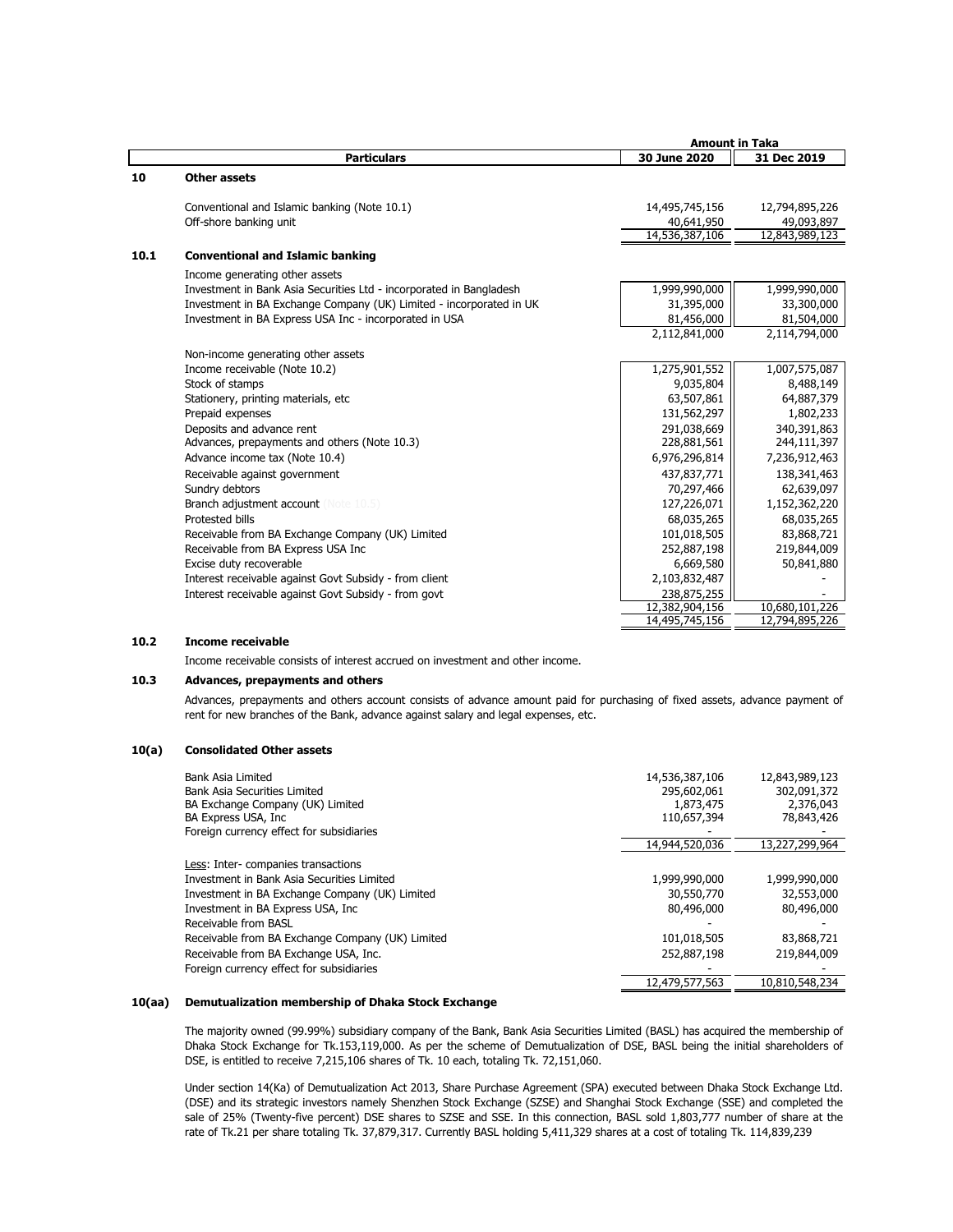|        |                                                                                                                            | <b>Amount in Taka</b> |                    |
|--------|----------------------------------------------------------------------------------------------------------------------------|-----------------------|--------------------|
|        | <b>Particulars</b>                                                                                                         | 30 June 2020          | 31 Dec 2019        |
|        |                                                                                                                            |                       |                    |
|        | The Scheme is not yet completed and these shares are also currently not traded. Hence the actual fair value is not readily |                       |                    |
|        | ascertainable. However, management expect the fair value to be similar or more that the current revalued amount. Once more |                       |                    |
|        | clarity about the Scheme and related factors are available a determination of fair value and related adjustments including |                       |                    |
|        | impairment assessment, if any shall be made at that time.                                                                  |                       |                    |
|        |                                                                                                                            |                       |                    |
| 11     | Borrowings from other banks, financial institutions and agents                                                             |                       |                    |
|        |                                                                                                                            |                       |                    |
|        | Conventional and Islamic banking (Note 11.1)                                                                               | 18,047,217,238        | 15,905,617,561     |
|        | Off-shore banking unit (Note 11.2)                                                                                         | 18,496,123,129        | 19,615,869,735     |
|        | Less: Adjustment with Head Office                                                                                          | (4,200,075,000)       | (1, 139, 358, 801) |
|        |                                                                                                                            | 32,343,265,367        | 34,382,128,495     |
|        |                                                                                                                            |                       |                    |
| 11.1   | <b>Conventional and Islamic banking</b>                                                                                    |                       |                    |
|        | In Bangladesh (Note 11.1.1)                                                                                                | 18,047,217,238        | 15,905,617,561     |
|        | Outside Bangladesh                                                                                                         |                       |                    |
|        |                                                                                                                            | 18,047,217,238        | 15,905,617,561     |
|        |                                                                                                                            |                       |                    |
| 11.1.1 | In Bangladesh                                                                                                              |                       |                    |
|        |                                                                                                                            |                       |                    |
|        | Secured:                                                                                                                   |                       |                    |
|        | Un secured:                                                                                                                |                       |                    |
|        | Money at call and on short notice                                                                                          |                       |                    |
|        |                                                                                                                            |                       |                    |
|        | Arab Bangladesh Bank Limited                                                                                               |                       | 1,500,000,000      |
|        |                                                                                                                            |                       | 1,500,000,000      |
|        | <b>Borrowings</b>                                                                                                          |                       |                    |
|        | Bangladesh Bank (BB) refinance                                                                                             | 327,208,562           | 206,595,589        |
|        | Covid-19 Stimulus Pkg-Tk.5000 Cr for Export                                                                                | 1,325,000,000         |                    |
|        | Borrowing from BB under Long Term Financing Facilities (LTFF) scheme                                                       | 428,879,368           | 459,465,745        |
|        |                                                                                                                            |                       |                    |
|        | <b>SME Foundation Pre Finance</b>                                                                                          | 15,272,607            | 23,422,607         |
|        | Borrowing A/C (AGRI Taka 10)                                                                                               | 20,047,144            | 31,223,040         |
|        | Borrowing- Green finance refinance                                                                                         | 30,000,000            | 50,000,000         |
|        | Export development fund                                                                                                    | 15,900,809,557        | 13,634,910,580     |
|        | Onshore export discount                                                                                                    | 5,727,375             | 137,586,963        |
|        |                                                                                                                            |                       |                    |
|        |                                                                                                                            | 18,052,944,613        | 14,543,204,524     |
|        | Less: Inter borrowings between OBU and Conventional Banking                                                                | (5,727,375)           | (137, 586, 963)    |
|        |                                                                                                                            | 18,047,217,238        | 15,905,617,561     |
| 11.2   | Borrowing at Off-shore banking unit                                                                                        |                       |                    |
|        |                                                                                                                            |                       |                    |
|        | Secured:                                                                                                                   |                       |                    |
|        |                                                                                                                            |                       |                    |
|        | Un secured:                                                                                                                |                       |                    |
|        | Conventional Banking                                                                                                       | 4,150,575,000         | 1,125,267,792      |
|        | International Finance Corporation                                                                                          | 3,354,000,000         | 6,708,000,000      |
|        | Borrowing - ECA                                                                                                            | 2,148,008,082         | 362,158,541        |
|        |                                                                                                                            |                       |                    |
|        | Standard Chartered Bank, Singapore                                                                                         |                       | 2,728,059,750      |
|        | First Gulf Bank                                                                                                            |                       | 419,250,000        |
|        | National Bank of Ras Al Khaimah                                                                                            |                       | 1,844,700,000      |
|        | United Bank Limited, UAE                                                                                                   |                       | 838,500,000        |
|        | Caixa Bank, Barcelona                                                                                                      | 6,636,953,895         |                    |
|        | Bank of Tokyo-Mitsubishi                                                                                                   | 1,257,750,000         |                    |
|        |                                                                                                                            |                       |                    |
|        | HDFC, Gift City, Mumbai                                                                                                    |                       | 1,257,750,000      |
|        | Noor Islami Bank, Dubai, UAE                                                                                               |                       | 1,090,050,000      |
|        | Abu Dhabi Commercial bank                                                                                                  |                       | 838,500,000        |
|        | State Bank of India                                                                                                        | 503,100,000           |                    |
|        | Nepal Bangladesh Bank Limited                                                                                              |                       |                    |
|        |                                                                                                                            |                       |                    |
|        | The Commercial Bank, Qatar                                                                                                 | 167,700,000           | 503,100,000        |
|        | <b>DBS Bank Singapore</b>                                                                                                  |                       | 1,509,300,000      |
|        | Banca Valsabbina SCPA Vestone Italy                                                                                        | 108,239,902           | 108,239,902        |
|        | Sanima Bank, Nepal                                                                                                         | 169,796,250           | 282,993,750        |
|        |                                                                                                                            | 18,496,123,129        | 19,615,869,735     |
|        |                                                                                                                            |                       |                    |
| 11(a)  | Consolidated Borrowings from other banks, financial institutions and agents                                                |                       |                    |
|        |                                                                                                                            |                       |                    |
|        | Bank Asia Limited                                                                                                          | 32,343,265,367        | 34,382,128,495     |
|        | Bank Asia Securities Limited                                                                                               | 2,060,416,736         | 1,853,724,468      |
|        | BA Exchange Company (UK) Limited                                                                                           |                       |                    |
|        | BA Express USA, Inc                                                                                                        |                       |                    |
|        |                                                                                                                            | 34,403,682,103        | 36,235,852,963     |
|        |                                                                                                                            |                       | 1,853,724,468      |
|        | Less: Inter-company transactions                                                                                           | 2,060,416,736         |                    |
|        |                                                                                                                            | 32,343,265,367        | 34,382,128,495     |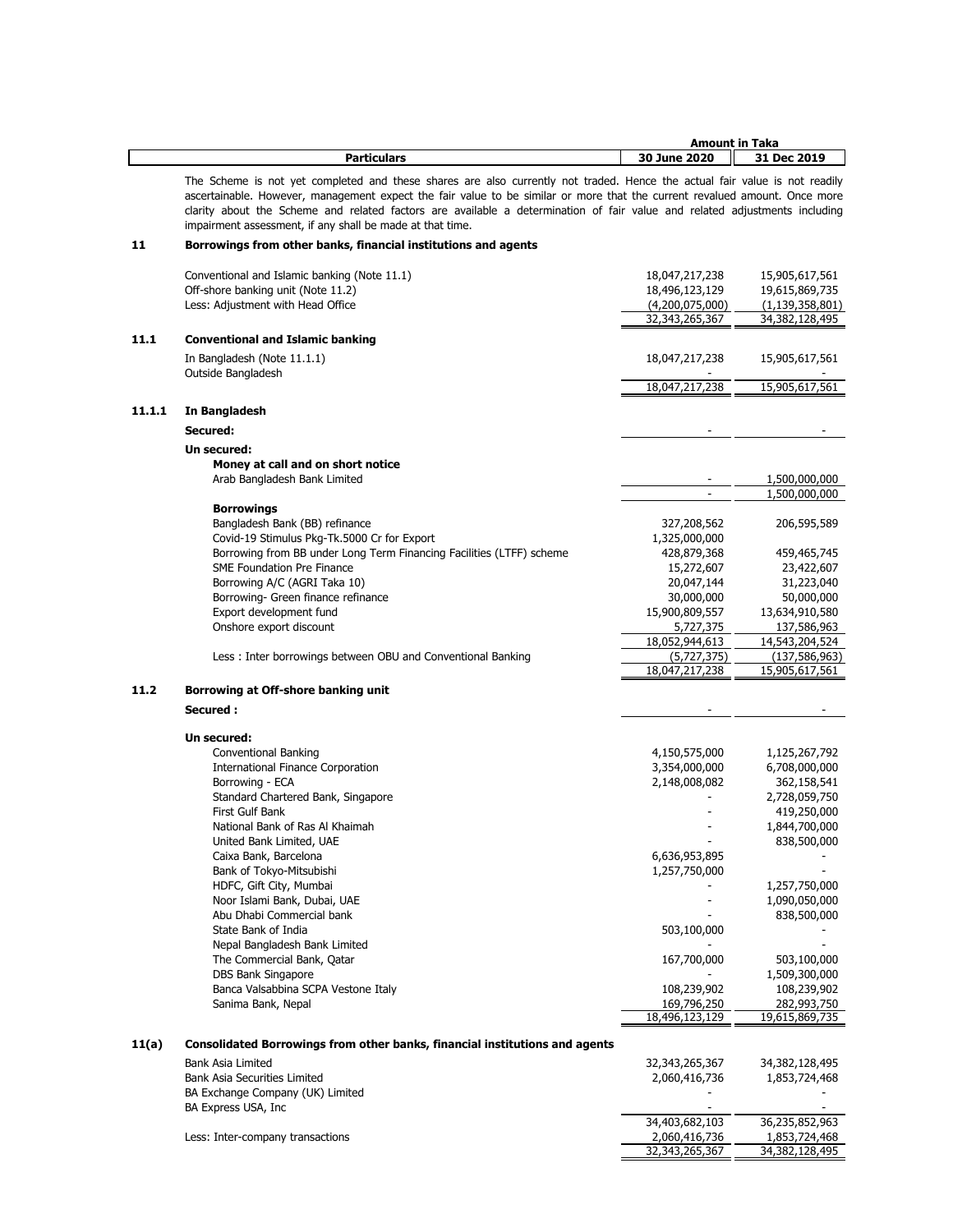|        |                                                        | <b>Amount in Taka</b>           |                                 |
|--------|--------------------------------------------------------|---------------------------------|---------------------------------|
|        | <b>Particulars</b>                                     | 30 June 2020                    | 31 Dec 2019                     |
| 11(aa) | <b>Subordinated Non-Convertible bonds</b>              |                                 |                                 |
|        |                                                        |                                 |                                 |
|        | Subordinated Non-Convertible floating rate bond        |                                 |                                 |
|        | Agrani Bank Limited                                    | 80,000,000                      | 120,000,000                     |
|        | <b>BRAC Bank Limited</b>                               | 40,000,000                      | 60,000,000                      |
|        | Janata Bank Limited                                    | 100,000,000                     | 150,000,000                     |
|        | Mercantile Bank Limited                                | 200,000,000                     | 300,000,000                     |
|        | One Bank Limited                                       | 240,000,000                     | 360,000,000                     |
|        | Pubali Bank Limited                                    | 100,000,000                     | 150,000,000                     |
|        | Rupali Bank Limited                                    | 240,000,000                     | 360,000,000                     |
|        | Sonali Bank Limited                                    | 200,000,000                     | 300,000,000                     |
|        |                                                        | 1,200,000,000                   | 1,800,000,000                   |
|        | Subordinated Non-Convertible floating rate bond        |                                 |                                 |
|        | Agrani Bank Limited                                    | 200,000,000                     | 250,000,000                     |
|        | Dhaka Bank Limited                                     | 600,000,000                     | 750,000,000                     |
|        | Janata Bank Limited                                    | 200,000,000                     | 250,000,000                     |
|        | National Life Insurance Co                             | 400,000,000                     | 500,000,000                     |
|        | Pubali Bank Limited                                    | 800,000,000                     | 1,000,000,000                   |
|        | Sabinco                                                | 120,000,000                     | 150,000,000                     |
|        | Sadharan Bima Corporation                              | 80,000,000                      | 100,000,000                     |
|        | Sonali Bank Limited                                    | 800,000,000                     | 1,000,000,000                   |
|        | Southeast Bank Limited                                 | 400,000,000                     | 500,000,000                     |
|        | Uttara Bank Limited                                    | 400,000,000                     | 500,000,000                     |
|        |                                                        | 4,000,000,000                   | 5,000,000,000                   |
|        | Subordinated Non-Convertible floating rate bond        |                                 |                                 |
|        |                                                        |                                 |                                 |
|        | Agrani Bank Limited                                    | 2,500,000,000                   | 2,500,000,000                   |
|        | Eastern Bank Limited                                   | 1,000,000,000                   | 1,000,000,000                   |
|        | <b>Trust Bank Limited</b>                              | 500,000,000                     | 500,000,000                     |
|        | Dutch-Bangla Bank Limited                              | 500,000,000                     | 500,000,000                     |
|        | Pubali Bank Limited                                    | 500,000,000                     | 500,000,000                     |
|        |                                                        | 5,000,000,000<br>10,200,000,000 | 5,000,000,000<br>11,800,000,000 |
| 12     | Deposits and other accounts                            |                                 |                                 |
|        | Conventional and Islamic banking (Note 12.1)           | 270,868,383,778                 | 253,114,207,271                 |
|        | Off-shore banking unit                                 | 237,477,472                     | 595,367,344                     |
|        |                                                        | 271,105,861,250                 | 253,709,574,615                 |
|        |                                                        |                                 |                                 |
|        | <b>Deposits and other accounts</b>                     |                                 |                                 |
|        | Current/Al-wadeeah current accounts and other accounts |                                 |                                 |
|        | Deposits from banks                                    |                                 |                                 |
|        | Deposits from customers                                | 51,992,840,897                  | 47,005,242,314                  |
|        | Off-shore banking unit                                 | 206,252,299                     | 448,441,616                     |
|        |                                                        | 52,199,093,196                  | 47,453,683,930                  |
|        |                                                        |                                 |                                 |
|        | <b>Bills payable</b><br>Deposits from banks            |                                 |                                 |
|        | Deposits from customers                                |                                 |                                 |
|        |                                                        | 4,435,973,450<br>4,435,973,450  | 3,742,697,471<br>3,742,697,471  |
|        |                                                        |                                 |                                 |
|        | Savings bank/Mudaraba savings bank deposits            |                                 |                                 |
|        | Deposits from banks                                    |                                 |                                 |
|        | Deposits from customers                                | 53,241,194,932                  | 48,293,710,027                  |
|        |                                                        | 53,241,194,932                  | 48,293,710,027                  |
|        |                                                        |                                 |                                 |
|        | <b>Fixed deposits/Mudaraba fixed deposits</b>          |                                 |                                 |
|        | Deposits from banks                                    | 9,980,263                       | 1,654,615                       |
|        | Deposits from customers                                | 161,188,394,236                 | 154,070,902,844                 |
|        | Off-shore banking unit                                 | 31,225,173                      | 146,925,728                     |
|        |                                                        | 161,229,599,672                 | 154,219,483,187                 |
|        |                                                        | 271,105,861,250                 | 253,709,574,615                 |
| 12.1   | <b>Conventional and Islamic banking</b>                |                                 |                                 |
|        |                                                        |                                 |                                 |
|        | Deposits from banks (Note 12.1.1)                      | 9,980,263                       | 1,654,615                       |
|        | Deposits from customers (Note 12.1.2)                  | 270,858,403,515                 | 253,112,552,656                 |

270,868,383,778 253,114,207,271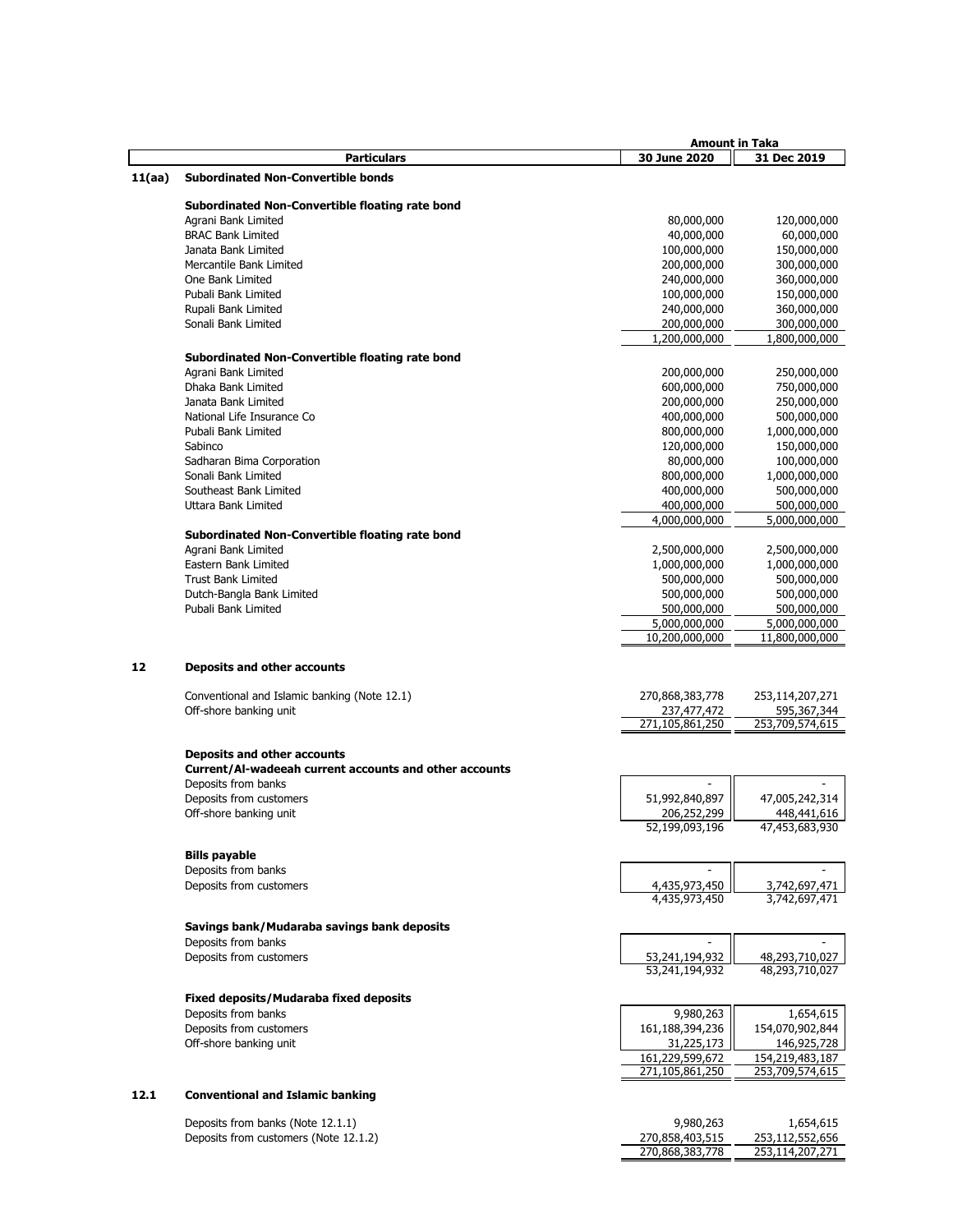| 30 June 2020<br>31 Dec 2019<br><b>Particulars</b><br>12.1.1<br><b>Deposits from banks</b><br><b>Fixed deposit/SND</b><br>AB Bank Limited<br>4,030<br>40,107<br>456,585<br><b>EXIM Bank Limited</b><br>8,808,024<br>582,992<br>577,859<br>Social Islami Bank Limited<br><b>Trust Bank Limited</b><br>585,217<br>580,064<br>9,980,263<br>1,654,615<br>12.1.2<br><b>Deposits from customers</b><br>Current/Al-wadeeah current accounts and other accounts (Note 12.1.2a)<br>51,992,840,897<br>47,005,242,314<br>Bills payable (Note 12.1.2b)<br>4,435,973,450<br>3,742,697,471<br>Savings bank/Mudaraba savings deposits<br>53,241,194,932<br>48,293,710,027<br>Fixed deposits/Mudaraba fixed deposits (Note 12.1.2c)<br>161,188,394,236<br>154,070,902,844<br>270,858,403,515<br>253,112,552,656<br>12.1.2a Current/Al-wadeeah current accounts and other accounts<br>Current/Al-wadeeah current accounts<br>19,555,866,357<br>17,441,207,887<br>Other demand deposit - Local currency<br>24,120,342,141<br>22,733,007,110<br>Other demand deposit - Foreign currencies<br>6,458,456,605<br>5,227,954,342<br>Foreign currency deposits<br>1,858,175,794<br>1,603,072,975<br>Export retention quota<br>51,992,840,897<br>47.005.242.314<br>12.1.2b<br><b>Bills payable</b><br>Bills payable - local currency<br>3,669,925,828<br>4,414,157,211<br>Bills payable - foreign currencies<br>21,816,239<br>72,771,643<br>Demand draft<br>4,435,973,450<br>3,742,697,471<br>12.1.2c<br><b>Fixed deposits/Mudaraba fixed deposits</b><br>Fixed deposits/Mudaraba fixed deposits<br>96,815,161,950<br>91,651,024,581<br>Special notice deposit<br>26,870,530,525<br>27,251,216,317<br>Foreign currency deposits (interest bearing)<br>3,344,557<br>3,364,448<br>Deposit under schemes<br>37,499,357,204<br>35,165,297,498<br>161,188,394,236<br>154,070,902,844<br>12.2<br>Payable on demand and time deposits<br><b>Demand deposits</b><br>a)<br>Current/Al-wadeeah current accounts and other accounts<br>19,762,118,656<br>17,889,649,503<br>Savings bank/Mudaraba savings deposits<br>4,791,707,544<br>4,346,433,902<br>Foreign currency deposits (non interest bearing)<br>8,316,632,399<br>6,831,027,317<br>Sundry deposits<br>24,120,342,141<br>22,733,007,110<br>Bills payable<br>4,435,973,450<br>3,742,697,471<br>61,426,774,190<br>55,542,815,303<br>b)<br><b>Time deposits</b><br>Savings bank/Mudaraba savings deposits<br>48,449,487,388<br>43,947,276,125<br>Fixed deposits/Mudaraba fixed deposits<br>96,856,367,386<br>91,799,604,924<br>3,344,557<br>3,364,448<br>Foreign currency deposits (interest bearing)<br>26,870,530,525<br>Special notice deposit<br>27,251,216,317<br>Security deposits<br>37,499,357,204<br>Deposits under schemes<br>35,165,297,498<br>209,679,087,060<br>198,166,759,312<br>271,105,861,250<br>253,709,574,615<br><b>Consolidated Deposits and other accounts</b><br>12(a)<br>Current/Al-wadeeah current accounts and other accounts<br>Bank Asia Limited<br>52,199,093,196<br>47,453,683,930<br><b>Bank Asia Securities Limited</b><br>375,008,705<br>316,177,376<br>BA Exchange Company (UK) Limited<br>BA Express USA, Inc.<br>52,515,270,572<br>47,828,692,635<br>24,721,404<br>7,056,652<br>Less: Inter-company transactions<br>47,821,635,983<br>52,490,549,168<br><b>Bills payable</b><br>Bank Asia Limited<br>3,742,697,471<br>4,435,973,450<br>Bank Asia Securities Limited<br>BA Exchange Company (UK) Limited<br>BA Express USA, Inc. |  |  | Amount in Taka |
|--------------------------------------------------------------------------------------------------------------------------------------------------------------------------------------------------------------------------------------------------------------------------------------------------------------------------------------------------------------------------------------------------------------------------------------------------------------------------------------------------------------------------------------------------------------------------------------------------------------------------------------------------------------------------------------------------------------------------------------------------------------------------------------------------------------------------------------------------------------------------------------------------------------------------------------------------------------------------------------------------------------------------------------------------------------------------------------------------------------------------------------------------------------------------------------------------------------------------------------------------------------------------------------------------------------------------------------------------------------------------------------------------------------------------------------------------------------------------------------------------------------------------------------------------------------------------------------------------------------------------------------------------------------------------------------------------------------------------------------------------------------------------------------------------------------------------------------------------------------------------------------------------------------------------------------------------------------------------------------------------------------------------------------------------------------------------------------------------------------------------------------------------------------------------------------------------------------------------------------------------------------------------------------------------------------------------------------------------------------------------------------------------------------------------------------------------------------------------------------------------------------------------------------------------------------------------------------------------------------------------------------------------------------------------------------------------------------------------------------------------------------------------------------------------------------------------------------------------------------------------------------------------------------------------------------------------------------------------------------------------------------------------------------------------------------------------------------------------------------------------------------------------------------------------------------------------------------------------------------------------------------------------------------------------------------------------------------------------------------------------------------------------------------------------------------------------------------------------------------|--|--|----------------|
|                                                                                                                                                                                                                                                                                                                                                                                                                                                                                                                                                                                                                                                                                                                                                                                                                                                                                                                                                                                                                                                                                                                                                                                                                                                                                                                                                                                                                                                                                                                                                                                                                                                                                                                                                                                                                                                                                                                                                                                                                                                                                                                                                                                                                                                                                                                                                                                                                                                                                                                                                                                                                                                                                                                                                                                                                                                                                                                                                                                                                                                                                                                                                                                                                                                                                                                                                                                                                                                                                      |  |  |                |
|                                                                                                                                                                                                                                                                                                                                                                                                                                                                                                                                                                                                                                                                                                                                                                                                                                                                                                                                                                                                                                                                                                                                                                                                                                                                                                                                                                                                                                                                                                                                                                                                                                                                                                                                                                                                                                                                                                                                                                                                                                                                                                                                                                                                                                                                                                                                                                                                                                                                                                                                                                                                                                                                                                                                                                                                                                                                                                                                                                                                                                                                                                                                                                                                                                                                                                                                                                                                                                                                                      |  |  |                |
|                                                                                                                                                                                                                                                                                                                                                                                                                                                                                                                                                                                                                                                                                                                                                                                                                                                                                                                                                                                                                                                                                                                                                                                                                                                                                                                                                                                                                                                                                                                                                                                                                                                                                                                                                                                                                                                                                                                                                                                                                                                                                                                                                                                                                                                                                                                                                                                                                                                                                                                                                                                                                                                                                                                                                                                                                                                                                                                                                                                                                                                                                                                                                                                                                                                                                                                                                                                                                                                                                      |  |  |                |
|                                                                                                                                                                                                                                                                                                                                                                                                                                                                                                                                                                                                                                                                                                                                                                                                                                                                                                                                                                                                                                                                                                                                                                                                                                                                                                                                                                                                                                                                                                                                                                                                                                                                                                                                                                                                                                                                                                                                                                                                                                                                                                                                                                                                                                                                                                                                                                                                                                                                                                                                                                                                                                                                                                                                                                                                                                                                                                                                                                                                                                                                                                                                                                                                                                                                                                                                                                                                                                                                                      |  |  |                |
|                                                                                                                                                                                                                                                                                                                                                                                                                                                                                                                                                                                                                                                                                                                                                                                                                                                                                                                                                                                                                                                                                                                                                                                                                                                                                                                                                                                                                                                                                                                                                                                                                                                                                                                                                                                                                                                                                                                                                                                                                                                                                                                                                                                                                                                                                                                                                                                                                                                                                                                                                                                                                                                                                                                                                                                                                                                                                                                                                                                                                                                                                                                                                                                                                                                                                                                                                                                                                                                                                      |  |  |                |
|                                                                                                                                                                                                                                                                                                                                                                                                                                                                                                                                                                                                                                                                                                                                                                                                                                                                                                                                                                                                                                                                                                                                                                                                                                                                                                                                                                                                                                                                                                                                                                                                                                                                                                                                                                                                                                                                                                                                                                                                                                                                                                                                                                                                                                                                                                                                                                                                                                                                                                                                                                                                                                                                                                                                                                                                                                                                                                                                                                                                                                                                                                                                                                                                                                                                                                                                                                                                                                                                                      |  |  |                |
|                                                                                                                                                                                                                                                                                                                                                                                                                                                                                                                                                                                                                                                                                                                                                                                                                                                                                                                                                                                                                                                                                                                                                                                                                                                                                                                                                                                                                                                                                                                                                                                                                                                                                                                                                                                                                                                                                                                                                                                                                                                                                                                                                                                                                                                                                                                                                                                                                                                                                                                                                                                                                                                                                                                                                                                                                                                                                                                                                                                                                                                                                                                                                                                                                                                                                                                                                                                                                                                                                      |  |  |                |
|                                                                                                                                                                                                                                                                                                                                                                                                                                                                                                                                                                                                                                                                                                                                                                                                                                                                                                                                                                                                                                                                                                                                                                                                                                                                                                                                                                                                                                                                                                                                                                                                                                                                                                                                                                                                                                                                                                                                                                                                                                                                                                                                                                                                                                                                                                                                                                                                                                                                                                                                                                                                                                                                                                                                                                                                                                                                                                                                                                                                                                                                                                                                                                                                                                                                                                                                                                                                                                                                                      |  |  |                |
|                                                                                                                                                                                                                                                                                                                                                                                                                                                                                                                                                                                                                                                                                                                                                                                                                                                                                                                                                                                                                                                                                                                                                                                                                                                                                                                                                                                                                                                                                                                                                                                                                                                                                                                                                                                                                                                                                                                                                                                                                                                                                                                                                                                                                                                                                                                                                                                                                                                                                                                                                                                                                                                                                                                                                                                                                                                                                                                                                                                                                                                                                                                                                                                                                                                                                                                                                                                                                                                                                      |  |  |                |
|                                                                                                                                                                                                                                                                                                                                                                                                                                                                                                                                                                                                                                                                                                                                                                                                                                                                                                                                                                                                                                                                                                                                                                                                                                                                                                                                                                                                                                                                                                                                                                                                                                                                                                                                                                                                                                                                                                                                                                                                                                                                                                                                                                                                                                                                                                                                                                                                                                                                                                                                                                                                                                                                                                                                                                                                                                                                                                                                                                                                                                                                                                                                                                                                                                                                                                                                                                                                                                                                                      |  |  |                |
|                                                                                                                                                                                                                                                                                                                                                                                                                                                                                                                                                                                                                                                                                                                                                                                                                                                                                                                                                                                                                                                                                                                                                                                                                                                                                                                                                                                                                                                                                                                                                                                                                                                                                                                                                                                                                                                                                                                                                                                                                                                                                                                                                                                                                                                                                                                                                                                                                                                                                                                                                                                                                                                                                                                                                                                                                                                                                                                                                                                                                                                                                                                                                                                                                                                                                                                                                                                                                                                                                      |  |  |                |
|                                                                                                                                                                                                                                                                                                                                                                                                                                                                                                                                                                                                                                                                                                                                                                                                                                                                                                                                                                                                                                                                                                                                                                                                                                                                                                                                                                                                                                                                                                                                                                                                                                                                                                                                                                                                                                                                                                                                                                                                                                                                                                                                                                                                                                                                                                                                                                                                                                                                                                                                                                                                                                                                                                                                                                                                                                                                                                                                                                                                                                                                                                                                                                                                                                                                                                                                                                                                                                                                                      |  |  |                |
|                                                                                                                                                                                                                                                                                                                                                                                                                                                                                                                                                                                                                                                                                                                                                                                                                                                                                                                                                                                                                                                                                                                                                                                                                                                                                                                                                                                                                                                                                                                                                                                                                                                                                                                                                                                                                                                                                                                                                                                                                                                                                                                                                                                                                                                                                                                                                                                                                                                                                                                                                                                                                                                                                                                                                                                                                                                                                                                                                                                                                                                                                                                                                                                                                                                                                                                                                                                                                                                                                      |  |  |                |
|                                                                                                                                                                                                                                                                                                                                                                                                                                                                                                                                                                                                                                                                                                                                                                                                                                                                                                                                                                                                                                                                                                                                                                                                                                                                                                                                                                                                                                                                                                                                                                                                                                                                                                                                                                                                                                                                                                                                                                                                                                                                                                                                                                                                                                                                                                                                                                                                                                                                                                                                                                                                                                                                                                                                                                                                                                                                                                                                                                                                                                                                                                                                                                                                                                                                                                                                                                                                                                                                                      |  |  |                |
|                                                                                                                                                                                                                                                                                                                                                                                                                                                                                                                                                                                                                                                                                                                                                                                                                                                                                                                                                                                                                                                                                                                                                                                                                                                                                                                                                                                                                                                                                                                                                                                                                                                                                                                                                                                                                                                                                                                                                                                                                                                                                                                                                                                                                                                                                                                                                                                                                                                                                                                                                                                                                                                                                                                                                                                                                                                                                                                                                                                                                                                                                                                                                                                                                                                                                                                                                                                                                                                                                      |  |  |                |
|                                                                                                                                                                                                                                                                                                                                                                                                                                                                                                                                                                                                                                                                                                                                                                                                                                                                                                                                                                                                                                                                                                                                                                                                                                                                                                                                                                                                                                                                                                                                                                                                                                                                                                                                                                                                                                                                                                                                                                                                                                                                                                                                                                                                                                                                                                                                                                                                                                                                                                                                                                                                                                                                                                                                                                                                                                                                                                                                                                                                                                                                                                                                                                                                                                                                                                                                                                                                                                                                                      |  |  |                |
|                                                                                                                                                                                                                                                                                                                                                                                                                                                                                                                                                                                                                                                                                                                                                                                                                                                                                                                                                                                                                                                                                                                                                                                                                                                                                                                                                                                                                                                                                                                                                                                                                                                                                                                                                                                                                                                                                                                                                                                                                                                                                                                                                                                                                                                                                                                                                                                                                                                                                                                                                                                                                                                                                                                                                                                                                                                                                                                                                                                                                                                                                                                                                                                                                                                                                                                                                                                                                                                                                      |  |  |                |
|                                                                                                                                                                                                                                                                                                                                                                                                                                                                                                                                                                                                                                                                                                                                                                                                                                                                                                                                                                                                                                                                                                                                                                                                                                                                                                                                                                                                                                                                                                                                                                                                                                                                                                                                                                                                                                                                                                                                                                                                                                                                                                                                                                                                                                                                                                                                                                                                                                                                                                                                                                                                                                                                                                                                                                                                                                                                                                                                                                                                                                                                                                                                                                                                                                                                                                                                                                                                                                                                                      |  |  |                |
|                                                                                                                                                                                                                                                                                                                                                                                                                                                                                                                                                                                                                                                                                                                                                                                                                                                                                                                                                                                                                                                                                                                                                                                                                                                                                                                                                                                                                                                                                                                                                                                                                                                                                                                                                                                                                                                                                                                                                                                                                                                                                                                                                                                                                                                                                                                                                                                                                                                                                                                                                                                                                                                                                                                                                                                                                                                                                                                                                                                                                                                                                                                                                                                                                                                                                                                                                                                                                                                                                      |  |  |                |
|                                                                                                                                                                                                                                                                                                                                                                                                                                                                                                                                                                                                                                                                                                                                                                                                                                                                                                                                                                                                                                                                                                                                                                                                                                                                                                                                                                                                                                                                                                                                                                                                                                                                                                                                                                                                                                                                                                                                                                                                                                                                                                                                                                                                                                                                                                                                                                                                                                                                                                                                                                                                                                                                                                                                                                                                                                                                                                                                                                                                                                                                                                                                                                                                                                                                                                                                                                                                                                                                                      |  |  |                |
|                                                                                                                                                                                                                                                                                                                                                                                                                                                                                                                                                                                                                                                                                                                                                                                                                                                                                                                                                                                                                                                                                                                                                                                                                                                                                                                                                                                                                                                                                                                                                                                                                                                                                                                                                                                                                                                                                                                                                                                                                                                                                                                                                                                                                                                                                                                                                                                                                                                                                                                                                                                                                                                                                                                                                                                                                                                                                                                                                                                                                                                                                                                                                                                                                                                                                                                                                                                                                                                                                      |  |  |                |
|                                                                                                                                                                                                                                                                                                                                                                                                                                                                                                                                                                                                                                                                                                                                                                                                                                                                                                                                                                                                                                                                                                                                                                                                                                                                                                                                                                                                                                                                                                                                                                                                                                                                                                                                                                                                                                                                                                                                                                                                                                                                                                                                                                                                                                                                                                                                                                                                                                                                                                                                                                                                                                                                                                                                                                                                                                                                                                                                                                                                                                                                                                                                                                                                                                                                                                                                                                                                                                                                                      |  |  |                |
|                                                                                                                                                                                                                                                                                                                                                                                                                                                                                                                                                                                                                                                                                                                                                                                                                                                                                                                                                                                                                                                                                                                                                                                                                                                                                                                                                                                                                                                                                                                                                                                                                                                                                                                                                                                                                                                                                                                                                                                                                                                                                                                                                                                                                                                                                                                                                                                                                                                                                                                                                                                                                                                                                                                                                                                                                                                                                                                                                                                                                                                                                                                                                                                                                                                                                                                                                                                                                                                                                      |  |  |                |
|                                                                                                                                                                                                                                                                                                                                                                                                                                                                                                                                                                                                                                                                                                                                                                                                                                                                                                                                                                                                                                                                                                                                                                                                                                                                                                                                                                                                                                                                                                                                                                                                                                                                                                                                                                                                                                                                                                                                                                                                                                                                                                                                                                                                                                                                                                                                                                                                                                                                                                                                                                                                                                                                                                                                                                                                                                                                                                                                                                                                                                                                                                                                                                                                                                                                                                                                                                                                                                                                                      |  |  |                |
|                                                                                                                                                                                                                                                                                                                                                                                                                                                                                                                                                                                                                                                                                                                                                                                                                                                                                                                                                                                                                                                                                                                                                                                                                                                                                                                                                                                                                                                                                                                                                                                                                                                                                                                                                                                                                                                                                                                                                                                                                                                                                                                                                                                                                                                                                                                                                                                                                                                                                                                                                                                                                                                                                                                                                                                                                                                                                                                                                                                                                                                                                                                                                                                                                                                                                                                                                                                                                                                                                      |  |  |                |
|                                                                                                                                                                                                                                                                                                                                                                                                                                                                                                                                                                                                                                                                                                                                                                                                                                                                                                                                                                                                                                                                                                                                                                                                                                                                                                                                                                                                                                                                                                                                                                                                                                                                                                                                                                                                                                                                                                                                                                                                                                                                                                                                                                                                                                                                                                                                                                                                                                                                                                                                                                                                                                                                                                                                                                                                                                                                                                                                                                                                                                                                                                                                                                                                                                                                                                                                                                                                                                                                                      |  |  |                |
|                                                                                                                                                                                                                                                                                                                                                                                                                                                                                                                                                                                                                                                                                                                                                                                                                                                                                                                                                                                                                                                                                                                                                                                                                                                                                                                                                                                                                                                                                                                                                                                                                                                                                                                                                                                                                                                                                                                                                                                                                                                                                                                                                                                                                                                                                                                                                                                                                                                                                                                                                                                                                                                                                                                                                                                                                                                                                                                                                                                                                                                                                                                                                                                                                                                                                                                                                                                                                                                                                      |  |  |                |
|                                                                                                                                                                                                                                                                                                                                                                                                                                                                                                                                                                                                                                                                                                                                                                                                                                                                                                                                                                                                                                                                                                                                                                                                                                                                                                                                                                                                                                                                                                                                                                                                                                                                                                                                                                                                                                                                                                                                                                                                                                                                                                                                                                                                                                                                                                                                                                                                                                                                                                                                                                                                                                                                                                                                                                                                                                                                                                                                                                                                                                                                                                                                                                                                                                                                                                                                                                                                                                                                                      |  |  |                |
|                                                                                                                                                                                                                                                                                                                                                                                                                                                                                                                                                                                                                                                                                                                                                                                                                                                                                                                                                                                                                                                                                                                                                                                                                                                                                                                                                                                                                                                                                                                                                                                                                                                                                                                                                                                                                                                                                                                                                                                                                                                                                                                                                                                                                                                                                                                                                                                                                                                                                                                                                                                                                                                                                                                                                                                                                                                                                                                                                                                                                                                                                                                                                                                                                                                                                                                                                                                                                                                                                      |  |  |                |
|                                                                                                                                                                                                                                                                                                                                                                                                                                                                                                                                                                                                                                                                                                                                                                                                                                                                                                                                                                                                                                                                                                                                                                                                                                                                                                                                                                                                                                                                                                                                                                                                                                                                                                                                                                                                                                                                                                                                                                                                                                                                                                                                                                                                                                                                                                                                                                                                                                                                                                                                                                                                                                                                                                                                                                                                                                                                                                                                                                                                                                                                                                                                                                                                                                                                                                                                                                                                                                                                                      |  |  |                |
|                                                                                                                                                                                                                                                                                                                                                                                                                                                                                                                                                                                                                                                                                                                                                                                                                                                                                                                                                                                                                                                                                                                                                                                                                                                                                                                                                                                                                                                                                                                                                                                                                                                                                                                                                                                                                                                                                                                                                                                                                                                                                                                                                                                                                                                                                                                                                                                                                                                                                                                                                                                                                                                                                                                                                                                                                                                                                                                                                                                                                                                                                                                                                                                                                                                                                                                                                                                                                                                                                      |  |  |                |
|                                                                                                                                                                                                                                                                                                                                                                                                                                                                                                                                                                                                                                                                                                                                                                                                                                                                                                                                                                                                                                                                                                                                                                                                                                                                                                                                                                                                                                                                                                                                                                                                                                                                                                                                                                                                                                                                                                                                                                                                                                                                                                                                                                                                                                                                                                                                                                                                                                                                                                                                                                                                                                                                                                                                                                                                                                                                                                                                                                                                                                                                                                                                                                                                                                                                                                                                                                                                                                                                                      |  |  |                |
|                                                                                                                                                                                                                                                                                                                                                                                                                                                                                                                                                                                                                                                                                                                                                                                                                                                                                                                                                                                                                                                                                                                                                                                                                                                                                                                                                                                                                                                                                                                                                                                                                                                                                                                                                                                                                                                                                                                                                                                                                                                                                                                                                                                                                                                                                                                                                                                                                                                                                                                                                                                                                                                                                                                                                                                                                                                                                                                                                                                                                                                                                                                                                                                                                                                                                                                                                                                                                                                                                      |  |  |                |
|                                                                                                                                                                                                                                                                                                                                                                                                                                                                                                                                                                                                                                                                                                                                                                                                                                                                                                                                                                                                                                                                                                                                                                                                                                                                                                                                                                                                                                                                                                                                                                                                                                                                                                                                                                                                                                                                                                                                                                                                                                                                                                                                                                                                                                                                                                                                                                                                                                                                                                                                                                                                                                                                                                                                                                                                                                                                                                                                                                                                                                                                                                                                                                                                                                                                                                                                                                                                                                                                                      |  |  |                |
|                                                                                                                                                                                                                                                                                                                                                                                                                                                                                                                                                                                                                                                                                                                                                                                                                                                                                                                                                                                                                                                                                                                                                                                                                                                                                                                                                                                                                                                                                                                                                                                                                                                                                                                                                                                                                                                                                                                                                                                                                                                                                                                                                                                                                                                                                                                                                                                                                                                                                                                                                                                                                                                                                                                                                                                                                                                                                                                                                                                                                                                                                                                                                                                                                                                                                                                                                                                                                                                                                      |  |  |                |
|                                                                                                                                                                                                                                                                                                                                                                                                                                                                                                                                                                                                                                                                                                                                                                                                                                                                                                                                                                                                                                                                                                                                                                                                                                                                                                                                                                                                                                                                                                                                                                                                                                                                                                                                                                                                                                                                                                                                                                                                                                                                                                                                                                                                                                                                                                                                                                                                                                                                                                                                                                                                                                                                                                                                                                                                                                                                                                                                                                                                                                                                                                                                                                                                                                                                                                                                                                                                                                                                                      |  |  |                |
|                                                                                                                                                                                                                                                                                                                                                                                                                                                                                                                                                                                                                                                                                                                                                                                                                                                                                                                                                                                                                                                                                                                                                                                                                                                                                                                                                                                                                                                                                                                                                                                                                                                                                                                                                                                                                                                                                                                                                                                                                                                                                                                                                                                                                                                                                                                                                                                                                                                                                                                                                                                                                                                                                                                                                                                                                                                                                                                                                                                                                                                                                                                                                                                                                                                                                                                                                                                                                                                                                      |  |  |                |
|                                                                                                                                                                                                                                                                                                                                                                                                                                                                                                                                                                                                                                                                                                                                                                                                                                                                                                                                                                                                                                                                                                                                                                                                                                                                                                                                                                                                                                                                                                                                                                                                                                                                                                                                                                                                                                                                                                                                                                                                                                                                                                                                                                                                                                                                                                                                                                                                                                                                                                                                                                                                                                                                                                                                                                                                                                                                                                                                                                                                                                                                                                                                                                                                                                                                                                                                                                                                                                                                                      |  |  |                |
|                                                                                                                                                                                                                                                                                                                                                                                                                                                                                                                                                                                                                                                                                                                                                                                                                                                                                                                                                                                                                                                                                                                                                                                                                                                                                                                                                                                                                                                                                                                                                                                                                                                                                                                                                                                                                                                                                                                                                                                                                                                                                                                                                                                                                                                                                                                                                                                                                                                                                                                                                                                                                                                                                                                                                                                                                                                                                                                                                                                                                                                                                                                                                                                                                                                                                                                                                                                                                                                                                      |  |  |                |
|                                                                                                                                                                                                                                                                                                                                                                                                                                                                                                                                                                                                                                                                                                                                                                                                                                                                                                                                                                                                                                                                                                                                                                                                                                                                                                                                                                                                                                                                                                                                                                                                                                                                                                                                                                                                                                                                                                                                                                                                                                                                                                                                                                                                                                                                                                                                                                                                                                                                                                                                                                                                                                                                                                                                                                                                                                                                                                                                                                                                                                                                                                                                                                                                                                                                                                                                                                                                                                                                                      |  |  |                |
|                                                                                                                                                                                                                                                                                                                                                                                                                                                                                                                                                                                                                                                                                                                                                                                                                                                                                                                                                                                                                                                                                                                                                                                                                                                                                                                                                                                                                                                                                                                                                                                                                                                                                                                                                                                                                                                                                                                                                                                                                                                                                                                                                                                                                                                                                                                                                                                                                                                                                                                                                                                                                                                                                                                                                                                                                                                                                                                                                                                                                                                                                                                                                                                                                                                                                                                                                                                                                                                                                      |  |  |                |
|                                                                                                                                                                                                                                                                                                                                                                                                                                                                                                                                                                                                                                                                                                                                                                                                                                                                                                                                                                                                                                                                                                                                                                                                                                                                                                                                                                                                                                                                                                                                                                                                                                                                                                                                                                                                                                                                                                                                                                                                                                                                                                                                                                                                                                                                                                                                                                                                                                                                                                                                                                                                                                                                                                                                                                                                                                                                                                                                                                                                                                                                                                                                                                                                                                                                                                                                                                                                                                                                                      |  |  |                |
|                                                                                                                                                                                                                                                                                                                                                                                                                                                                                                                                                                                                                                                                                                                                                                                                                                                                                                                                                                                                                                                                                                                                                                                                                                                                                                                                                                                                                                                                                                                                                                                                                                                                                                                                                                                                                                                                                                                                                                                                                                                                                                                                                                                                                                                                                                                                                                                                                                                                                                                                                                                                                                                                                                                                                                                                                                                                                                                                                                                                                                                                                                                                                                                                                                                                                                                                                                                                                                                                                      |  |  |                |
|                                                                                                                                                                                                                                                                                                                                                                                                                                                                                                                                                                                                                                                                                                                                                                                                                                                                                                                                                                                                                                                                                                                                                                                                                                                                                                                                                                                                                                                                                                                                                                                                                                                                                                                                                                                                                                                                                                                                                                                                                                                                                                                                                                                                                                                                                                                                                                                                                                                                                                                                                                                                                                                                                                                                                                                                                                                                                                                                                                                                                                                                                                                                                                                                                                                                                                                                                                                                                                                                                      |  |  |                |
|                                                                                                                                                                                                                                                                                                                                                                                                                                                                                                                                                                                                                                                                                                                                                                                                                                                                                                                                                                                                                                                                                                                                                                                                                                                                                                                                                                                                                                                                                                                                                                                                                                                                                                                                                                                                                                                                                                                                                                                                                                                                                                                                                                                                                                                                                                                                                                                                                                                                                                                                                                                                                                                                                                                                                                                                                                                                                                                                                                                                                                                                                                                                                                                                                                                                                                                                                                                                                                                                                      |  |  |                |
|                                                                                                                                                                                                                                                                                                                                                                                                                                                                                                                                                                                                                                                                                                                                                                                                                                                                                                                                                                                                                                                                                                                                                                                                                                                                                                                                                                                                                                                                                                                                                                                                                                                                                                                                                                                                                                                                                                                                                                                                                                                                                                                                                                                                                                                                                                                                                                                                                                                                                                                                                                                                                                                                                                                                                                                                                                                                                                                                                                                                                                                                                                                                                                                                                                                                                                                                                                                                                                                                                      |  |  |                |
|                                                                                                                                                                                                                                                                                                                                                                                                                                                                                                                                                                                                                                                                                                                                                                                                                                                                                                                                                                                                                                                                                                                                                                                                                                                                                                                                                                                                                                                                                                                                                                                                                                                                                                                                                                                                                                                                                                                                                                                                                                                                                                                                                                                                                                                                                                                                                                                                                                                                                                                                                                                                                                                                                                                                                                                                                                                                                                                                                                                                                                                                                                                                                                                                                                                                                                                                                                                                                                                                                      |  |  |                |
|                                                                                                                                                                                                                                                                                                                                                                                                                                                                                                                                                                                                                                                                                                                                                                                                                                                                                                                                                                                                                                                                                                                                                                                                                                                                                                                                                                                                                                                                                                                                                                                                                                                                                                                                                                                                                                                                                                                                                                                                                                                                                                                                                                                                                                                                                                                                                                                                                                                                                                                                                                                                                                                                                                                                                                                                                                                                                                                                                                                                                                                                                                                                                                                                                                                                                                                                                                                                                                                                                      |  |  |                |
|                                                                                                                                                                                                                                                                                                                                                                                                                                                                                                                                                                                                                                                                                                                                                                                                                                                                                                                                                                                                                                                                                                                                                                                                                                                                                                                                                                                                                                                                                                                                                                                                                                                                                                                                                                                                                                                                                                                                                                                                                                                                                                                                                                                                                                                                                                                                                                                                                                                                                                                                                                                                                                                                                                                                                                                                                                                                                                                                                                                                                                                                                                                                                                                                                                                                                                                                                                                                                                                                                      |  |  |                |
|                                                                                                                                                                                                                                                                                                                                                                                                                                                                                                                                                                                                                                                                                                                                                                                                                                                                                                                                                                                                                                                                                                                                                                                                                                                                                                                                                                                                                                                                                                                                                                                                                                                                                                                                                                                                                                                                                                                                                                                                                                                                                                                                                                                                                                                                                                                                                                                                                                                                                                                                                                                                                                                                                                                                                                                                                                                                                                                                                                                                                                                                                                                                                                                                                                                                                                                                                                                                                                                                                      |  |  |                |
|                                                                                                                                                                                                                                                                                                                                                                                                                                                                                                                                                                                                                                                                                                                                                                                                                                                                                                                                                                                                                                                                                                                                                                                                                                                                                                                                                                                                                                                                                                                                                                                                                                                                                                                                                                                                                                                                                                                                                                                                                                                                                                                                                                                                                                                                                                                                                                                                                                                                                                                                                                                                                                                                                                                                                                                                                                                                                                                                                                                                                                                                                                                                                                                                                                                                                                                                                                                                                                                                                      |  |  |                |
|                                                                                                                                                                                                                                                                                                                                                                                                                                                                                                                                                                                                                                                                                                                                                                                                                                                                                                                                                                                                                                                                                                                                                                                                                                                                                                                                                                                                                                                                                                                                                                                                                                                                                                                                                                                                                                                                                                                                                                                                                                                                                                                                                                                                                                                                                                                                                                                                                                                                                                                                                                                                                                                                                                                                                                                                                                                                                                                                                                                                                                                                                                                                                                                                                                                                                                                                                                                                                                                                                      |  |  |                |
|                                                                                                                                                                                                                                                                                                                                                                                                                                                                                                                                                                                                                                                                                                                                                                                                                                                                                                                                                                                                                                                                                                                                                                                                                                                                                                                                                                                                                                                                                                                                                                                                                                                                                                                                                                                                                                                                                                                                                                                                                                                                                                                                                                                                                                                                                                                                                                                                                                                                                                                                                                                                                                                                                                                                                                                                                                                                                                                                                                                                                                                                                                                                                                                                                                                                                                                                                                                                                                                                                      |  |  |                |
|                                                                                                                                                                                                                                                                                                                                                                                                                                                                                                                                                                                                                                                                                                                                                                                                                                                                                                                                                                                                                                                                                                                                                                                                                                                                                                                                                                                                                                                                                                                                                                                                                                                                                                                                                                                                                                                                                                                                                                                                                                                                                                                                                                                                                                                                                                                                                                                                                                                                                                                                                                                                                                                                                                                                                                                                                                                                                                                                                                                                                                                                                                                                                                                                                                                                                                                                                                                                                                                                                      |  |  |                |
|                                                                                                                                                                                                                                                                                                                                                                                                                                                                                                                                                                                                                                                                                                                                                                                                                                                                                                                                                                                                                                                                                                                                                                                                                                                                                                                                                                                                                                                                                                                                                                                                                                                                                                                                                                                                                                                                                                                                                                                                                                                                                                                                                                                                                                                                                                                                                                                                                                                                                                                                                                                                                                                                                                                                                                                                                                                                                                                                                                                                                                                                                                                                                                                                                                                                                                                                                                                                                                                                                      |  |  |                |
|                                                                                                                                                                                                                                                                                                                                                                                                                                                                                                                                                                                                                                                                                                                                                                                                                                                                                                                                                                                                                                                                                                                                                                                                                                                                                                                                                                                                                                                                                                                                                                                                                                                                                                                                                                                                                                                                                                                                                                                                                                                                                                                                                                                                                                                                                                                                                                                                                                                                                                                                                                                                                                                                                                                                                                                                                                                                                                                                                                                                                                                                                                                                                                                                                                                                                                                                                                                                                                                                                      |  |  |                |
|                                                                                                                                                                                                                                                                                                                                                                                                                                                                                                                                                                                                                                                                                                                                                                                                                                                                                                                                                                                                                                                                                                                                                                                                                                                                                                                                                                                                                                                                                                                                                                                                                                                                                                                                                                                                                                                                                                                                                                                                                                                                                                                                                                                                                                                                                                                                                                                                                                                                                                                                                                                                                                                                                                                                                                                                                                                                                                                                                                                                                                                                                                                                                                                                                                                                                                                                                                                                                                                                                      |  |  |                |
|                                                                                                                                                                                                                                                                                                                                                                                                                                                                                                                                                                                                                                                                                                                                                                                                                                                                                                                                                                                                                                                                                                                                                                                                                                                                                                                                                                                                                                                                                                                                                                                                                                                                                                                                                                                                                                                                                                                                                                                                                                                                                                                                                                                                                                                                                                                                                                                                                                                                                                                                                                                                                                                                                                                                                                                                                                                                                                                                                                                                                                                                                                                                                                                                                                                                                                                                                                                                                                                                                      |  |  |                |
|                                                                                                                                                                                                                                                                                                                                                                                                                                                                                                                                                                                                                                                                                                                                                                                                                                                                                                                                                                                                                                                                                                                                                                                                                                                                                                                                                                                                                                                                                                                                                                                                                                                                                                                                                                                                                                                                                                                                                                                                                                                                                                                                                                                                                                                                                                                                                                                                                                                                                                                                                                                                                                                                                                                                                                                                                                                                                                                                                                                                                                                                                                                                                                                                                                                                                                                                                                                                                                                                                      |  |  |                |
|                                                                                                                                                                                                                                                                                                                                                                                                                                                                                                                                                                                                                                                                                                                                                                                                                                                                                                                                                                                                                                                                                                                                                                                                                                                                                                                                                                                                                                                                                                                                                                                                                                                                                                                                                                                                                                                                                                                                                                                                                                                                                                                                                                                                                                                                                                                                                                                                                                                                                                                                                                                                                                                                                                                                                                                                                                                                                                                                                                                                                                                                                                                                                                                                                                                                                                                                                                                                                                                                                      |  |  |                |
|                                                                                                                                                                                                                                                                                                                                                                                                                                                                                                                                                                                                                                                                                                                                                                                                                                                                                                                                                                                                                                                                                                                                                                                                                                                                                                                                                                                                                                                                                                                                                                                                                                                                                                                                                                                                                                                                                                                                                                                                                                                                                                                                                                                                                                                                                                                                                                                                                                                                                                                                                                                                                                                                                                                                                                                                                                                                                                                                                                                                                                                                                                                                                                                                                                                                                                                                                                                                                                                                                      |  |  |                |
|                                                                                                                                                                                                                                                                                                                                                                                                                                                                                                                                                                                                                                                                                                                                                                                                                                                                                                                                                                                                                                                                                                                                                                                                                                                                                                                                                                                                                                                                                                                                                                                                                                                                                                                                                                                                                                                                                                                                                                                                                                                                                                                                                                                                                                                                                                                                                                                                                                                                                                                                                                                                                                                                                                                                                                                                                                                                                                                                                                                                                                                                                                                                                                                                                                                                                                                                                                                                                                                                                      |  |  |                |
|                                                                                                                                                                                                                                                                                                                                                                                                                                                                                                                                                                                                                                                                                                                                                                                                                                                                                                                                                                                                                                                                                                                                                                                                                                                                                                                                                                                                                                                                                                                                                                                                                                                                                                                                                                                                                                                                                                                                                                                                                                                                                                                                                                                                                                                                                                                                                                                                                                                                                                                                                                                                                                                                                                                                                                                                                                                                                                                                                                                                                                                                                                                                                                                                                                                                                                                                                                                                                                                                                      |  |  |                |
| 4,435,973,450<br>3,742,697,471                                                                                                                                                                                                                                                                                                                                                                                                                                                                                                                                                                                                                                                                                                                                                                                                                                                                                                                                                                                                                                                                                                                                                                                                                                                                                                                                                                                                                                                                                                                                                                                                                                                                                                                                                                                                                                                                                                                                                                                                                                                                                                                                                                                                                                                                                                                                                                                                                                                                                                                                                                                                                                                                                                                                                                                                                                                                                                                                                                                                                                                                                                                                                                                                                                                                                                                                                                                                                                                       |  |  |                |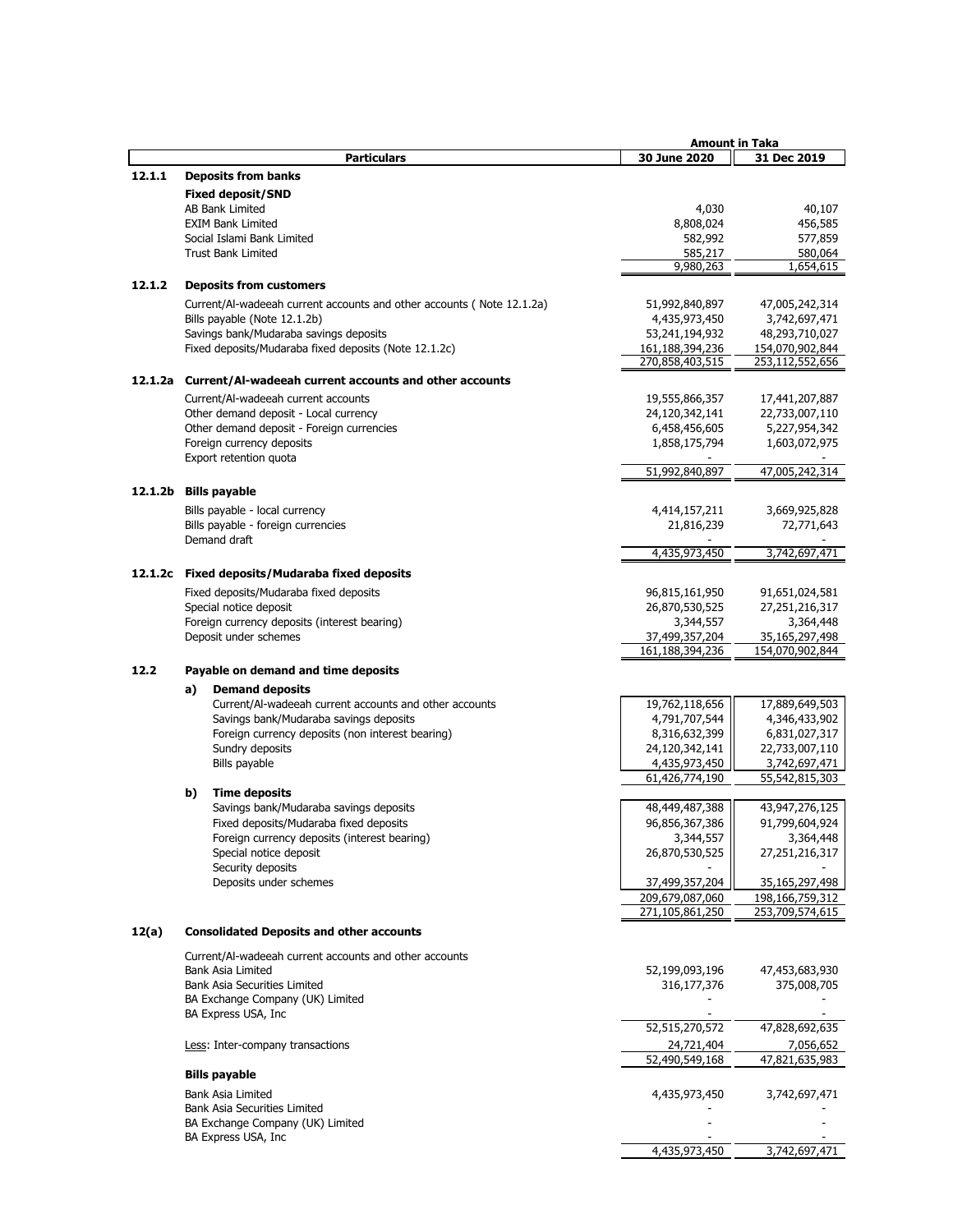|      |    |                                                                  | <b>Amount in Taka</b>       |                             |
|------|----|------------------------------------------------------------------|-----------------------------|-----------------------------|
|      |    | <b>Particulars</b>                                               | 30 June 2020                | 31 Dec 2019                 |
|      |    | Savings bank/Mudaraba savings bank deposits                      |                             |                             |
|      |    |                                                                  |                             |                             |
|      |    | <b>Bank Asia Limited</b>                                         | 53,241,194,932              | 48,293,710,027              |
|      |    | <b>Bank Asia Securities Limited</b>                              |                             |                             |
|      |    | BA Exchange Company (UK) Limited                                 |                             |                             |
|      |    | BA Express USA, Inc                                              |                             |                             |
|      |    |                                                                  | 53,241,194,932              | 48,293,710,027              |
|      |    | <b>Fixed deposits/Mudaraba fixed deposits</b>                    |                             |                             |
|      |    | <b>Bank Asia Limited</b>                                         | 161,229,599,672             | 154,219,483,187             |
|      |    | <b>Bank Asia Securities Limited</b>                              |                             |                             |
|      |    | BA Exchange Company (UK) Limited                                 |                             |                             |
|      |    | BA Express USA, Inc                                              |                             |                             |
|      |    |                                                                  | 161,229,599,672             | 154,219,483,187             |
|      |    |                                                                  | 271,397,317,222             | 254,077,526,668             |
| 13   |    | <b>Other liabilities</b>                                         |                             |                             |
|      |    | Conventional and Islamic banking (Note 13.1)                     | 30,052,850,955              | 29,159,473,351              |
|      |    |                                                                  |                             |                             |
|      |    | Off-shore banking unit                                           | 8,802,855<br>30,061,653,810 | 4,079,318<br>29,163,552,669 |
|      |    |                                                                  |                             |                             |
| 13.1 |    | <b>Conventional and Islamic banking</b>                          |                             |                             |
|      |    | Provision for loans and advances/investments (Note 13.2)         | 13,059,619,442              | 12,279,116,920              |
|      |    | Provision on off-balance sheet exposures (Note 13.2)             | 937,183,961                 | 961,650,585                 |
|      |    | Interest suspense account<br>lote                                | 2,608,957,595               | 2,014,114,905               |
|      |    | Provision for income tax including deferred tax (Note 13.4)      | 10,068,189,603              | 10,575,874,451              |
|      |    | Provision for performance and festival bonus                     | 216,227,258                 | 288,426,987                 |
|      |    | Master card and Visa card payables                               | 16,095,447                  | 37,032,028                  |
|      |    | Expenditures and other payables                                  | 628,001,669                 | 385,368,729                 |
|      |    | Provision for nostro accounts<br>Note 13.6)                      |                             |                             |
|      |    | Other payable                                                    | 101,526,454                 | 82,626,079                  |
|      |    | Provision for profit equalisation                                | 10,978,177                  | 19,403,976                  |
|      |    | <b>Provision for diminution in value of shares (Note 13.7)</b>   | 218,383,553                 | 183, 383, 553               |
|      |    | Payable to Government                                            | 81,927,621                  | 8,357,621                   |
|      |    | <b>Provision for others</b> (Note 13.8)                          | 232,218,755                 | 172,218,755                 |
|      |    | Rebate payable on good borrowers                                 | 67,700,000                  | 67,700,000                  |
|      |    | Unearned income                                                  | 666,853,214                 | 665,377,497                 |
|      |    | Interest payable on subordinated non-covertable zero coupon bond | 169,977,442                 | 230,843,837                 |
|      |    | Fraction Bonus Share                                             | 2,768,571                   | 2,768,571                   |
|      |    | ATM/POS settlement account                                       | 16,176,650                  | 76,439,468                  |
|      |    | Lease liabilities                                                | 950,065,542                 | 1,108,769,389               |
|      |    |                                                                  | 30,052,850,955              | 29,159,473,351              |
| 13.2 |    | Provision for loans and advances/investments                     |                             |                             |
|      | А. | General provision - Conventional and Islamic                     |                             |                             |
|      |    | Balance as at 1 January                                          | 7,478,740,555               | 4,882,892,695               |
|      |    | Add: Provision made during the period                            | 543,895,285                 | 2,780,517,628               |
|      |    | Transfer from diminition value of share                          |                             | 80,000,000                  |
|      |    | Less: Provision no longer required                               |                             |                             |
|      |    | Written off                                                      |                             | (264, 669, 768)             |
|      |    | Conventional and Islamic Balance as at 30 June                   | 8,022,635,840               | 7,478,740,555               |
|      |    |                                                                  |                             |                             |
|      | В. | <b>General provision - OBU</b>                                   |                             |                             |
|      |    | Balance as at 1 January                                          | 195,719,574                 | 208,349,718                 |
|      |    | Less: Provision no longer required                               |                             | (12,630,144)                |
|      |    | OBU Balance as at 30 June                                        | 195,719,574                 | 195,719,574                 |
|      | C. | Total general provision on loans and advances/investments (A+B)  | 8,218,355,414               | 7,674,460,129               |
|      |    |                                                                  |                             |                             |
|      | D. | <b>Specific</b>                                                  |                             |                             |
|      |    | Balance as at 1 January                                          | 4,604,656,791               | 3,892,759,378               |
|      |    | Less: Write off/amicable settlement during the period            | (902, 695)                  | (2,239,228,388)             |
|      |    |                                                                  |                             |                             |
|      |    | Add/ Back: Recoveries of amounts previously written off          | 6,814,959                   | 145,983,239                 |
|      |    | Specific provision made during the period                        | 230,694,974                 | 2,805,142,562               |
|      |    |                                                                  | 237,509,933                 | 2,951,125,801               |
|      |    | Specific provision balance as at 30 June                         | 4,841,264,028               | 4,604,656,791               |
|      | С. | Total provision on loans and advances/investments (A+B)          | 12,863,899,868              | 12,083,397,346              |
|      | Е. | Total provision on loans and advances/investments (C+D)          | 13,059,619,442              | 12,279,116,920              |
|      |    |                                                                  |                             |                             |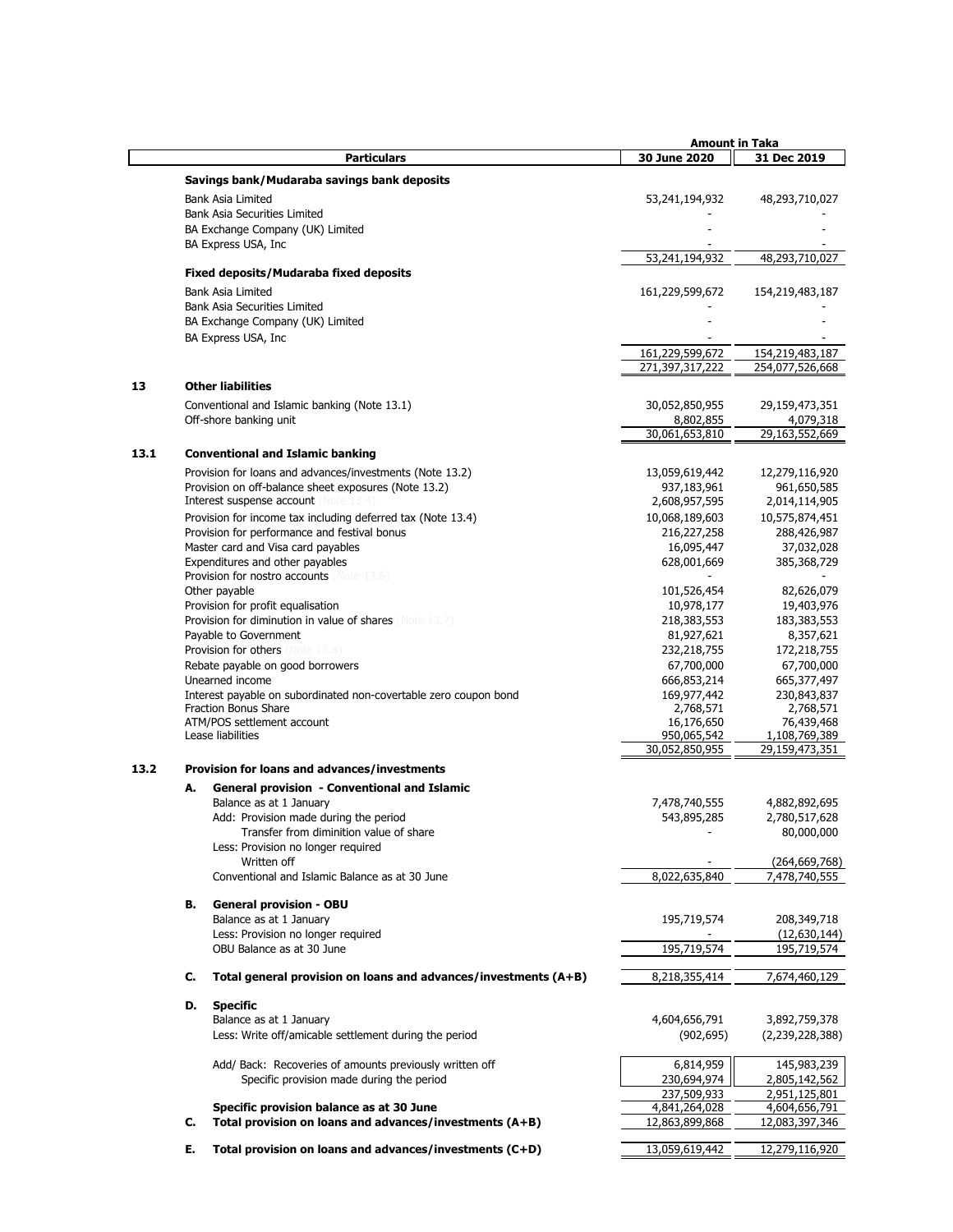|      |                                          | <b>Amount in Taka</b> |                 |
|------|------------------------------------------|-----------------------|-----------------|
|      | <b>Particulars</b>                       | 30 June 2020          | 31 Dec 2019     |
| 13.3 | Provision on off-balance sheet exposures |                       |                 |
|      | Balance as at 1 January                  | 961,650,585           | 1,158,027,498   |
|      | Add: Provision made during the period    |                       |                 |
|      |                                          | 961,650,585           | 1,158,027,498   |
|      | Less: Adjustments made during the period | (24, 466, 624)        | (196, 376, 913) |
|      | Balance as at 30 June                    | 937,183,961           | 961,650,585     |

As per BRPD circular letter no. 01 dated 03 Jan 2018, Letter of Credit for fast-track projects from Bangladesh Power Development Board are exempted from charging of 1% off-balance sheet provision and as per BRPD Circular No. 07, dated 21 June 2018 no provision is required for bills for collection and for counter guarantee provision is maintained based on BB rating grade.

#### **13.4 Provision for taxation**

|        | Current tax (Note 13.4.1)<br><b>Deferred tax</b> (Note 13.1.2)   | 9,596,168,238<br>472,021,365<br>10,068,189,603 | 10,103,853,086<br>472,021,365<br>10,575,874,451 |
|--------|------------------------------------------------------------------|------------------------------------------------|-------------------------------------------------|
| 13.4.1 | <b>Provision for current tax</b>                                 |                                                |                                                 |
|        | Balance as at 1 January<br>Add: Provision made during the period | 10,103,853,086<br>1,050,000,000                | 8,143,853,086<br>1,960,000,000                  |
|        |                                                                  | 11,153,853,086                                 | 10,103,853,086                                  |

Less: Adjustments made during the period<br>
Balance as at 30 June 1,000 September 2014 1,000 September 2014 1,000 September 2016<br>
10,103,853,086 Balance as at 30 June  $9,596,168,238$ 

#### **13.4.2 Deferred Tax (asset)/liability**

| <b>Particulars</b>                                                                                                                                                        | <b>Book value</b>              | <b>Tax Base</b> | (Deductible)/<br><b>Taxable</b> | Deferred tax<br>(Asset)/Liability                                                |
|---------------------------------------------------------------------------------------------------------------------------------------------------------------------------|--------------------------------|-----------------|---------------------------------|----------------------------------------------------------------------------------|
| Balance as at December 31, 2019<br>Deferred Tax Asset<br>Deferred Tax Liability<br>Net Deferred Tax Asset 2019                                                            |                                |                 |                                 | (970, 232, 060)<br>593,437,897<br>(376,794,163)                                  |
| Balance as at June 30, 2020<br>Loan loss provision (Note 13.2)<br>Provision against capital market<br>Fixed assets excluding vehicle (annex C)<br>Deferred tax assets (a) | 4,841,264,028                  |                 | (3,025,790,018)                 | (1, 134, 671, 257)<br>(1,134,671,257)                                            |
| Interest receivable<br>Fixed assets<br>Deferred tax liability (b)                                                                                                         | 1,275,901,552<br>2,849,331,505 | 2,221,299,579   | 1,275,901,552<br>628,031,926    | 478,463,082<br>235,511,972<br>713,975,054                                        |
| Net Deferred Tax Asset as of June 30, 2020 (a+b)                                                                                                                          |                                |                 |                                 | (420, 696, 203)                                                                  |
| <b>Movement for the period</b><br>Opening deferred tax assets<br>Closing deferred tax assets<br>Changes for the period                                                    |                                |                 |                                 | (970, 232, 060)<br>(1, 134, 671, 257)<br>(164, 439, 197)<br>$F(2)$ $F(3)$ $F(2)$ |

Opening deferred tax liabilities 693,437,897 (September 2012)<br>Closing deferred tax liabilities 693,437,897 (September 2013,975,054 ) (September 2013,975,054 ) (September 20 Closing deferred tax liabilities Changes for the period 120,537,157 **Changes during the period (43,902,040)**

As per Bangladesh Bank, BRPD circular no. 11 dated December 12, 2011 deferred tax assets may be recognized but restrictions are to be followed if deferred tax assets is calculated and recognized based on the provisions against classified loan, advances; such as i. amount of the net income after tax increased due to recognition of deferred tax assets on such provision will not be distributed as divided. ii. the amount of deferred tax assets recognized on such provisions should be deducted while calculating the Regulatory Eligible Capital. iii. a description should be provided regarding deferred tax assets recognized on loan loss provision in the notes to the financial statements. On the other hand, deferred tax liabilities must be recognized for those items which are mentioned to recognize in IAS. Hence, the bank did not recognize deferred tax assets but recognize deferred tax liabilities when it arises.

#### **13(a) Consolidated Other liabilities**

| Bank Asia Limited                | 30,061,653,810 | 29,163,552,669 |
|----------------------------------|----------------|----------------|
| Bank Asia Securities Limited     | 1,730,402,954  | 1,704,550,663  |
| BA Exchange Company (UK) Limited | 53,851,332     | 92,327,339     |
| BA Express USA, Inc.             | 256,878,267    | 217,275,726    |
|                                  | 32,102,786,363 | 31,177,706,397 |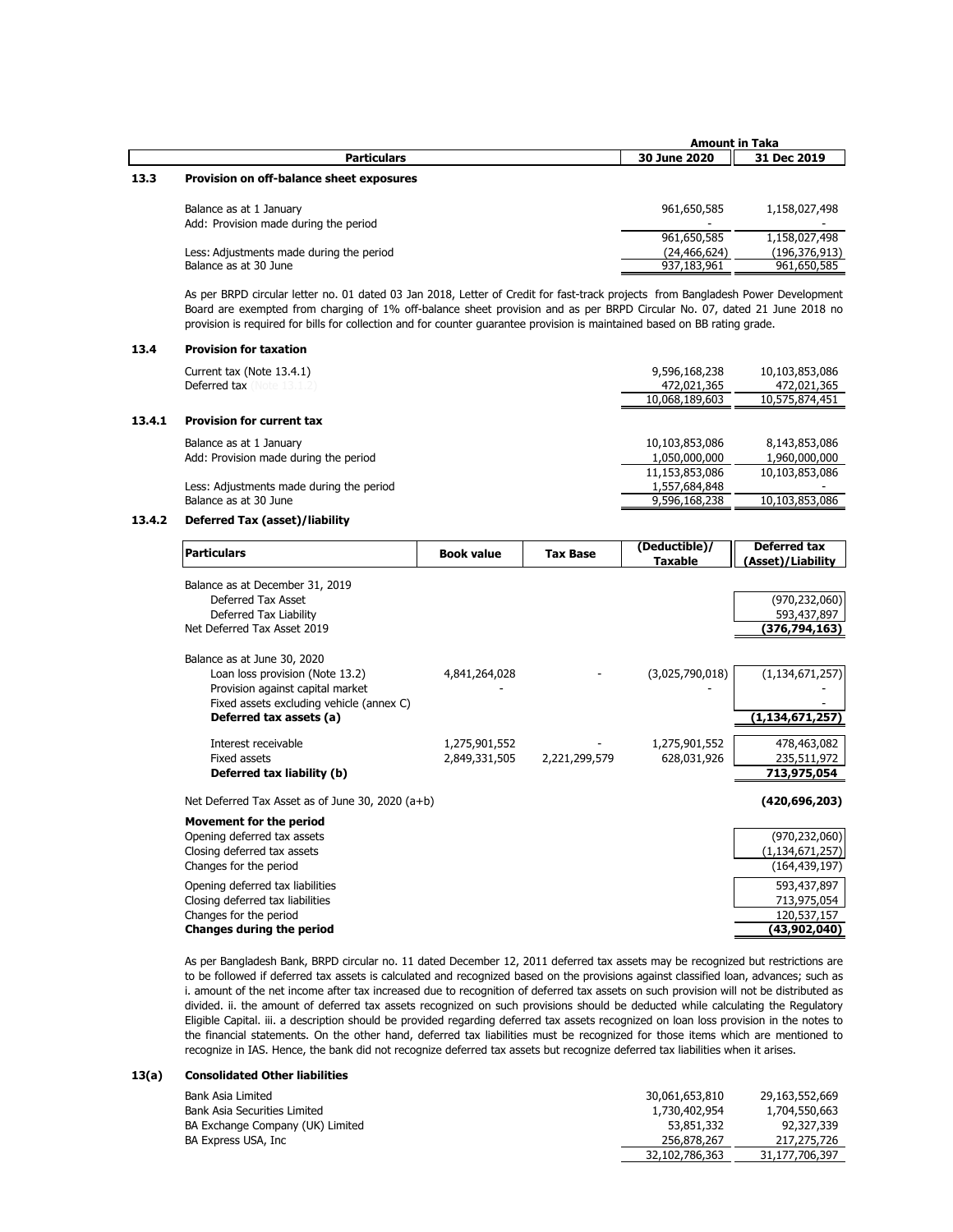|      | <b>Amount in Taka</b>                                                                                                         |                |                |
|------|-------------------------------------------------------------------------------------------------------------------------------|----------------|----------------|
|      | <b>Particulars</b>                                                                                                            | 30 June 2020   | 31 Dec 2019    |
|      | Less: Inter-companies transactions<br>Receivable from BASL                                                                    |                |                |
|      | Receivable from BA Exchange (UK) Limited                                                                                      | 101,018,505    | 83,868,721     |
|      | Receivable from BA Express USA, Inc.                                                                                          | 252,887,198    | 219,844,009    |
|      |                                                                                                                               | 31,748,880,660 | 30,873,993,667 |
| 14   | <b>Share capital</b>                                                                                                          |                |                |
| 14.1 | <b>Authorized capital</b>                                                                                                     |                |                |
|      | 1,500,000,000 ordinary shares of Taka 10 each                                                                                 | 15,000,000,000 | 15,000,000,000 |
| 14.2 | Issued, subscribed and fully paid up capital                                                                                  |                |                |
|      | 56,372,480 ordinary shares of Taka 10 each issued for cash<br>364,010,770 (2010: 243,901,270) ordinary shares of Taka 10 each | 563,724,800    | 563,724,800    |
|      | Issued as bonus shares                                                                                                        | 3,640,107,700  | 3,640,107,700  |
|      | Right shares issued 25% for the year 2010                                                                                     | 1,050,958,100  | 1,050,958,100  |
|      | Issued as bonus shares 20% for the year 2011                                                                                  | 1,050,958,120  | 1,050,958,120  |
|      | Issued as bonus shares 10% for the year 2012                                                                                  | 630,574,870    | 630,574,870    |
|      | Issued as bonus shares 10% for the year 2013                                                                                  | 693,632,350    | 693,632,350    |
|      | Issued as bonus shares 10% for the year 2014                                                                                  | 762,995,590    | 762,995,590    |
|      | Issued as bonus shares 5% for the year 2015                                                                                   | 419,647,570    | 419,647,570    |
|      | Issued as bonus shares 12% for the year 2016                                                                                  | 1,057,511,890  | 1,057,511,890  |
|      | Issued as bonus shares 12.50% for the year 2017                                                                               | 1,233,763,870  | 1,233,763,870  |
|      | Issued as bonus shares 5% for the year 2018                                                                                   | 555,193,740    | 555,193,740    |
|      |                                                                                                                               | 11,659,068,600 | 11,659,068,600 |

# **14.3 Initial public offer (IPO)**

Out of the total issued, subscribed and fully paid up capital of the Bank 2,000,000 ordinary shares of Taka 100 each amounting to Taka 200,000,000 was raised through public offering of shares in 2003

# **15 Statutory reserve**

|        | Balance as at 1 January                               | 9,052,555,407 | 8,268,393,179   |
|--------|-------------------------------------------------------|---------------|-----------------|
|        | Add: Addition during the year (20% of pre-tax profit) | 532,015,581   | 784,162,228     |
|        | Balance as at 31 December                             | 9,584,570,988 | 9,052,555,407   |
| 16     | <b>Revaluation reserve</b>                            |               |                 |
|        | HTM securities (Note 16.1)                            | 20,176,016    | 20,176,016      |
|        | HFT securities (Note 16.2)                            | 133,435,048   | 7,434,933       |
|        | Fixed Assets revaluation (Note 16.3)                  | 2,038,072,687 | 2,038,072,687   |
|        |                                                       | 2,191,683,751 | 2,065,683,636   |
| 16.1   | <b>Revaluation reserve on HTM securities</b>          |               |                 |
|        | Balance at 1 January                                  | 20,176,016    | 16,504,049      |
|        | Gain from revaluation on investments                  |               | 14,919,561      |
|        | Adjustment for sale/maturity of securities            |               | (11, 247, 594)  |
|        |                                                       | 20,176,016    | 20,176,016      |
| 16.2   | <b>Revaluation reserve on HFT securities</b>          |               |                 |
|        | Balance at 1 January                                  | 7,434,933     | 11,740,204      |
|        | Gain from revaluation on investments                  | 479,909,369   | 492,331,474     |
|        | Adjustment for sale/maturity of securities            | (353,909,254) | (496, 636, 745) |
|        |                                                       | 133,435,048   | 7,434,933       |
| 16.3   | <b>Revaluation reserve on Fixed Assets</b>            |               |                 |
|        | Balance at 1 January                                  | 2,038,072,687 | 2,091,787,951   |
|        | Depreciation charged during the year                  |               | (53,715,264)    |
|        |                                                       | 2.038.072.687 | 2,038,072,687   |
| 16 (a) | <b>Consolidated Revaluation reserve</b>               |               |                 |
|        | <b>Bank Asia Limited</b>                              | 2,191,683,751 | 2,065,683,636   |
|        | <b>Bank Asia Securities Limited</b>                   |               |                 |
|        | BA Exchange Company (UK) Limited                      |               |                 |
|        | BA Express USA, Inc.                                  |               |                 |
|        |                                                       | 2,191,683,751 | 2,065,683,636   |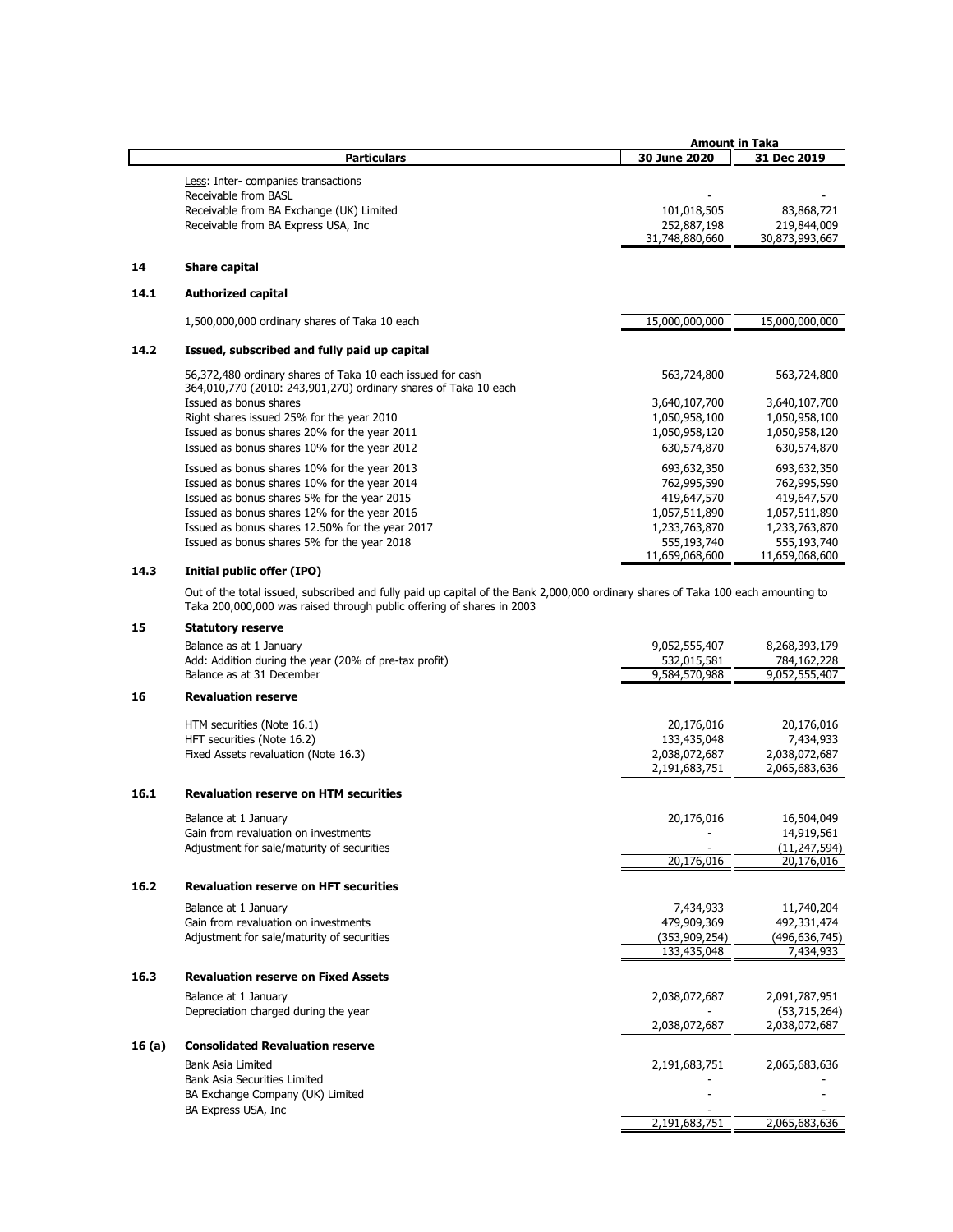|       |                                                                         | <b>Amount in Taka</b> |                 |
|-------|-------------------------------------------------------------------------|-----------------------|-----------------|
|       | <b>Particulars</b>                                                      | 30 June 2020          | 31 Dec 2019     |
| 17    | <b>Retained earnings</b>                                                |                       |                 |
|       |                                                                         |                       |                 |
|       | Balance at 1 January                                                    | 1,959,644,131         | 1,839,667,438   |
|       | Add: Post - tax profit fot the year                                     | 1,610,077,907         | 1,960,811,140   |
|       | Revaluation reserve transferred to retained earnings                    |                       | 53,715,264      |
|       |                                                                         | 3,569,722,038         | 3,854,193,842   |
|       | Less: Issue of bonus shares for the year 2017                           |                       |                 |
|       | Issue of cash dividend for the year 2018                                |                       | 555,193,743     |
|       | Issue of bonus shares for the year 2018                                 |                       | 555,193,740     |
|       | Transfer to statutory reserve                                           | 532,015,581           | 784,162,228     |
|       |                                                                         | 532,015,581           | 1,894,549,711   |
|       |                                                                         | 3,037,706,457         | 1,959,644,131   |
| 17(a) | <b>Consolidated Retained earnings</b>                                   |                       |                 |
|       |                                                                         |                       |                 |
|       | Balance at 1 January                                                    | 1,800,257,979         | 1,686,898,121   |
|       | Add: Foreign exchange revaluation reserve for opening retained earnings | 4,618,651             | (3,618,945)     |
|       | Revaluation reserve transferred to retained earnings                    |                       | 53,715,264      |
|       | Post- tax profit for the year                                           | 1,602,442,375         | 1,957,811,647   |
|       | Adjustment of non controlling interest                                  |                       | 1,693           |
|       | Less: Non controlling interest                                          | 1                     | 90              |
|       |                                                                         | 3,407,319,004         | 3,694,807,690   |
|       | Less: Issue of bonus shares for the year 2017                           |                       |                 |
|       | Issue of cash dividend for the year 2018                                |                       | 555,193,743     |
|       | Issue of bonus shares for the year 2018                                 |                       | 555,193,740     |
|       | Transferred to statutory reserve                                        | 532,015,581           | 784,162,228     |
|       |                                                                         | 532,015,581           | 1,894,549,711   |
|       |                                                                         | 2,875,303,423         | 1,800,257,979   |
|       |                                                                         |                       |                 |
| 17(b) | Non-controlling (Minority) interest                                     |                       |                 |
|       |                                                                         |                       |                 |
|       | <b>Bank Asia Securities Limited</b>                                     | 10,197                | 10,196          |
|       | BA Exchange Company (UK) Limited                                        |                       |                 |
|       | BA Express USA, Inc                                                     |                       |                 |
|       |                                                                         | 10,197                | 10,196          |
| 18    | <b>Contingent liabilities</b>                                           |                       |                 |
|       |                                                                         |                       |                 |
|       | Conventional and Islamic banking                                        | 114,359,504,458       | 120,585,944,792 |
|       | Off-shore banking unit                                                  | 4,761,087             | 31,332,169      |
|       |                                                                         | 114,364,265,545       | 120,617,276,961 |
|       | Acceptances and endorsements (Note 18.1)                                |                       |                 |
|       | Conventional and Islamic banking                                        | 37,200,871,421        | 39,190,434,015  |
|       | Off-shore banking unit                                                  | 2,805,369             | 2,055,858       |
|       |                                                                         | 37,203,676,790        | 39,192,489,873  |
|       | Letters of guarantee                                                    |                       |                 |
|       | Conventional and Islamic banking (Note 18.2)                            | 38,200,616,080        | 36,999,351,447  |
|       | Off-shore banking unit                                                  | 990,269               |                 |
|       |                                                                         | 38,201,606,349        | 36,999,351,447  |
|       | Irrevocable letters of credit                                           |                       |                 |
|       | Conventional and Islamic banking (Note 18.3)                            | 24,785,756,770        | 26,439,543,168  |
|       | Off-shore banking unit                                                  | 965,449               | 29,276,311      |
|       |                                                                         | 24,786,722,219        | 26,468,819,479  |
|       | <b>Bills for collection</b>                                             |                       |                 |
|       | Conventional and Islamic banking (Note 18.4)                            | 14,172,260,187        | 15,916,199,719  |
|       | Off-shore banking unit                                                  |                       |                 |
|       |                                                                         | 14,172,260,187        | 15,916,199,719  |
|       | Other commitments                                                       |                       |                 |
|       | Conventional and Islamic banking (Note 18.5)                            |                       | 2,040,416,443   |
|       | Off-shore banking unit                                                  |                       |                 |
|       |                                                                         |                       | 2,040,416,443   |
|       |                                                                         | 114,364,265,545       | 120,617,276,961 |
| 18.1  | <b>Acceptances and endorsements</b>                                     |                       |                 |
|       | Conventional and Islamic banking                                        | 37,200,871,421        | 39,190,434,015  |
|       | Off-shore banking unit                                                  | 2,805,369             | 2,055,858       |
|       |                                                                         | 37,203,676,790        | 39,192,489,873  |
|       |                                                                         |                       |                 |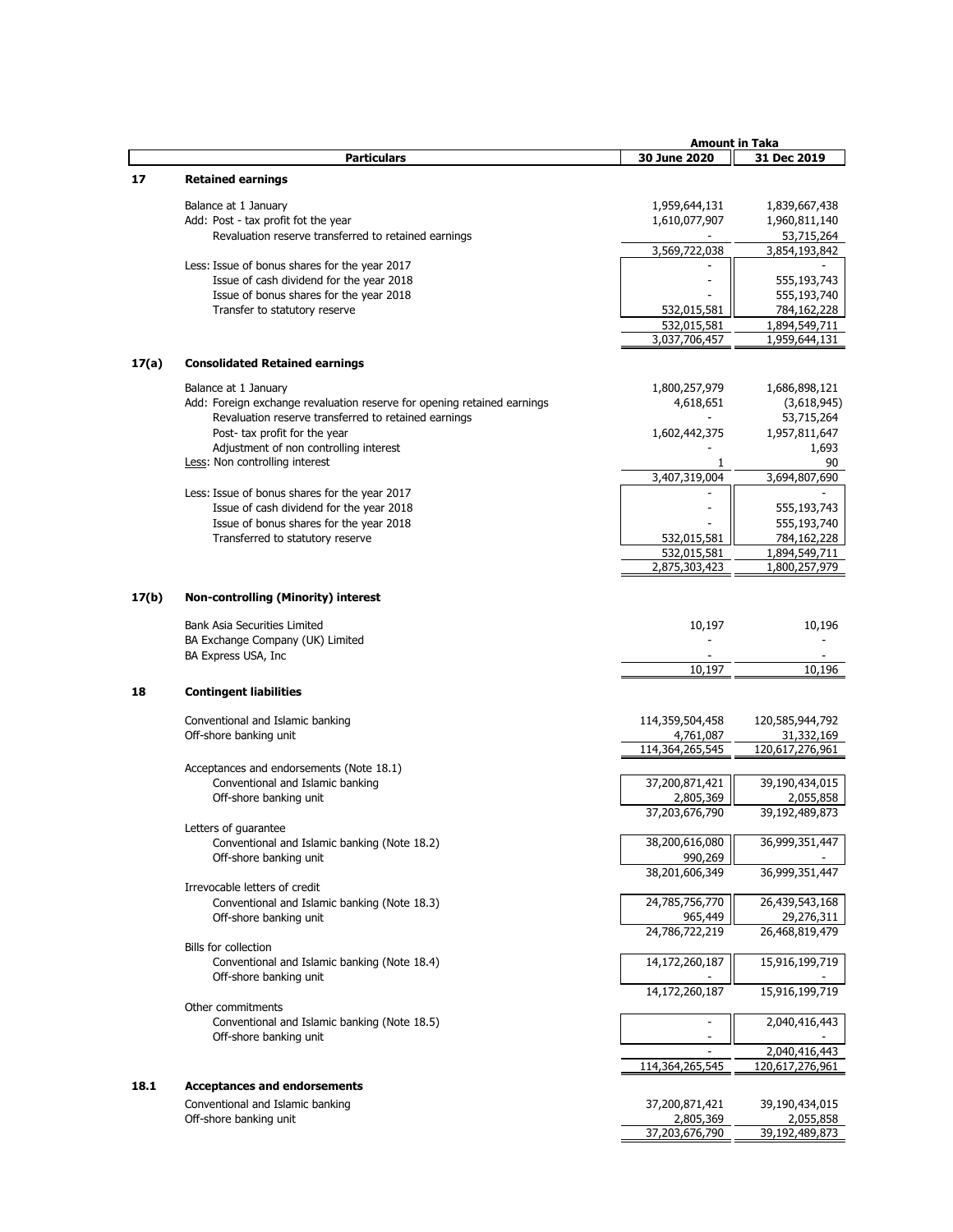|      |                                                      |                | <b>Amount in Taka</b> |  |  |
|------|------------------------------------------------------|----------------|-----------------------|--|--|
|      | <b>Particulars</b>                                   | 30 June 2020   | 31 Dec 2019           |  |  |
|      |                                                      |                |                       |  |  |
| 18.2 | Letters of guarantee                                 |                |                       |  |  |
|      | Letters of quarantee (Local)                         | 38,200,616,080 | 23,279,766,953        |  |  |
|      | Letters of quarantee (Foreign)                       |                | 13,719,584,494        |  |  |
|      |                                                      | 38,200,616,080 | 36,999,351,447        |  |  |
| 18.3 | <b>Irrevocable letters of credit</b>                 |                |                       |  |  |
|      | Letters of credit Back to Back (Inland)              | 3,534,877,047  | 3,394,140,530         |  |  |
|      | Letters of credit (General)                          | 18,084,175,981 | 19,708,039,248        |  |  |
|      | Back to back L/C                                     | 3,166,703,742  | 3,337,363,390         |  |  |
|      |                                                      | 24,785,756,770 | 26,439,543,168        |  |  |
| 18.4 | <b>Bills for collection</b>                          |                |                       |  |  |
|      | Local bills for collection                           | 9,189,467,610  | 10,467,042,903        |  |  |
|      | Foreign bills for collection                         | 4,982,792,577  | 5,449,156,816         |  |  |
|      |                                                      | 14,172,260,187 | 15,916,199,719        |  |  |
| 18.5 | <b>Other commitments</b>                             |                |                       |  |  |
|      | Forward Assets Purchased and Forward Deposits Placed |                | 2,040,416,443         |  |  |

# **18.6 Workers' profit participation fund (WPPF)**

As per Bangladesh Labour Act 2006 and SRO no. 336/Law/2010, all companies falling within the scope of WPPF are required to provide 5% of its profit before charging such expense to their eligible employees within the stipulated time. Bank obtained opinion from its legal advisor regarding this issue which stated that the Bank is not required to make provision for WPPF as it is not within the scope of WPPF. As such the Bank did not make any provision during the year for WPPF.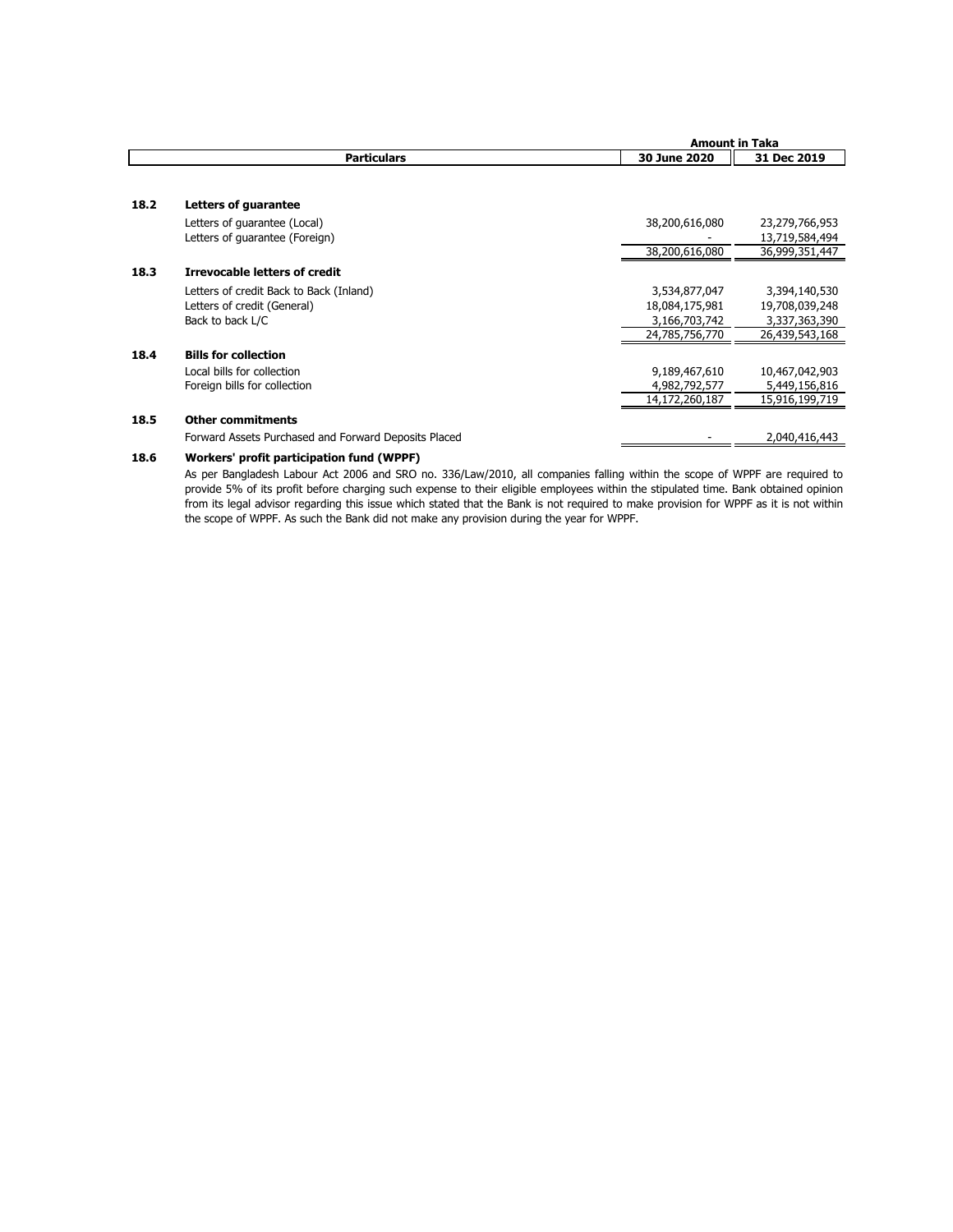# **Bank Asia Limited Notes to financial statements for the year ended 30 June 2020**

|      | <b>Particulars</b>                                                                                                        | Jan to June 2020              | Jan to June 2019              |
|------|---------------------------------------------------------------------------------------------------------------------------|-------------------------------|-------------------------------|
| 19   | <b>Income statement</b>                                                                                                   |                               |                               |
|      |                                                                                                                           |                               |                               |
|      | Income:                                                                                                                   |                               |                               |
|      | Interest, discount and similar income (Note 19.1)                                                                         | 12,967,989,947                | 12,420,846,677                |
|      | Dividend income (Note 22.1)<br>Fees, commission and brokerage (Note 19.2)                                                 | 6,355,903<br>591,450,010      | 16,987,145<br>820,693,009     |
|      | Gains/ less Losses arising from dealing securities                                                                        |                               |                               |
|      | Gains/ less Losses arising from investment securities                                                                     |                               | 1,329,533                     |
|      | Gains/ less Losses arising from dealing in foreign currencies (Note 23.1)                                                 | 688,621,087                   | 926,379,835                   |
|      | Income from non-banking assets                                                                                            |                               |                               |
|      | Other operating income (Note 24)                                                                                          | 426,863,242                   | 484,891,309                   |
|      | Profit/ less Losses on interest rate changes                                                                              |                               |                               |
|      |                                                                                                                           | 14,681,280,189                | 14,671,127,508                |
|      | Expenses:                                                                                                                 |                               |                               |
|      | Interest paid/profit shared on deposits and borrowings, etc (Note 21)                                                     | 7,609,864,570                 | 6,886,381,744                 |
|      | Administrative expenses (Note 19.3)                                                                                       | 2,195,608,386                 | 2,056,700,929                 |
|      | Other expenses (Note 34)                                                                                                  | 985,585,859                   | 879,177,452                   |
|      | Depreciation on banks assets (Note 33.1)                                                                                  | 385,019,832<br>11,176,078,647 | 213,348,293<br>10,035,608,418 |
|      |                                                                                                                           | 3,505,201,542                 | 4,635,519,090                 |
| 19.1 | Interest, discount and similar income                                                                                     |                               |                               |
|      | Interest income/profit on investments (Note 20)                                                                           | 10,344,406,033                | 11,422,904,147                |
|      | Interest on treasury bills/reverse repo/bills                                                                             | 2,517,743,588                 | 910,045,414                   |
|      | Interest income on corporate bonds                                                                                        | 71,660,385                    | 71,501,709                    |
|      | Capital gain on Government securities and assets                                                                          | 34,179,941                    | 16,395,407                    |
|      |                                                                                                                           | 12,967,989,947                | 12,420,846,677                |
|      | Figures of previous year have been rearranged, wherever considered necessary, to conform the current year's presentation. |                               |                               |
| 19.2 | Fees, commission and brokerage                                                                                            |                               |                               |
|      | Commission                                                                                                                | 591,450,010                   | 820,693,009                   |
|      | Brokerage                                                                                                                 |                               |                               |
|      |                                                                                                                           | 591,450,010                   | 820,693,009                   |
| 19.3 | <b>Administrative expenses</b>                                                                                            |                               |                               |
|      | Salaries and allowances (Note 25)                                                                                         | 1,814,855,360                 | 1,536,026,500                 |
|      | Rent, taxes, insurance, electricity, etc (Note 26)                                                                        | 201,616,903                   | 336,920,695                   |
|      | Legal expenses (Note 27)                                                                                                  | 5,903,104                     | 9,131,277                     |
|      | Postage, stamp, telecommunication, etc (Note 28)                                                                          | 58,769,876                    | 65,174,150                    |
|      | Stationery, printing, advertisement, etc (Note 29)                                                                        | 72,552,981                    | 67,674,875                    |
|      | Managing Director's salary and fees (Note 30)                                                                             | 10,260,000                    | 6,920,000                     |
|      | Directors' fees (Note 31)                                                                                                 | 728,000                       | 1,560,000                     |
|      | Auditors' fees (Note 32)                                                                                                  | 542,000                       | 450,000                       |
|      | Repair of Bank's assets (Note 33.1)                                                                                       | 30,380,162<br>2,195,608,386   | 32,843,432                    |
| 20   |                                                                                                                           |                               | 2,056,700,929                 |
|      | Interest income/profit on investments                                                                                     |                               |                               |
|      | Conventional and Islamic banking (Note 20.1)                                                                              | 9,884,431,171                 | 10,840,145,560                |
|      | Off-shore banking unit                                                                                                    | 509,844,340                   | 588,305,771                   |
|      |                                                                                                                           | 10,394,275,511                | 11,428,451,331                |
|      | Less: inter transaction between OBU and Conventional banking                                                              | 49,869,478<br>10,344,406,033  | 5,547,184<br>11,422,904,147   |
| 20.1 | <b>Conventional and Islamic banking</b>                                                                                   |                               |                               |
|      |                                                                                                                           |                               |                               |
|      | Agricultural loan                                                                                                         | 186,918,566                   | 149,721,697                   |
|      | Cash credit/Bai Murabaha (Muajjal)                                                                                        | 232,405,932                   | 222,913,664<br>189,544,925    |
|      | Credit card<br>Credit for poverty alleviation scheme-micro credit                                                         | 237,654,319<br>43,452         | 171,066                       |
|      | Consumer credit scheme                                                                                                    | 622,283,548                   | 623,709,832                   |
|      | Demand loan                                                                                                               | 1,749,959,136                 | 1,798,585,692                 |
|      | Export Development Fund (EDF)                                                                                             | 81,724,737                    | 123,596,256                   |
|      | House building loan                                                                                                       | 62,976,684                    | 54,795,059                    |
|      | Loans (General)/Musharaka                                                                                                 | 959,580,540                   | 910,398,623                   |
|      | Loans against trust receipts/ Bai Murabaha post import                                                                    | 621,647,519                   | 680,765,129                   |
|      | Overdrafts/ Quard against scheme                                                                                          | 1,859,793,330                 | 2,031,828,324                 |

 **Amount in Taka**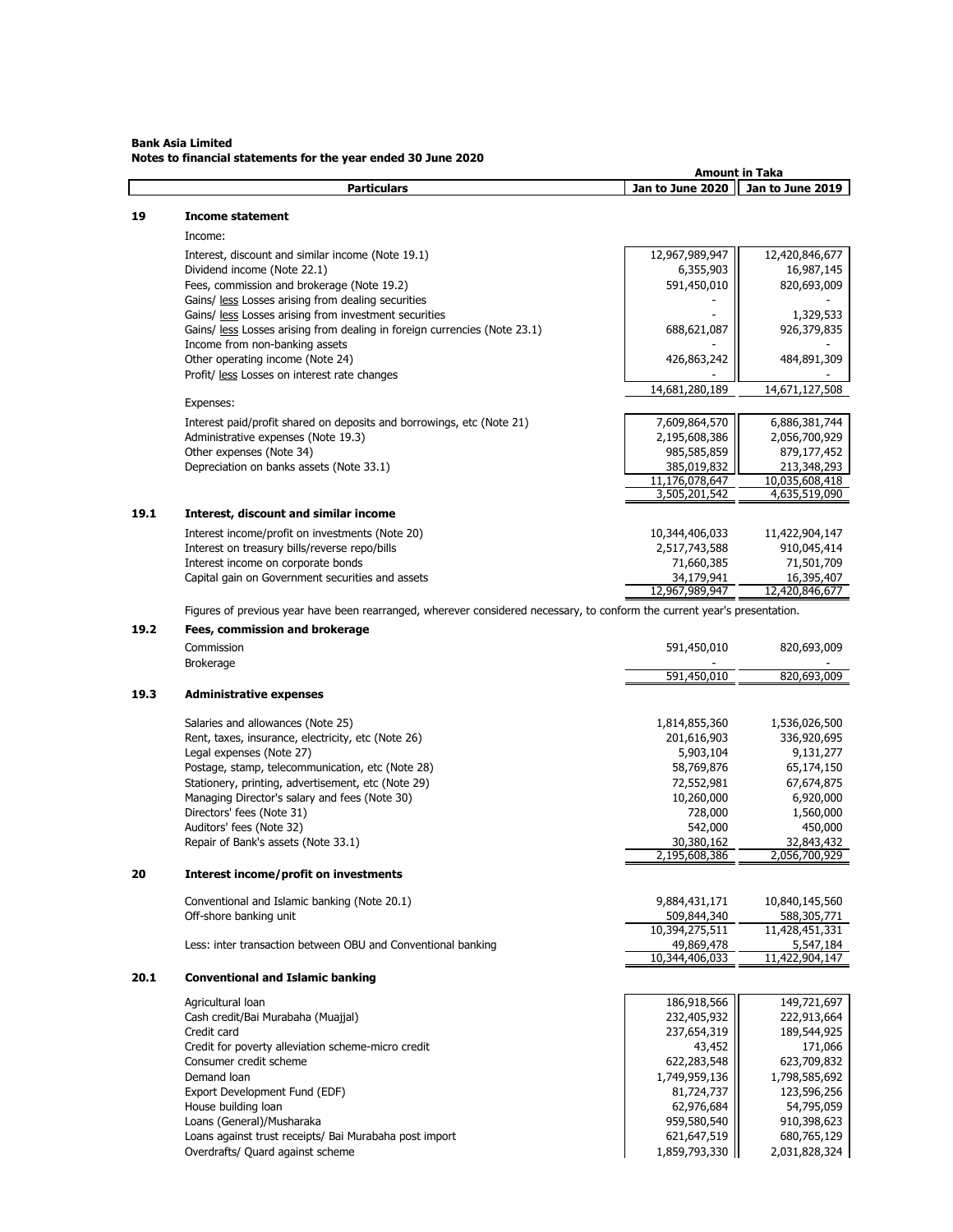|       |                                                                        |                              | <b>Amount in Taka</b>        |
|-------|------------------------------------------------------------------------|------------------------------|------------------------------|
|       | <b>Particulars</b>                                                     | Jan to June 2020             | Jan to June 2019             |
|       | Packing credit                                                         | 21,391,757                   | 22,235,019                   |
|       | Payment against documents                                              | 6,797,962                    | 6,572,789                    |
|       | Staff Ioan                                                             | 38,370,677                   | 35,005,725                   |
|       | Transport loan                                                         | 94,251,497                   | 94,513,275                   |
|       | Term loan- industrial                                                  | 1,072,400,479                | 1,176,783,198                |
|       | Term Ioan- others/ Hire purchase under Shirkatul Melk                  | 1,019,114,676                | 1,257,864,201                |
|       | Foreign bills purchased                                                | 8,386,398                    | 7,711,455                    |
|       | Local bills purchased                                                  | 83,413,002                   | 110,895,989                  |
|       | Loan Under Covit-19 Stimulus Pkg                                       | 276,465                      |                              |
|       | Total interest/profit on loans and advances/investments                | 8,959,390,676                | 9,497,611,918                |
|       | Interest/profit on balance with other banks and financial institutions | 889,062,642                  | 1,328,410,506                |
|       | Interest/profit received from foreign banks                            | 35,977,853                   | 14,123,136                   |
|       |                                                                        | 9,884,431,171                | 10,840,145,560               |
| 20(a) | <b>Consolidated Interest income/profit on investments</b>              |                              |                              |
|       | Bank Asia limited                                                      | 10,344,406,033               | 11,422,904,147               |
|       | Bank Asia Securities Ltd                                               | 102,829,474                  | 186,023,757                  |
|       | BA Exchange Company (UK) Limited                                       |                              |                              |
|       | BA Express USA, Inc                                                    |                              |                              |
|       |                                                                        | 10,447,235,507               | 11,608,927,904               |
|       | Less: Inter-company transactions                                       | 80,435,266                   | 102,798,676                  |
|       |                                                                        | 10,366,800,241               | 11,506,129,228               |
|       |                                                                        |                              |                              |
|       | Interest paid/profit shared on deposits and borrowings etc.            |                              |                              |
|       | Conventional and Islamic banking (Note 21.1)                           | 7,319,541,092                | 6,435,696,839                |
|       | Off-shore banking unit                                                 | 340,192,956                  | 456,232,089                  |
|       |                                                                        | 7,659,734,048                | 6,891,928,928                |
|       | Less: inter transaction with OBU                                       | 49,869,478                   | 5,547,184                    |
|       |                                                                        | 7,609,864,570                | 6,886,381,744                |
| 21.1  | <b>Conventional and Islamic banking</b>                                |                              |                              |
|       | Interest paid/profit shared on deposits                                |                              |                              |
|       | Fixed deposits/ Mudaraba Fixed deposit                                 | 2,937,326,335                | 2,586,943,852                |
|       | Scheme deposits                                                        | 2,693,911,161                | 2,540,460,179                |
|       | Sanchaya plus                                                          | 5,414,016                    | 7,903,339                    |
|       | Savings deposits/ Mudaraba Savings bank                                | 694,402,123                  | 580,004,878                  |
|       | Special notice deposits                                                | 392,251,595                  | 331,726,783                  |
|       |                                                                        | 6,723,305,230                | 6,047,039,031                |
|       | Interest on borrowings and others                                      |                              |                              |
|       | Local banks including Bangladesh Bank                                  | 28,197,730                   | 47,908,607                   |
|       | Interest on subordinated non-covertable bond                           | 567,769,044                  | 340,086,904                  |
|       |                                                                        |                              |                              |
|       | Foreign banks                                                          | 269,088                      | 662,297                      |
|       |                                                                        | 596,235,862<br>7,319,541,092 | 388,657,808<br>6,435,696,839 |
|       |                                                                        |                              |                              |
| 21(a) | <b>Consolidated Interest Expenses/profit paid on Deposits</b>          |                              |                              |
|       | Bank Asia limited                                                      | 7,609,864,570                | 6,886,381,744                |
|       | <b>Bank Asia Securities Ltd</b>                                        | 80,435,266                   | 104,180,412                  |
|       | BA Exchange Company (UK) Limited                                       |                              |                              |
|       | BA Express USA, Inc.                                                   |                              |                              |
|       |                                                                        | 7,690,299,836                | 6,990,562,156                |
|       | Less: Inter-company transactions                                       | 80,435,266                   | 102,798,676                  |
|       |                                                                        | 7,609,864,570                | 6,887,763,480                |
|       | <b>Investment income</b>                                               |                              |                              |
|       | Conventional and Islamic banking (Note 22.1)                           | 2,629,939,817                | 1,016,259,208                |
|       | Off-shore banking unit                                                 |                              |                              |
|       |                                                                        | 2,629,939,817                | 1,016,259,208                |
| 22.1  | <b>Conventional and Islamic Banking</b>                                |                              |                              |
|       | Interest on treasury bills                                             | 574,112,001                  | 41,567,151                   |
|       | Interest on treasury bonds                                             | 1,893,209,982                | 844,467,896                  |
|       | Interest income on corporate bonds                                     | 71,660,385                   | 71,501,709                   |
|       | Interest on Islamic bonds                                              | 34,697,028                   | 17,647,934                   |
|       | Capital gain from investment in shares                                 |                              | 1,329,533                    |
|       | Dividend on shares                                                     | 6,355,903                    | 16,987,145                   |
|       | Capital gain on Government securities                                  | 34,179,941                   | 16,395,407                   |
|       | Interest on reverse repo                                               | 15,724,577                   | 6,362,433                    |
|       |                                                                        | 2,629,939,817                |                              |
|       |                                                                        |                              | 1,016,259,208                |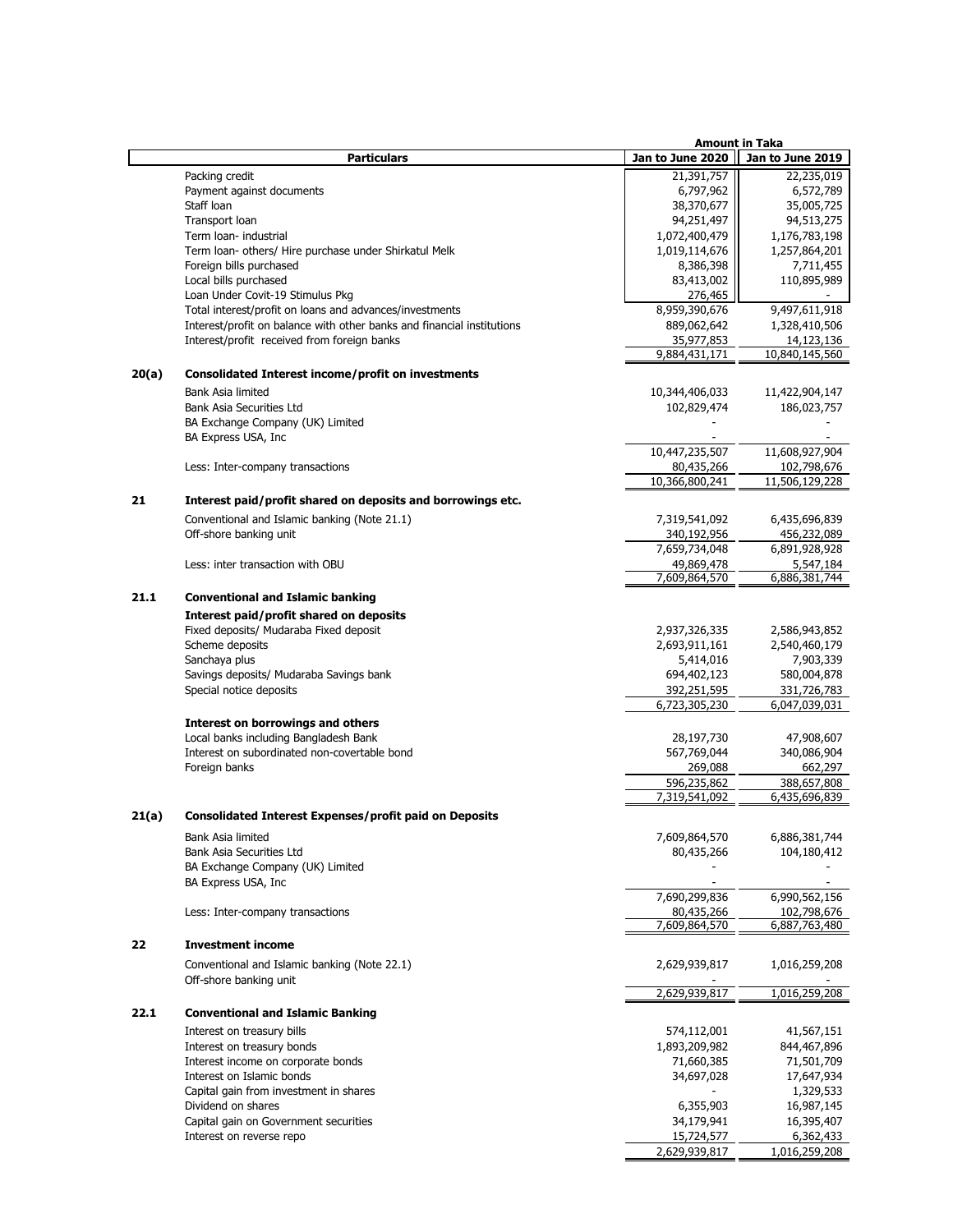|       |                                                        |                  | Amount in Taka   |
|-------|--------------------------------------------------------|------------------|------------------|
|       | <b>Particulars</b>                                     | Jan to June 2020 | Jan to June 2019 |
| 22(a) | <b>Consolidated investment income</b>                  |                  |                  |
|       | <b>Bank Asia Limited</b>                               | 2,629,939,817    | 1,016,259,208    |
|       | <b>Bank Asia Securities Limited</b>                    |                  |                  |
|       | BA Exchange Company (UK) Limited                       |                  |                  |
|       | BA Express USA, Inc                                    |                  |                  |
|       |                                                        | 2,629,939,817    | 1,016,259,208    |
| 23    | Commission, exchange and brokerage                     |                  |                  |
|       |                                                        |                  |                  |
|       | Conventional and Islamic banking (Note 23.1)           | 1,277,640,799    | 1,742,902,033    |
|       | Off-shore banking unit                                 | 2,430,298        | 4,170,811        |
|       |                                                        | 1,280,071,097    | 1,747,072,844    |
| 23.1  | <b>Conventional and Islamic Banking</b>                |                  |                  |
|       | Commission on L/C                                      | 344,234,372      | 461,737,980      |
|       | Fees and commission including Export                   | 86,852,057       | 154,160,699      |
|       | Commission on L/G                                      | 140,991,815      | 180,729,457      |
|       | Commission on export                                   | 1,246,643        | 3,931,326        |
|       | Commission on PO, DD, TT, TC, etc                      | 12,229,923       | 11,176,449       |
|       | Other commission                                       | 3,464,902        | 4,786,287        |
|       |                                                        | 589,019,712      | 816,522,198      |
|       | Foreign exchange gain                                  | 688,621,087      | 926,379,835      |
|       |                                                        | 1,277,640,799    | 1,742,902,033    |
| 23(a) | <b>Consolidated Commission, exchange and brokerage</b> |                  |                  |
|       |                                                        |                  |                  |
|       | Bank Asia limited                                      | 1,280,071,097    | 1,747,072,844    |
|       | Bank Asia Securities Ltd                               | 25,046,914       | 55,238,892       |
|       | BA Exchange Company (UK) Limited                       | 13,555,660       | 14,384,104       |
|       | BA Express USA, Inc                                    | 8,262,966        | 6,058,735        |
|       |                                                        | 1,326,936,637    | 1,822,754,575    |
|       |                                                        |                  |                  |
| 24    | <b>Other operating income</b>                          |                  |                  |
|       |                                                        |                  |                  |
|       | Conventional and Islamic banking (Note 24.1)           | 417,217,863      | 470,321,689      |
|       | Off-shore banking unit                                 | 9,645,379        | 14,569,620       |
|       |                                                        | 426,863,242      | 484,891,309      |
| 24.1  | <b>Conventional and Islamic banking</b>                |                  |                  |
|       | Locker charge                                          | 5,896,400        | 6,299,125        |
|       |                                                        |                  |                  |
|       | Service and other charges                              | 188,051,747      | 247,419,526      |
|       | Master/Visa card fees and charges                      | 122,334,439      | 123,527,256      |
|       | Postage/telex/SWIFT/fax recoveries                     | 49,066,559       | 61,036,510       |
|       | Profit on sale of fixed assets                         | 304,000          | 400,600          |
|       | Non-operating income                                   | 4,216,223        | 2,883,614        |
|       | Rebate on nostro account                               | 18,782,097       | 20,628,416       |
|       | Other income from brokerage                            | 4,784,481        | 8,126,642        |
|       | Service charge on term loan (Sti Pkg-5000)             | 23,781,917       |                  |
|       |                                                        | 417,217,863      | 470,321,689      |
| 24(a) | <b>Consolidated other operating income</b>             |                  |                  |
|       |                                                        |                  |                  |
|       | <b>Bank Asia Limited</b>                               | 426,863,242      | 484,891,309      |
|       | <b>Bank Asia Securities Ltd</b>                        | 10,108,666       | 14,858,870       |
|       | BA Exchange Company (UK) Limited                       | 1,333,819        |                  |
|       | BA Express USA, Inc                                    | 438,305,727      | 499,750,179      |
|       |                                                        |                  |                  |
| 25    | <b>Salaries and allowances</b>                         |                  |                  |
|       |                                                        |                  |                  |
|       | Conventional and Islamic banking (Note 25.1)           | 1,814,855,360    | 1,536,026,500    |
|       | Off-shore banking unit                                 |                  |                  |
|       |                                                        | 1,814,855,360    | 1,536,026,500    |
| 25.1  | <b>Conventional and Islamic banking</b>                |                  |                  |
|       | Basic salary                                           | 631,339,515      | 594,142,123      |
|       | Allowances                                             | 779,767,489      | 597,745,222      |
|       | Festival bonus                                         | 206,144,666      | 94,703,067       |
|       | Gratuity                                               | 76,200,000       | 76,200,000       |
|       | Provident fund contribution                            | 61,403,690       | 53,236,088       |
|       | Performance bonus                                      | 60,000,000       | 120,000,000      |
|       |                                                        | 1,814,855,360    | 1,536,026,500    |
|       |                                                        |                  |                  |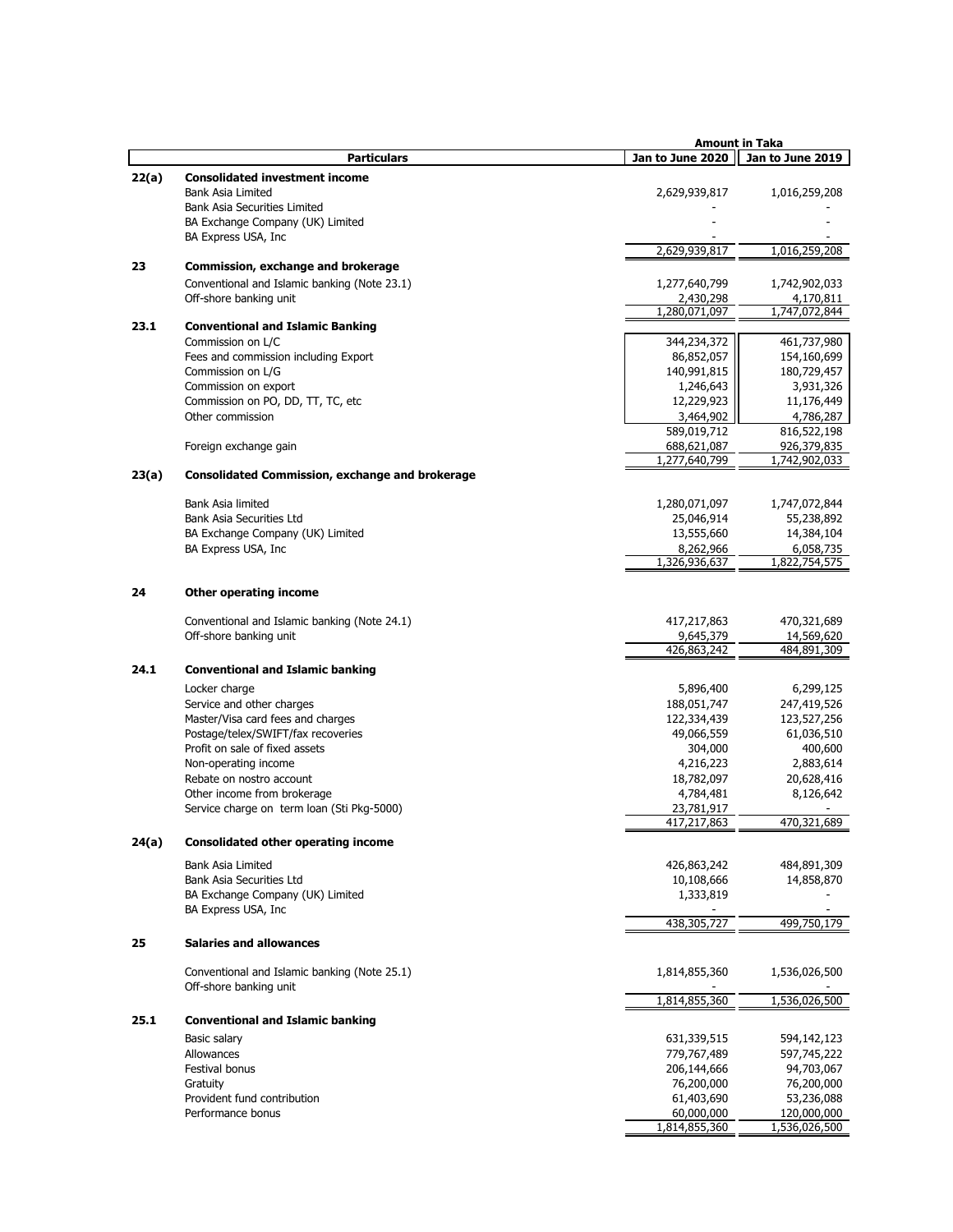|       |                                                       |                       | Amount in Taka        |
|-------|-------------------------------------------------------|-----------------------|-----------------------|
|       | <b>Particulars</b>                                    | Jan to June 2020      | Jan to June 2019      |
| 25(a) | <b>Consolidated Salaries and allowances</b>           |                       |                       |
|       | Bank Asia Limited                                     | 1,814,855,360         | 1,536,026,500         |
|       | Bank Asia Securities Ltd                              | 33,340,895            | 30,441,855            |
|       | BA Exchange Company (UK) Limited                      | 6,626,352             | 6,007,362             |
|       | BA Express USA, Inc                                   | 7,106,304             | 7,587,512             |
|       |                                                       | 1,861,928,911         | 1,580,063,229         |
| 26    | Rent, taxes, insurance, electricity etc.              |                       |                       |
|       | Conventional and Islamic banking (Note 26.1)          | 201,487,086           | 336,791,821           |
|       | Off-shore banking unit                                | 129,817               | 128,874               |
|       |                                                       | 201,616,903           | 336,920,695           |
| 26.1  | <b>Conventional and Islamic banking</b>               |                       |                       |
|       | Rent, rate and taxes (Note 26.1.1)                    | 3,752,395             | 204,366,224           |
|       | Insurance                                             | 92,466,925            | 83,909,917            |
|       | Power and electricity                                 | 42,023,914            | 48,515,680            |
|       | Interest portion on lease liabilities                 | 63,243,852            |                       |
|       |                                                       | 201,487,086           | 336,791,821           |
| 26(a) | Consolidated Rent, taxes, insurance, electricity etc. |                       |                       |
|       | <b>Bank Asia Limited</b>                              | 201,616,903           | 336,920,695           |
|       | <b>Bank Asia Securities Ltd</b>                       | 8,467,620             | 8,388,673             |
|       | BA Exchange Company (UK) Limited                      | 2,409,195             | 3,288,627             |
|       | BA Express USA, Inc.                                  | 5,170,554             | 3,148,103             |
|       |                                                       | 217,664,272           | 351,746,098           |
| 27    | <b>Legal expenses</b>                                 |                       |                       |
|       | Conventional and Islamic banking (Note 27.1)          | 5,550,780             | 9,131,277             |
|       | Off-shore banking unit                                | 352,324               |                       |
|       |                                                       | 5,903,104             | 9,131,277             |
| 27.1  | <b>Conventional and Islamic Banking</b>               |                       |                       |
|       | Legal expenses                                        | 5,550,780             | 9,131,277             |
|       | Other professional charges                            |                       |                       |
|       |                                                       | 5,550,780             | 9,131,277             |
| 27(a) | <b>Consolidated Legal expenses</b>                    |                       |                       |
|       |                                                       |                       |                       |
|       | Bank Asia Limited<br>Bank Asia Securities Ltd         | 5,903,104             | 9,131,277<br>253,000  |
|       | BA Exchange Company (UK) Limited                      |                       | (44, 639)             |
|       | BA Express USA, Inc.                                  | 125,820               |                       |
|       |                                                       | 6,028,924             | 9,339,638             |
| 28    | Postage, stamps, telecommunication etc.               |                       |                       |
|       |                                                       |                       |                       |
|       | Conventional and Islamic banking (Note 28.1)          | 58,366,423            | 64,712,663            |
|       | Off-shore banking unit                                | 403.453<br>58,769,876 | 461.487<br>65,174,150 |
|       |                                                       |                       |                       |
| 28.1  | <b>Conventional and Islamic banking</b>               |                       |                       |
|       | Telephone, courier and postage                        | 33,067,722            | 39,367,034            |
|       | Master/VISA card process fee                          | 14,497,739            | 13,978,028            |
|       | ATM charge                                            | 743,591               | 875,219               |
|       | SWIFT and Reuter charge                               | 9,581,819             | 9,836,229             |
|       | Internet                                              | 475,552<br>58,366,423 | 656,153<br>64,712,663 |
| 28(a) | Consolidated Postage, stamps, telecommunication etc.  |                       |                       |
|       |                                                       |                       |                       |
|       | Bank Asia Limited                                     | 58,769,876            | 65,174,150            |
|       | Bank Asia Securities Ltd                              | 822,105               | 710,795               |
|       | BA Exchange Company (UK) Limited                      | 190,531               | 282,502               |
|       | BA Express USA, Inc                                   | 110,039<br>59,892,551 | 66,167,447            |
|       |                                                       |                       |                       |
| 29    | Stationery, printing, advertisements etc.             |                       |                       |
|       | Conventional and Islamic banking (Note 29.1)          | 72,533,071            | 67,648,543            |
|       | Off-shore banking unit                                | 19,910                | 26,332                |
|       |                                                       | 72,552,981            | 67,674,875            |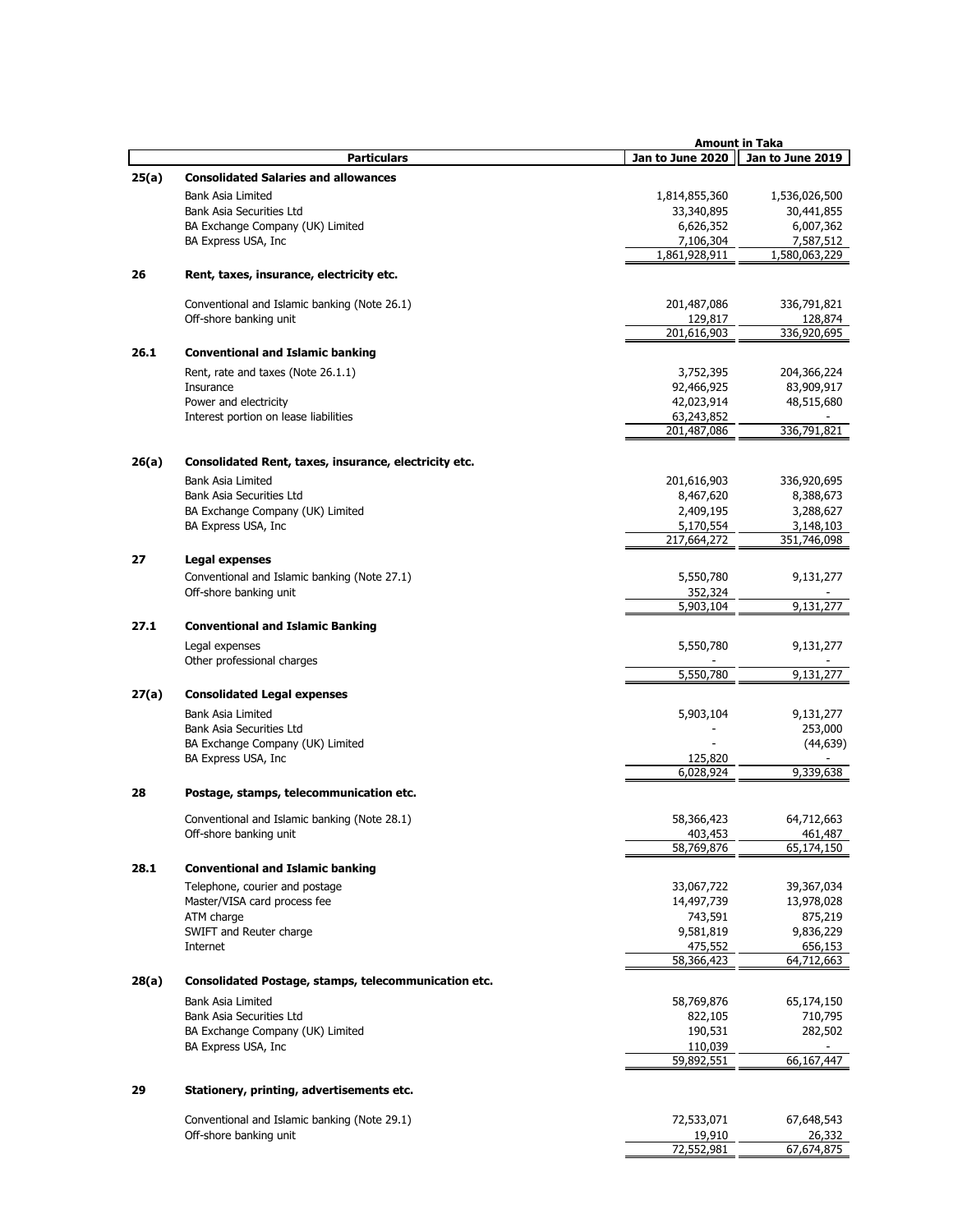|       |                                                        |                  | <b>Amount in Taka</b> |
|-------|--------------------------------------------------------|------------------|-----------------------|
|       | <b>Particulars</b>                                     | Jan to June 2020 | Jan to June 2019      |
| 29.1  | <b>Conventional and Islamic banking</b>                |                  |                       |
|       |                                                        |                  |                       |
|       | Office and security stationery                         | 37,302,624       | 31,771,570            |
|       | Calendar, diary, souvenir, etc                         | 12,031,000       | 12,001,440            |
|       | ATM card /Supplies And Stationeries                    | 3,966,817        | 9,228,789             |
|       | Books and periodicals                                  | 556,225          | 728,011               |
|       | Publicity and advertisement                            | 18,676,405       | 13,918,733            |
|       |                                                        | 72,533,071       | 67,648,543            |
| 29(a) | Consolidated Stationery, printing, advertisements etc. |                  |                       |
|       |                                                        |                  |                       |
|       | <b>Bank Asia Limited</b>                               | 72,552,981       | 67,674,875            |
|       | Bank Asia Securities Ltd                               | 155,310          | 719,376               |
|       | BA Exchange Company (UK) Limited                       | 530,824          | 1,122,249             |
|       | BA Express USA, Inc.                                   | 28,590           |                       |
|       |                                                        | 73,267,705       | 69,516,500            |
| 30    | <b>Managing Director's salary and fees</b>             |                  |                       |
|       | Basic salary                                           | 4,800,000        | 3,600,000             |
|       | House rent allowance                                   | 1,200,000        | 750,000               |
|       | Entertainment allowances                               | 300,000          | 150,000               |
|       | Incentive bonus                                        | 800,000          | 500,000               |
|       | <b>Festival bonus</b>                                  | 880,000          | 660,000               |
|       | Utility allowance and others                           | 700,000          | 600,000               |
|       |                                                        |                  |                       |
|       | House maintenance allowance                            | 300,000          | 300,000               |
|       | Provident fund                                         | 480,000          | 360,000               |
|       | Leave fare assistance                                  | 800,000          |                       |
|       |                                                        | 10,260,000       | 6,920,000             |
| 31    | <b>Directors' fees</b>                                 |                  |                       |
|       | Directors' fees                                        | 728,000          | 1,560,000             |
|       |                                                        | 728,000          | 1,560,000             |
|       |                                                        |                  |                       |
| 31(a) | <b>Consolidated Directors' fees</b>                    |                  |                       |
|       | <b>Bank Asia Limited</b>                               | 728,000          | 1,560,000             |
|       | Bank Asia Securities Ltd.                              | 66,000           | 174,800               |
|       | BA Exchange Company (UK) Limited                       |                  |                       |
|       | BA Express USA, Inc                                    |                  |                       |
|       |                                                        | 794,000          | 1,734,800             |
|       |                                                        |                  |                       |
| 32    | <b>Auditors' fees</b>                                  |                  |                       |
|       |                                                        |                  |                       |
|       | Audit fees                                             | 542,000          | 450,000               |
|       | Others                                                 |                  |                       |
|       |                                                        | 542,000          | 450,000               |
| 32(a) | <b>Consolidated Auditors fees</b>                      |                  |                       |
|       |                                                        |                  |                       |
|       | <b>Bank Asia Limited</b>                               | 542,000          | 450,000               |
|       | Bank Asia Securities Ltd                               |                  |                       |
|       | BA Exchange Company (UK) Limited                       | 312,005          | 318,851               |
|       | BA Express USA, Inc                                    | 495,016          |                       |
|       |                                                        | 1,349,021        | 768,851               |
|       |                                                        |                  |                       |
| 33    | Depreciation and repair of Bank's assets               |                  |                       |
|       |                                                        |                  |                       |
|       | Conventional and Islamic banking (Note 33.1)           | 415,399,994      | 246,191,725           |
|       | Off-shore banking unit                                 |                  |                       |
|       |                                                        | 415,399,994      | 246,191,725           |
|       |                                                        |                  |                       |
| 33.1  | Conventional and Islamic banking                       |                  |                       |
|       | Depreciation                                           |                  |                       |
|       | Owned assets                                           | 385,019,832      | 106,272,328           |
|       | Leased assets                                          |                  |                       |
|       | Depreciation                                           | 385,019,832      | 213,348,293           |
|       |                                                        |                  |                       |
|       | Repairs:                                               |                  |                       |
|       | <b>Building</b>                                        | 3,093,910        | 4,491,522             |
|       | Furniture and fixtures                                 | 859,865          | 1,645,096             |
|       | Equipments                                             | 7,674,094        | 8,248,952             |
|       |                                                        | 11,627,869       | 14,385,570            |
|       | Maintenance                                            | 18,752,293       | 18,457,862            |
|       |                                                        | 415,399,994      | 246,191,725           |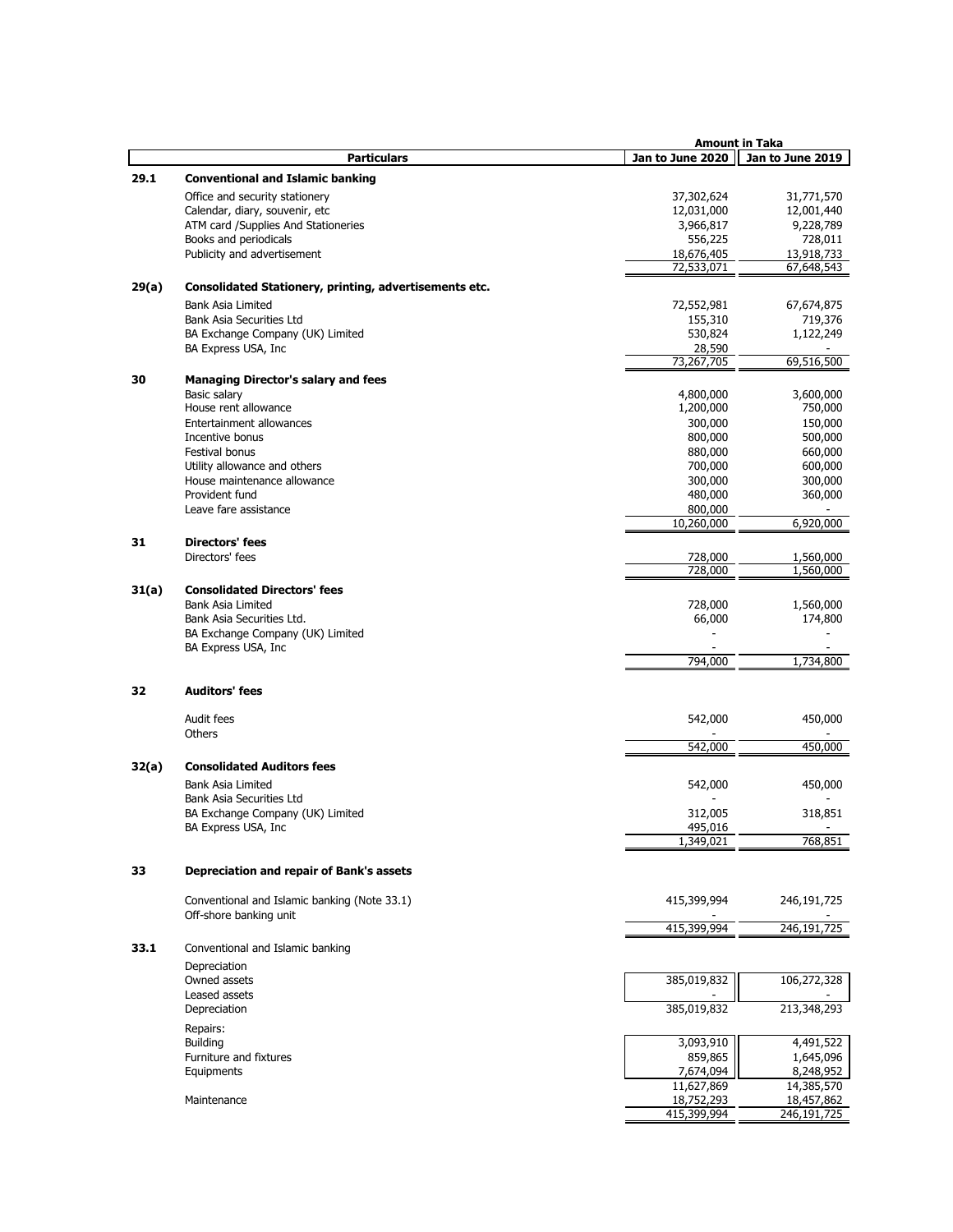|       |                                                               |                           | <b>Amount in Taka</b>      |
|-------|---------------------------------------------------------------|---------------------------|----------------------------|
|       | <b>Particulars</b>                                            | Jan to June 2020          | Jan to June 2019           |
| 33(a) | <b>Consolidated Depreciation and repairs of Bank's assets</b> |                           |                            |
|       |                                                               |                           |                            |
|       | Bank Asia Limited                                             | 415,399,994               | 246,191,725                |
|       | Bank Asia Securities Ltd                                      | 4,232,442                 | 1,099,569                  |
|       | BA Exchange Company (UK) Limited                              | 703,466                   | 1,032,545                  |
|       | BA Express USA, Inc                                           | 829,573<br>421,165,475    | 248,323,839                |
|       |                                                               |                           |                            |
| 34    | <b>Other expenses</b>                                         |                           |                            |
|       | Conventional and Islamic banking (Note 34.1)                  | 974,722,807               | 872,273,042                |
|       | Off-shore banking unit                                        | 10,863,052                | 6,904,410                  |
|       |                                                               | 985,585,859               | 879,177,452                |
| 34.1  | <b>Conventional and Islamic banking</b>                       |                           |                            |
|       | Car expenses                                                  | 157,578,110               | 159,057,748                |
|       | Contractual service expenses                                  | 366,083,002               | 371,010,778                |
|       | Computer expenses                                             | 65,941,483                | 66,076,443                 |
|       | Other management and administrative expenses                  | 140,880,176               | 104,613,984                |
|       | Commission paid to agents                                     | 108,073,016               | 61,756,159                 |
|       | Entertainment                                                 | 15,153,718                | 27,428,041                 |
|       | AGM/EGM expenses                                              | 1,030                     | 1,528,027                  |
|       | Payment to superannuation fund                                | 3,660,000                 | 3,660,000                  |
|       | Donation and subscription to institutions                     | 105,075,958               | 53,301,775                 |
|       | Travelling expenses                                           | 7,317,172                 | 16,960,952                 |
|       | Training and internship                                       | 4,944,842                 | 6,860,735                  |
|       | Directors' travelling expenses                                | 14,300                    | 18,400                     |
|       |                                                               | 974,722,807               | 872,273,042                |
|       |                                                               |                           |                            |
| 34(a) | <b>Consolidated other expenses</b>                            |                           |                            |
|       | <b>Bank Asia Limited</b>                                      | 985,585,859               | 879,177,452                |
|       | Bank Asia Securities Ltd                                      | 4,830,332                 | 6,646,252                  |
|       | BA Exchange Company (UK) Limited                              | 3,378,590                 | 2,199,113                  |
|       | BA Express USA, Inc                                           | 3,038,354                 | 7,931,719                  |
|       |                                                               | 996,833,135               | 895,954,536                |
| 35    | Receipts from other operating activities                      |                           |                            |
|       | Conventional and Islamic banking (Note 35.1)                  | 451,397,804               | 488,046,629                |
|       | Off-shore banking unit                                        | 9,645,379                 | 14,569,620                 |
|       |                                                               | 461,043,183               | 502,616,249                |
| 35.1  | <b>Conventional and Islamic banking</b>                       |                           |                            |
|       | Locker charge                                                 | 5,896,400                 | 6,299,125                  |
|       | Service and other charges                                     | 188,051,747               | 247,419,526                |
|       | Master card fees and charges                                  | 122,334,439               | 123,527,256                |
|       | Postage/telex/SWIFT/ fax recoveries                           | 49,066,559                | 61,036,510                 |
|       | Non-business income                                           | 62,266,742                | 49,764,212                 |
|       | Service charge on term loan (Sti Pkg-5000)                    | 23,781,917                |                            |
|       |                                                               | 451,397,804               | 488,046,629                |
| 35(a) | <b>Consolidated Receipts from other operating activities</b>  |                           |                            |
|       |                                                               |                           |                            |
|       | Bank Asia Limited<br>Bank Asia Securities Ltd                 | 461,043,183<br>10,108,666 | 502,616,249                |
|       |                                                               |                           | 14,858,870                 |
|       | BA Exchange Company (UK) Limited<br>BA Express USA, Inc       | 1,333,819                 | ٠                          |
|       |                                                               | 472,485,668               | 517,475,119                |
|       | Less: inter- companies transactions                           |                           |                            |
|       |                                                               | 472,485,668               | 517,475,119                |
| 36    | Payments for other operating activities                       |                           |                            |
|       |                                                               |                           |                            |
|       | Conventional and Islamic banking (Note 36.1)                  | 1,189,169,021             | 1,292,300,290              |
|       | Off-shore banking unit                                        | 10,992,869                | 7,033,284<br>1,299,333,574 |
|       |                                                               | 1,200,161,890             |                            |
| 36.1  | <b>Conventional and Islamic banking</b>                       |                           |                            |
|       | Rent, rates and taxes                                         | 138,243,234               | 336,791,821                |
|       | Legal expenses                                                | 5,903,104                 | 9,131,277                  |
|       | Directors' fees                                               | 728,000                   | 1,560,000                  |
|       | Postage, stamp, telecommunication, etc.                       | 58,769,876                | 65,174,150                 |
|       | Other expenses                                                | 974,722,807               | 872,273,042                |
|       | Managing Director's salary                                    | 10,260,000                | 6,920,000                  |
|       | Auditors' fee                                                 | 542,000                   | 450,000                    |
|       |                                                               | 1,189,169,021             | 1,292,300,290              |
|       |                                                               |                           |                            |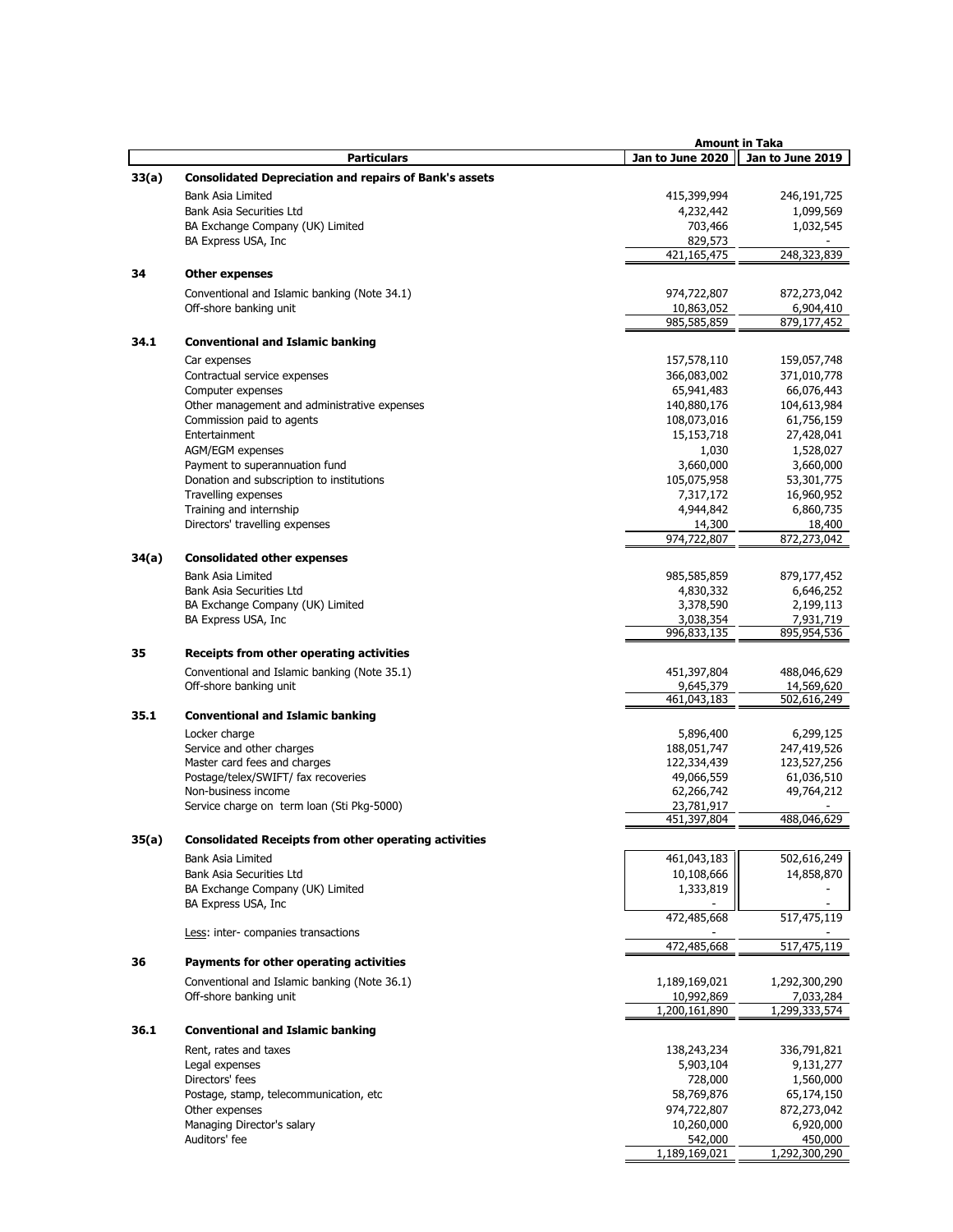|       |                                                     |                  | <b>Amount in Taka</b> |
|-------|-----------------------------------------------------|------------------|-----------------------|
|       | <b>Particulars</b>                                  | Jan to June 2020 | Jan to June 2019      |
| 36(a) | Payments for other operating activities             |                  |                       |
|       | Bank Asia Limited                                   | 1,200,161,890    | 1,299,333,574         |
|       | Bank Asia Securities Ltd                            | 14,186,057       | 16,173,520            |
|       | BA Exchange Company (UK) Limited                    | 6,290,321        | 6,044,454             |
|       | BA Express USA, Inc                                 | 8,939,783        | 11,079,822            |
|       |                                                     | 1,229,578,051    | 1,332,631,370         |
| 37    | Earnings per share (EPS)                            |                  |                       |
|       | Net profit after tax (Numerator)                    | 1,610,077,907    | 1,243,268,948         |
|       | Number of ordinary shares outstanding (Denominator) | 1,165,906,860    | 1,165,906,860         |
|       | Earnings per share (EPS)                            | 1.38             | 1.07                  |
| 37(a) | <b>Consolidated Earnings per share (EPS)</b>        |                  |                       |
|       | Net profit after tax (Numerator)                    | 1,602,442,375    | 1,240,442,797         |
|       | Number of ordinary shares outstanding (Denominator) | 1,165,906,860    | 1,165,906,860         |
|       | Earnings per share (EPS)                            | 1.37             | 1.06                  |
|       |                                                     |                  |                       |